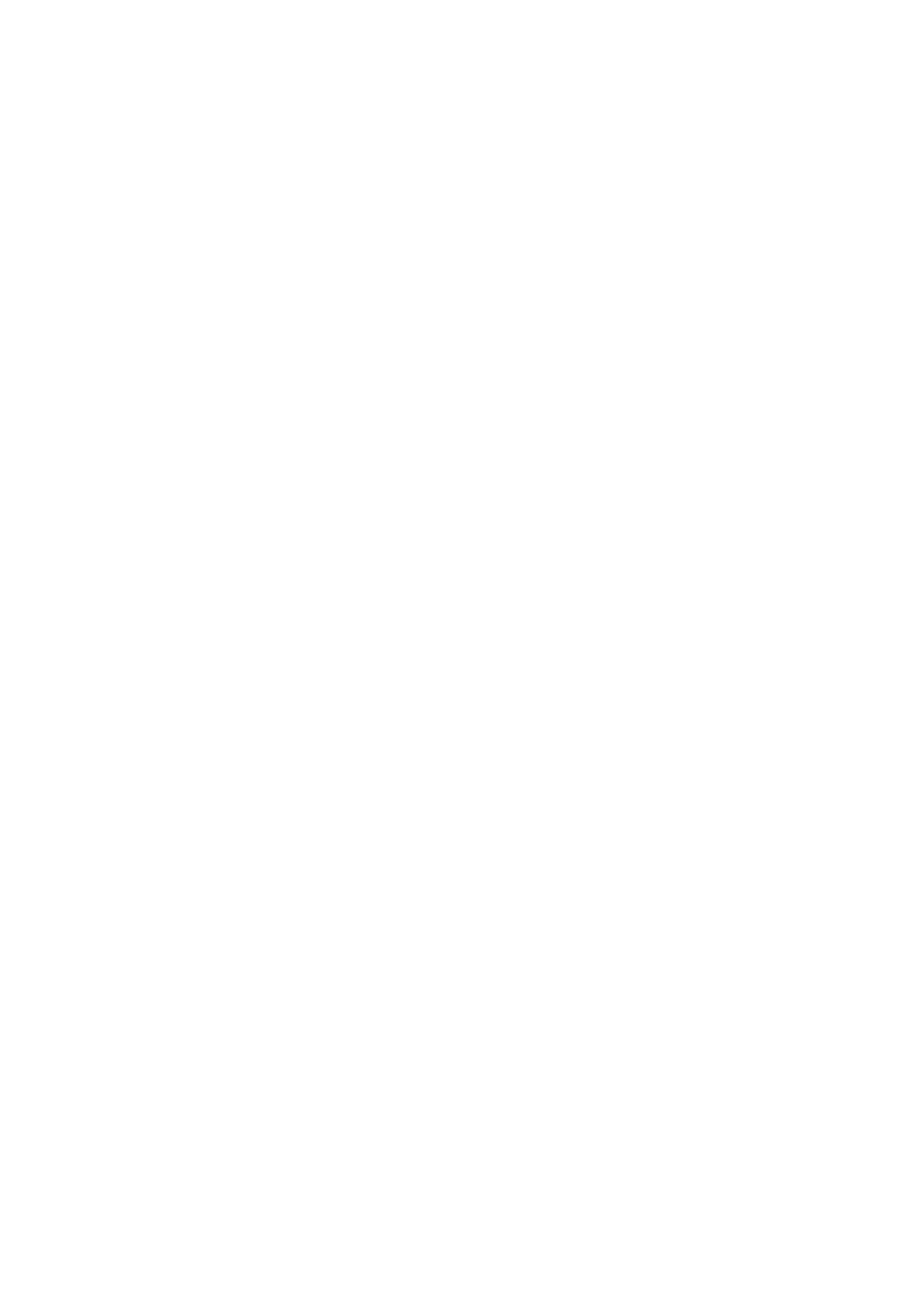# **Chapter 10**

# **Virasoro group and its coadjoint orbits**

In this Chapter we introduce the Virasoro group Vir, which is a central extension of the diffeomorphism group of the circle  $Diff_{+}(S^{1})$ , and study its coadjoint representation. We are especially interested in the coadjoint orbits, which have, along with the natural symplectic form, also a compatible complex structure. These Kähler coadjoint orbits of Vir are studied in Sec. 10.3 of this Chapter.

### **10.1 Virasoro group and Virasoro algebra**

The Virasoro group is a central extension of the diffeomorphism group of the circle  $Diff_{+}(S^{1})$ . To describe it explicitly, we find first central extensions of the Lie algebra  $Vect(S^1)$  of  $Diff_{+}(S^1)$ , being the algebra of tangent vector fields on  $S^1$ .

As we have pointed out in Sec. 4.1, any central extension of  $Vect(S^1)$  is determined by some 2-cocycle  $w$  on the algebra  $Vect(S^1)$ . We extend this cocycle complex-linearly to the complexification Vect<sup>C</sup>( $S<sup>1</sup>$ ) of the algebra Vect( $S<sup>1</sup>$ ). The extended cocycle, denoted by the same letter  $w$ , is uniquely determined by its values  $w_{m,n} := w(e_m, e_n)$  on the basis vector fields

$$
e_m = ie^{im\theta} \frac{d}{d\theta} , \quad m = 0, \pm 1, \pm 2, \dots ,
$$

of Vect<sup>C</sup>( $S^1$ ) (cf. Sec. 2.2). The cocycle condition for *w*, written for three vector fields  $(e_0, e_m, e_n)$ :

$$
w([e_0, e_m], e_n) + w(e_m, [e_0, e_n]) = w(e_0, [e_m, e_n]) ,
$$

implies that the cohomology class  $[w]$  does not change under the action of rotations (generated by the vector field  $e_0$ ). So the cocycle, obtained from *w* by averaging over  $S<sup>1</sup>$ , belongs to the same cohomology class, as *w*. Therefore we can suppose from the beginning that the cocycle *w* is invariant under rotations, i.e.

$$
w([e_0, e_m], e_n) + w(e_m, [e_0, e_n]) = 0
$$

on the basis vector fields *em, en*. Due to the commutation relations for basis vector fields

$$
[e_m, e_n] = (m-n)e_{m+n} ,
$$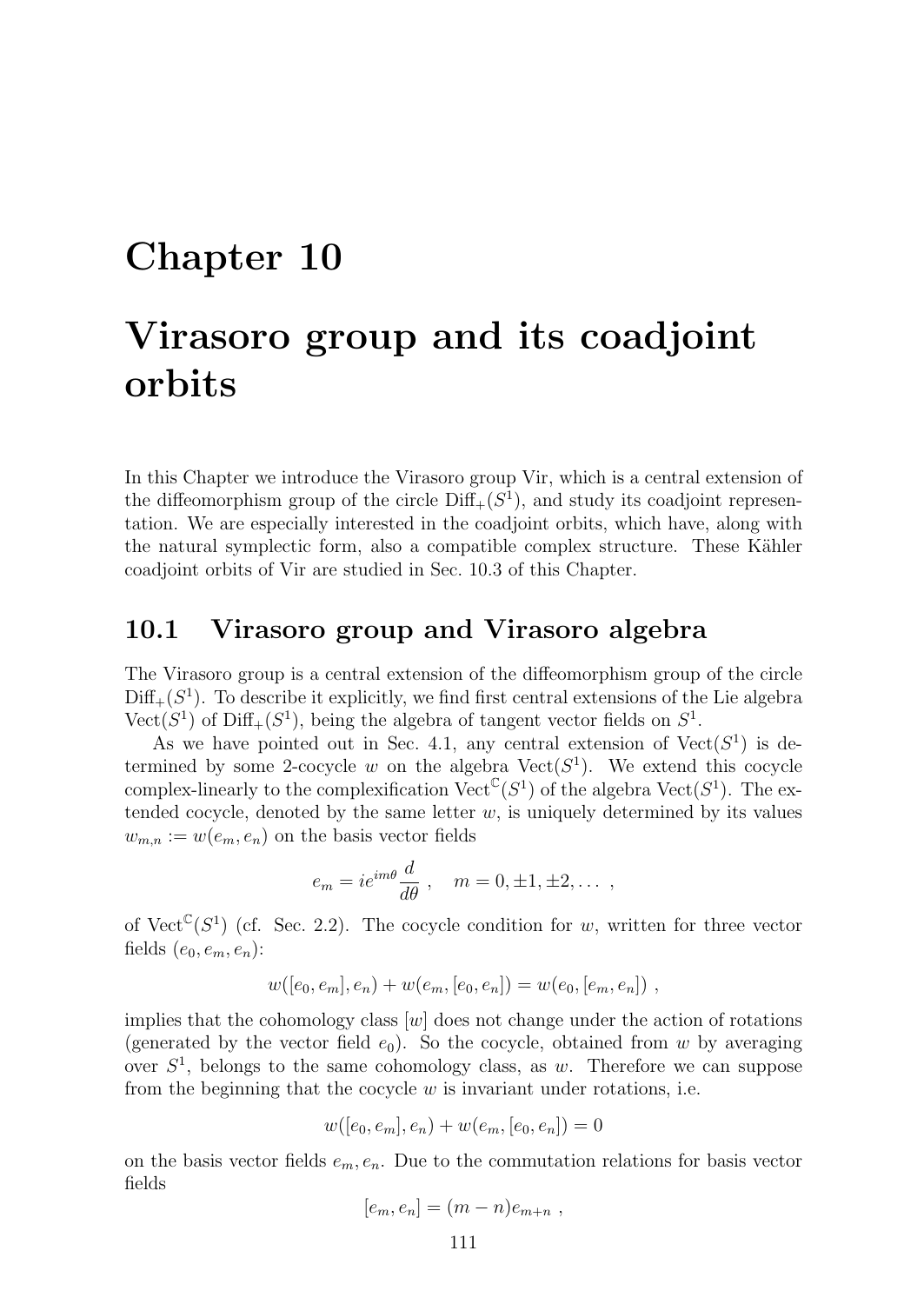it means that

$$
mw_{m,n} + nw_{m,n} = 0.
$$
\n(10.1)

The latter relation implies that  $w_{m,n} = 0$  for  $m + n \neq 0$ . So we set  $w_m := w_{m,-m}$ and note that  $w_{-m} = -w_m$  due to the skew-symmetricity of *w*. It remains to find out the values of *w<sup>m</sup>* for natural *m*.

The cocycle condition for *w* on three basis vector fields  $(e_m, e_n, e_{m+n})$  means that

$$
(m-n)w_{m+n} = (m+2n)w_m - (2m+n)w_n , \qquad (10.2)
$$

so we get a finite-difference equation of the 2nd order for the computation of values  $w_m$ . In order to find a general solution of  $(10.2)$ , it's sufficient to find its two particular solutions. But it's easy to see that  $w_m = m$  and  $w_m = m^3$  are two independent solutions of  $(10.2)$ . Hence a general solution of  $(10.2)$  has the form

$$
w_m = \alpha m^3 + \beta m \tag{10.3}
$$

with arbitrary complex coefficients  $\alpha$ ,  $\beta$ .

Note that the cocycle *w* with  $w_m = m$  is a coboundary, since in this case

$$
w(e_m, e_n) = d\theta(e_m, e_n) = \theta([e_n, e_m]) ,
$$

where  $\theta$  is a 1-cochain on Vect<sup>C</sup>(*S*<sup>1</sup>), defined by:  $\theta(e_0) = -\frac{1}{2}$  and  $\theta(e_m) = 0$  for  $m \neq 0$ . So the value of  $\beta$  in the formula (10.3) is not essential. Hence all cocycles *w*, defining non-trivial central extensions of the algebra  $Vect(S^1)$ , up to coboundaries, are proportional to each other. In other words, we have proved the following

**Proposition 19.** *The cohomology group*  $H^2(Vect(S^1), \mathbb{R})$  *has dimension* 1*. A general central extension of the algebra*  $Vect(S^1)$  *is determined by a cocycle w of the form*

$$
w(e_m, e_n) = \begin{cases} \alpha m(m^2 - 1) & \text{for } m + n = 0, \alpha \in \mathbb{R}, \\ 0 & \text{for } m + n \neq 0. \end{cases}
$$

We have chosen the parameter  $\beta = -\alpha$  in order to annihilate the restriction of the cocycle *w* to the subalgebra sl(2, R) in Vect( $S<sup>1</sup>$ ), generated by the vectors  $e_0, e_1, e_{-1}$ (this subalgebra coincides with the Lie algebra of the Möbius group  $PSL(2,\mathbb{R})$  of diffeomorphisms of the circle  $S<sup>1</sup>$ , extending to the fractional-linear automorphisms of the unit disc  $\Delta$ ).

We note that the *Gelfand–Fuks cocycle*

$$
w(\xi, \eta) = \frac{1}{2\pi} \int_0^{2\pi} \xi'(\theta) d\eta'(\theta) , \quad \xi = \xi(\theta) \frac{d}{d\theta}, \eta = \eta(\theta) \frac{d}{d\theta} \in \text{Vect}(S^1) ,
$$

found in [25], has the basis values, equal to  $w_m = im^3$ ,  $m \in \mathbb{Z}$ .

One can also change the value of  $\alpha$ , multiplying the central element by a number. The usual choice for  $\alpha$  (based on physical analogies) is  $\alpha = \frac{1}{12}$ . The corresponding central extension of the algebra  $Vect(S^1)$  is called the *Virasoro algebra* and denoted by vir. The Virasoro algebra is generated (as a vector space) by the basis vector fields  ${e<sub>m</sub>}$  of the algebra  $Vect(S<sup>1</sup>)$  and a central element *κ*, satisfying the commutation relations of the form

$$
[e_m, \kappa] = 0
$$
,  $[e_m, e_n] = (m - n)e_{m+n} + \delta_{m,-n} \frac{m^3 - m}{12} \kappa$ .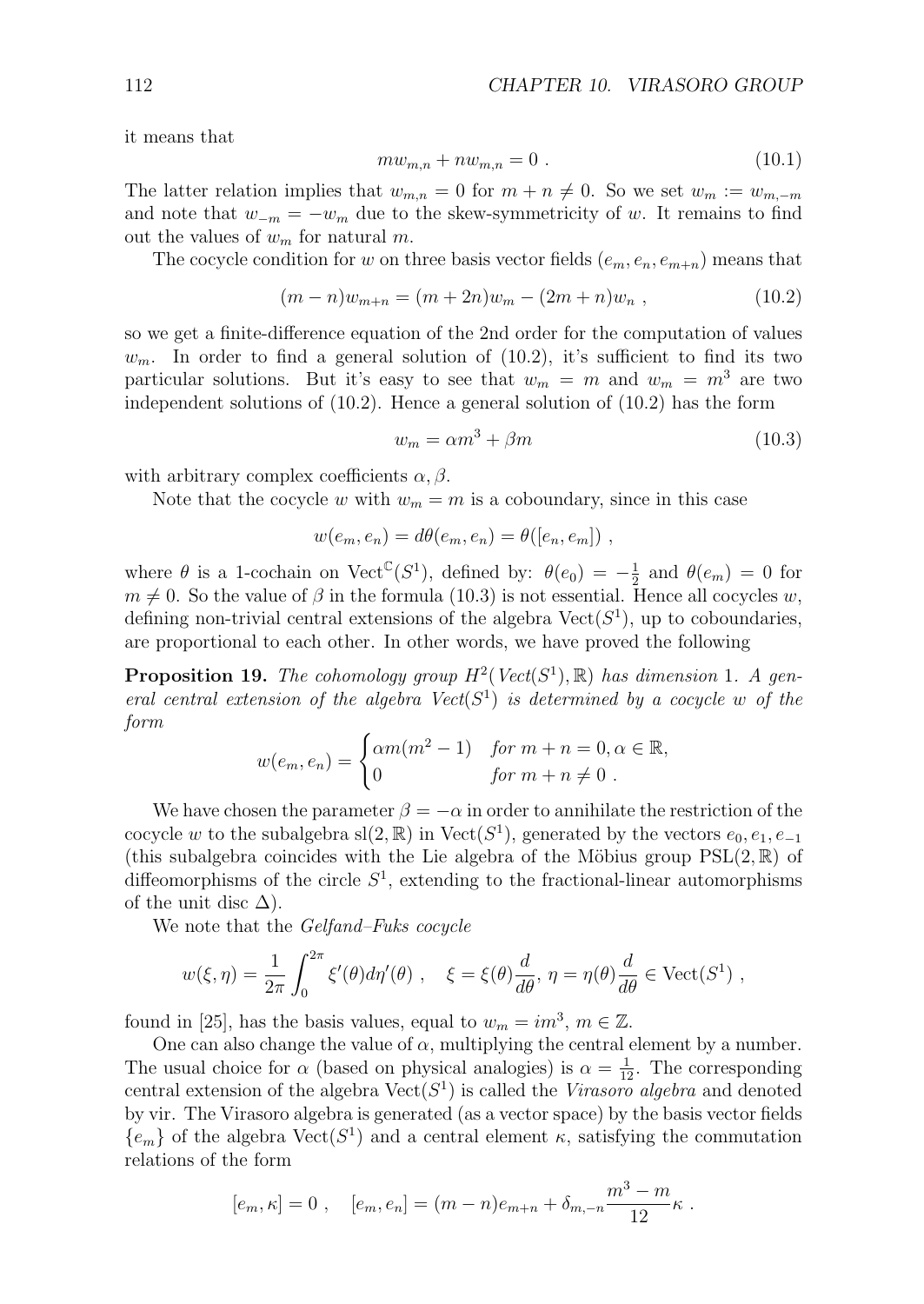This central extension of the Lie algebra  $Vect(S^1)$  corresponds to a central extension of the Lie group  $\text{Diff}_+(S^1)$ , which we describe next.

Since the Frechet manifold  $\text{Diff}_+(S^1)$  is homotopy equivalent to the circle  $S^1$  (cf. Sec. 1.2.1), all  $S^1$ -bundles over  $\text{Diff}_+(S^1)$  are topologically trivial and any central extension of the group  $Diff_{+}(S^{1})$  is determined by some 2-cocycle *c* on  $Diff_{+}(S^{1})$  (cf. Sec. 4.1). In other words, such a central extension consists of elements of the form

$$
(f,\lambda) , \quad f \in \text{Diff}_+(S^1), \ \lambda \in S^1 ,
$$

and the product is given by the formula

$$
(f, \lambda) \cdot (g, \mu) = (f \circ g, \lambda \mu e^{ib(f,g)}) ,
$$

where  $c(f, g) = e^{ib(f,g)}$  is the 2-cocycle on Diff<sub>+</sub>( $S^1$ ), defining the central extension. The cocycle condition in terms of *b* takes the form

$$
b(f,g) + b(f \circ g, h) = b(f, g \circ h) + b(g, h) . \tag{10.4}
$$

An explicit solution of this functional equation, found by Bott [11], has the form

$$
b_0(f,g) = \frac{1}{2\pi} \int_0^{2\pi} \ln(f \circ g)' d\ln g' .
$$

Note that the Bott group cocycle corresponds on the Lie algebra level to the Gelfand– Fuks cocycle of the Lie algebra  $Vect(S^1)$ .

A general solution of  $(10.4)$  coincides with  $b_0$  up to a coboundary, more precisely, it has the form

$$
b(f,g) = \alpha b_0(f,g) + a(f \circ g) - a(f) - a(g) ,
$$

where  $\alpha = \text{const} \in \mathbb{R}$ , and  $\alpha$  is an arbitrary smooth real functional on  $\text{Diff}_+(S^1)$ .

The central extension of the group  $\text{Diff}_+(S^1)$ , determined by the Bott cocycle, is called the *Virasoro group* (or *Virasoro–Bott group*) and is denoted by Vir.

### **10.2 Coadjoint action of the Virasoro group**

Consider the coadjoint action of the diffeomorphism group of the circle  $Diff_{+}(S^{1})$ and its central extension, the Virasoro group Vir, on the dual spaces of their Lie algebras.

We study first the coadjoint action of the diffeomorphism group  $\text{Diff}_+(S^1)$  on the space  $Vect^*(S^1)$ , dual to the Lie algebra  $Vect(S^1)$  of  $Diff_+(S^1)$ . The space  $Vect^*(S^1)$ , dual to the Frechet space  $Vect(S^1)$ , can be identified with the tensor product

$$
\Omega^1(S^1) \otimes_{\mathcal{D}(S^1)} \mathcal{D}'(S^1)
$$

over the ring  $\mathcal{D}(S^1)$ , consisting of all  $C^{\infty}$ -smooth (real-valued) functions on  $S^1$ . Here,  $\Omega^1(S^1)$  is the Frechet space of  $C^{\infty}$ -smooth 1-forms on  $S^1$ , and  $\mathcal{D}'(S^1)$  is the space of distributions on  $S^1$ , i.e. of linear continuous functionals on  $\mathcal{D}(S^1)$  (note that  $\mathcal{D}'(S^1)$  is not a Frechet space!). The above tensor product should be taken in the category of topological vector spaces, we recall its definition for convenience.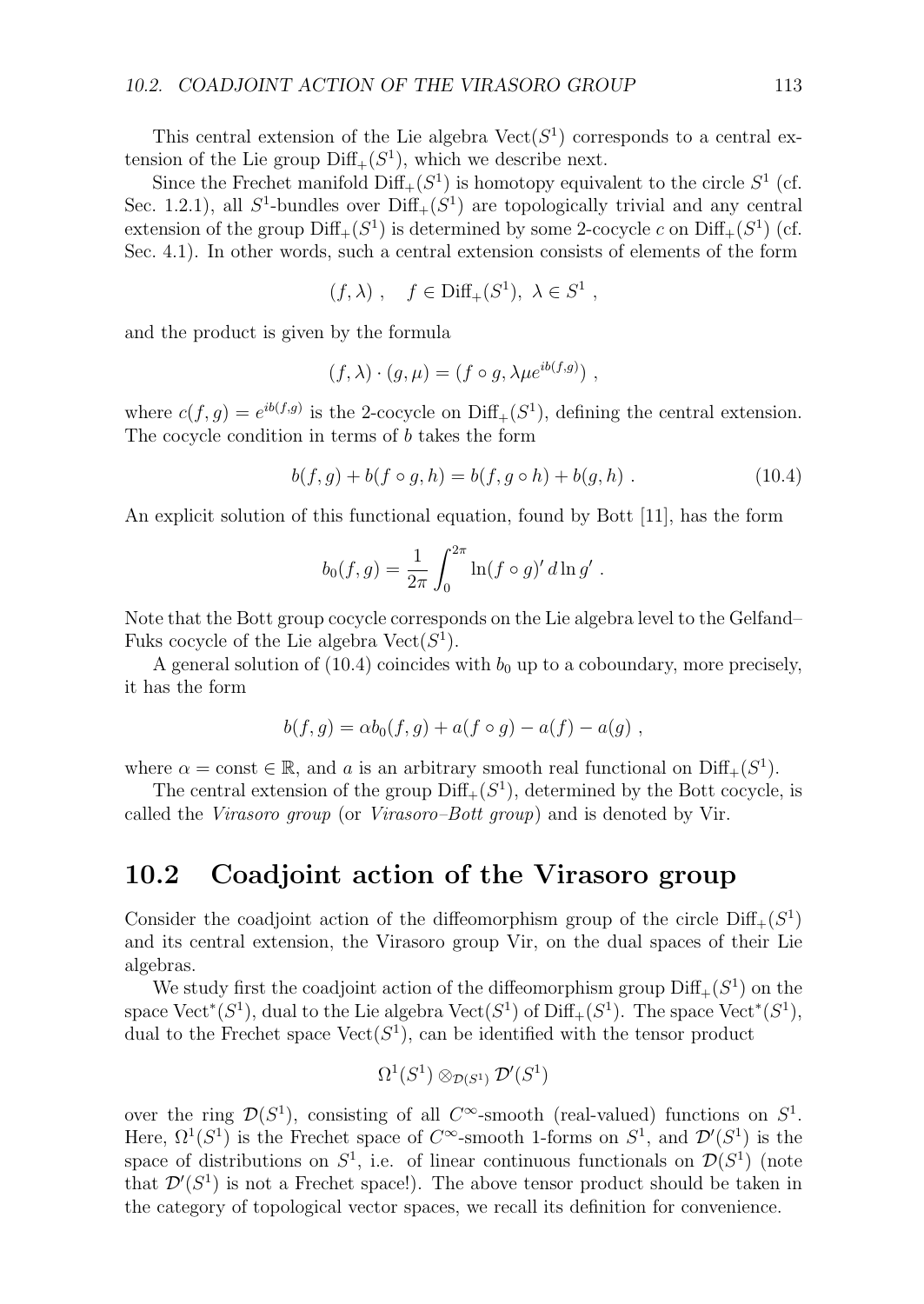*Digression* 3 (Tensor product of topological vector spaces)*.* The tensor product *E ⊗ F* of topological vector spaces *E* and *F* is provided with the projective topology, generated by the seminorms  $p \otimes q$ , where  $\{p\}$  and  $\{q\}$  are families of seminorms on *E* and *F* respectively. The seminorm  $p \otimes q$  is defined as

$$
(p \otimes q)(z) = \inf \left\{ \sum_i p(x_i)q(y_i) : z = \sum x_i \otimes y_i \right\},\,
$$

where the infimum is taken over all possible representations of  $z \in E \otimes F$  as finite sums of the form  $\sum x_i \otimes y_i$  with  $x_i \in E$ ,  $y_i \in F$ .

The elements of the completion  $E \overset{\sim}{\otimes} F$  of the space  $E \otimes F$  with respect to this topology in the case of metrizable spaces *E* and *F* can be given by series of the form

$$
\widetilde{E \otimes F} \ni z = \sum_{i=1}^{\infty} \lambda_i x_i \otimes y_i ,
$$

where  $\sum_{i=1}^{\infty} |\lambda_i| < \infty$  and the sequences  $\{x_i\}$ ,  $\{y_i\}$  tend to zero in *E* and *F* respectively.

For the nuclear spaces  $E$  and  $F$  the topology, introduced on  $E \otimes F$ , coincides with the topology of the uniform equicontinuous convergence (i.e. topology of uniform convergence on the sets of the form  $S \otimes T$ , where *S* and *T* are uniformly equicontinuous subsets in  $E'$  and  $F'$  respectively).

We return to the dual space Vect*<sup>∗</sup>* (*S*<sup>1</sup>), which is identified with the tensor product  $\Omega^1(S^1) \otimes_{\mathcal{D}(S^1)} \mathcal{D}'(S^1)$  by the map, associating with an element  $(\alpha, \varphi) \in \Omega^1(S^1) \otimes_{\mathcal{D}(S^1)} \mathcal{D}'(S^1)$  $\mathcal{D}'(S^1)$  a linear continuous functional on  $\text{Vect}(S^1)$  of the form

$$
T_{(\alpha,\varphi)}(\xi) = \varphi[\alpha(\xi)], \quad \xi \in \text{Vect}(S^1) .
$$

As in Sec. 8.3, we restrict ourselves to the study of the coadjoint action of the group Diff+(*S*<sup>1</sup>) on the "smooth" part of the space Vect*<sup>∗</sup>* (*S*<sup>1</sup>), identified with the tensor product of Frechet spaces

$$
\Omega^1(S^1)\otimes_{\mathcal{D}(S^1)}\Omega^1(S^1)\ .
$$

An element  $(\alpha, \beta)$  of this space determines a linear continuous functional on  $Vect(S^1)$ by the formula

$$
\text{Vect}(S^1) \ni \xi \longmapsto T_{(\alpha,\beta)}(\xi) = \frac{1}{2\pi} \int_0^{2\pi} \beta(\xi(\theta)) \alpha(\theta) .
$$

In other words, the smooth part of the space Vect*<sup>∗</sup>* (*S*<sup>1</sup>) may be identified with the *space*  $Q(S^1)$  *of quadratic differentials* on  $S^1$  of the form

$$
q = q(\theta)(d\theta)^2 ,
$$

where *q* is a smooth  $2\pi$ -periodic function of  $\theta$ .

From another point of view, one can consider  $Q(S^1)$  as a set of pseudometrics on  $S<sup>1</sup>$  (the term "pseudo" indicates that the function  $q(\theta)$  may have zeros on  $S<sup>1</sup>$ ).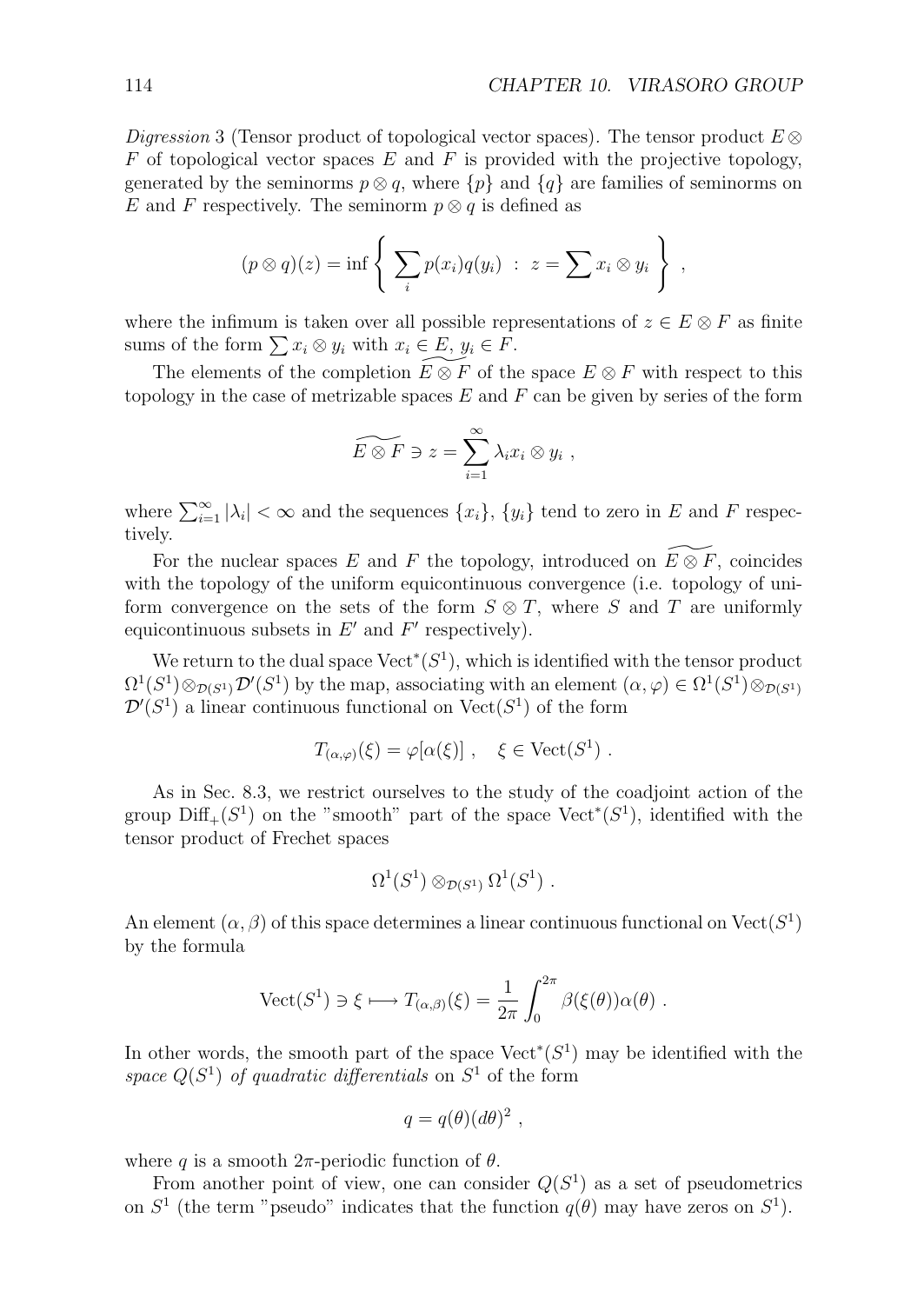The coadjoint action of the group  $\text{Diff}_+(S^1)$  on  $Q(S^1)$  coincides with the natural action of the group  $\text{Diff}_+(S^1)$  on quadratic differentials

$$
\text{Diff}_+(S^1) \ni f \longmapsto K(f)q = q \circ f^{-1} := q(g(\theta))g'(\theta)^2 d\theta^2 ,
$$

where  $q(\theta) = f^{-1}(\theta)$ .

We consider next the coadjoint action of the group  $\text{Diff}_+(S^1)$  on the dual space vir*<sup>∗</sup>* of the Virasoro algebra vir. Since the Virasoro algebra coincides with vir =  $Vect(S<sup>1</sup>) ⊕ ℝ$  (as a vector space), we have vir<sup>\*</sup> = Vect<sup>\*</sup>(S<sup>1</sup>) ⊕ℝ. So the smooth part of vir*<sup>∗</sup>* may be identified with the space

$$
Q(S^1) \oplus \mathbb{R} = \{(q, s) : q \text{ is a quadratic differential}, s \in \mathbb{R}\}.
$$

The coadjoint action of the group  $\text{Diff}_+(S^1)$  on  $Q(S^1) \oplus \mathbb{R}$  associates with an element  $f \in \text{Diff}_+(S^1)$  a linear transformation  $\widetilde{K}(f)$  of the space  $Q(S^1) \oplus \mathbb{R}$ , acting by the formula

$$
\widetilde{K}(f)(q,s) = (K(f)q + sS(f) \circ f^{-1}, s) = ((q + sS(f)) \circ f^{-1}, s) ,
$$
\n(10.5)

where *S* is a 1-cocycle on the group  $Diff_{+}(S^{1})$ , satisfying the relation

$$
S(f \circ h) = (S(f) \circ h) + S(h) . \tag{10.6}
$$

A non-trivial particular solution of this equation is given by the *Schwarzian*

$$
S[f] = \left(\frac{f'''}{f'} - \frac{3}{2} \left(\frac{f''}{f'}\right)^2\right) d\theta^2 = d^2 \ln f' - \frac{1}{2} (d \ln f')^2 ,\qquad (10.7)
$$

while a general solution has the form

$$
S[f] + q \circ f - q \; ,
$$

where  $q \in Q(S^1)$  is a quadratic differential.

*Digression* 4 (Schwarzian)*.* A characteristic property of the Schwarzian is its conformal invariance:

$$
S\left[\frac{af+b}{cf+d}\right] = S[f]
$$

for any fractional-linear transformation  $z \mapsto \frac{az+b}{cz+d}$  from the Möbius group  $\text{M\"ob}(S^1) :=$ PSL(2*,* R). This property follows immediately from the transformation rule for the Schwarzian

$$
S[f \circ h] = (S[f] \circ h) (h')^{2} + S[h], \qquad (10.8)
$$

which is just a decoded version of  $(10.6)$ .

The Schwarzian *S*[*f*] of a diffeomorphism  $f \in \text{Diff}_+(S^1)$  measures its deviation from conformal automorphisms of the unit disc in the sense that

 $S[f] = 0 \Longleftrightarrow f$  is fractional-linear .

Moreover, one can define the Schwarz derivative *S*[*f*] of any conformal map  $f : \Delta \rightarrow$  $\mathbb C$  by the same formula (10.7). Then  $S[f]$  measures again the deviation of a conformal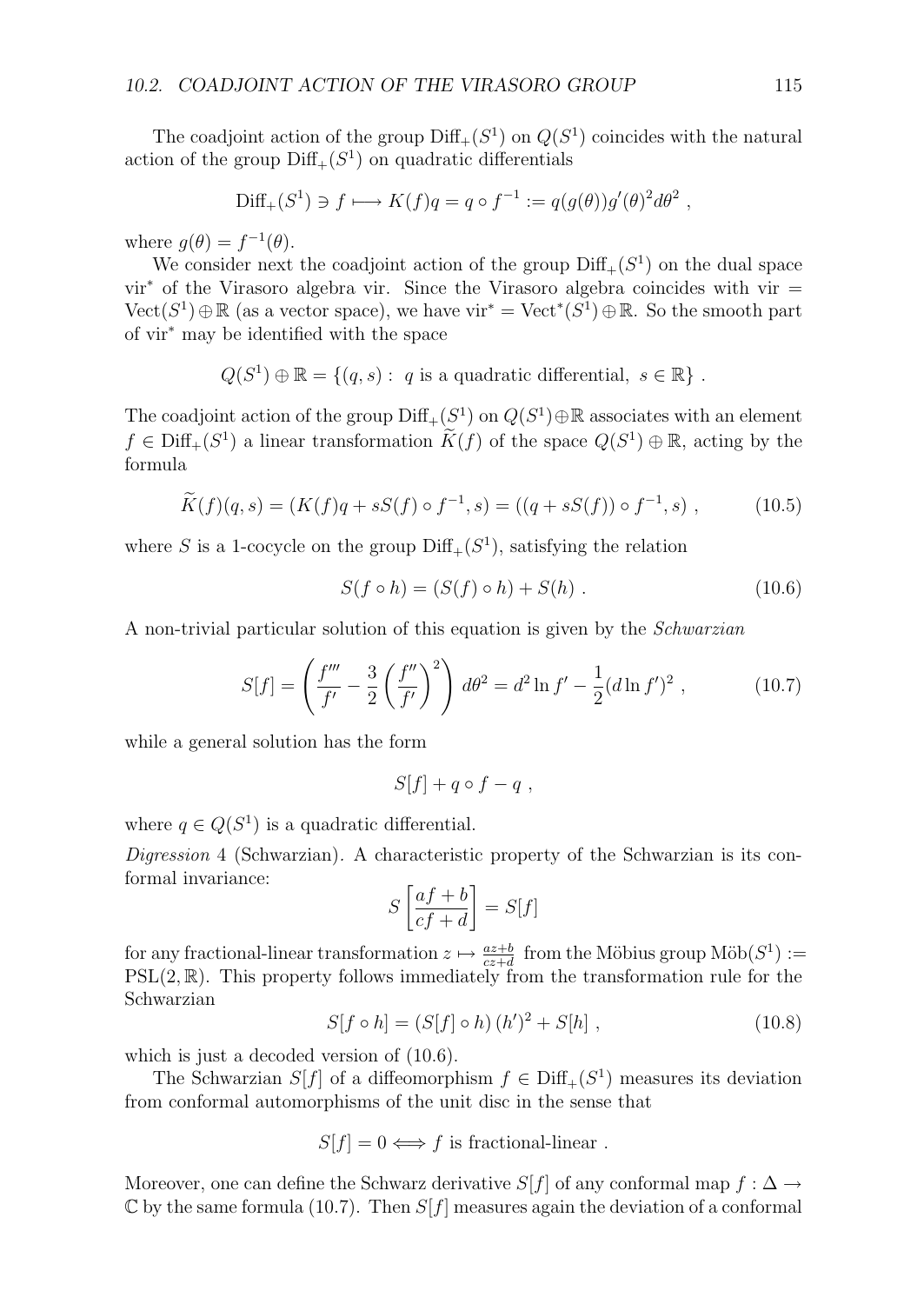map *f* in  $\Delta$  from fractional-linear automorphisms of  $\Delta$ , and the maximal deviation may be explicitly computed. Introduce a natural norm on Schwarz derivatives  $S[f]$ , coinciding with the hyperbolic norm on quadratic differentials in  $\Delta$ :

$$
||S[f]||_2 := \sup_{z \in \Delta} |S[f](z)|(1 - |z|^2)^2.
$$

There is a following remarkable theorem, known as *Nehari theorem*.

*Theorem* 11 ((cf. [49], Theor. II.1.3)). For any conformal map f of the unit disc  $\Delta$ *the following sharp estimate holds*

$$
||S[f]||_2 \leq 6.
$$

*The upper bound is attained on the Koebe function*  $z \mapsto z/(1+z)$ *.* 

The infinitesimal variant of the coadjoint representation (10.5) is given by the representation of the Lie algebra  $Vect(S^1)$  on the space  $Q(S^1) \oplus \mathbb{R}$ , defined by the formula

$$
\dot{k}(\xi)(q,s) = (-D_{q,s}\xi, s) , \qquad (10.9)
$$

where  $\xi = \xi(\theta) \frac{d}{d\theta} \in \text{Vect}(S^1)$ ,  $q = q(\theta)(d\theta)^2 \in Q(S^1)$ , and the operator  $D_{q,s}$  has the form

$$
D_{q,s} = s \frac{d^3}{d\theta^3} + q \frac{d}{d\theta} + \frac{d}{d\theta}q.
$$

What can be said about the orbits of the coadjoint representation of  $\text{Diff}_+(S^1)$ ? The orbit of a regular element  $(q, s) \in Q(S^1) \oplus \mathbb{R}$  under the action of the group  $Diff_{+}(S^{1})$  is completely determined by the isotropy subgroup  $G_{q,s}$  with respect to the coadjoint action. The Lie algebra  $\mathfrak{g}_{q,s}$  of this subgroup consists of vector fields  $\xi = \xi(\theta) \frac{d}{d\theta} \in \text{Vect}(S^1)$ , satisfying the condition:  $D_{q,s}\xi = 0$ . In other words, to describe the subalgebra  $\mathfrak{g}_{q,s}$ , one should find periodic solutions  $\xi(\theta)$  of the linear differential equation

$$
s\xi''' + 2q\xi' + q'u = 0.
$$
 (10.10)

Referring for the general solution of this problem to the papers [40, 30], we consider here only its particular case, when a regular element (*q, s*) has the form  $(q(d\theta)^2, s)$  with  $q \equiv \text{const} =: c, s \neq 0$ . In this case the equation (10.10) takes on the form

$$
s\xi''' + 2c\xi' = 0 , \qquad (10.11)
$$

which, after the change of variable  $\eta := \xi'$ , reduces to the equation

$$
s\eta^{''}+2c\eta=0.
$$

The latter equation has non-trivial periodic solutions only for  $2c = n^2$ , where *n* is a natural number, and all these solutions are linear combinations of the functions  $\cos n\theta$  and  $\sin n\theta$ . In other words, the only periodic solutions of the equation (10.11) for  $\frac{2c}{s} \neq n^2$  are given by constants, while for  $\frac{2c}{s} = n^2$  they are linear combinations of the functions  $1, \frac{1}{n} \cos n\theta$  and  $\frac{1}{n} \sin n\theta$ .

The isotropy subalgebra  $g_{q,s}$  in the first case coincides with  $\mathbb{R}$ , and in the second case with the algebra sl(2,  $\mathbb{R}$ ). Respectively, the isotropy subgroup  $G_{q,s}$  in the first case coincides with the rotation group  $S^1 \subset \text{Diff}_+(S^1)$ , and in the second case with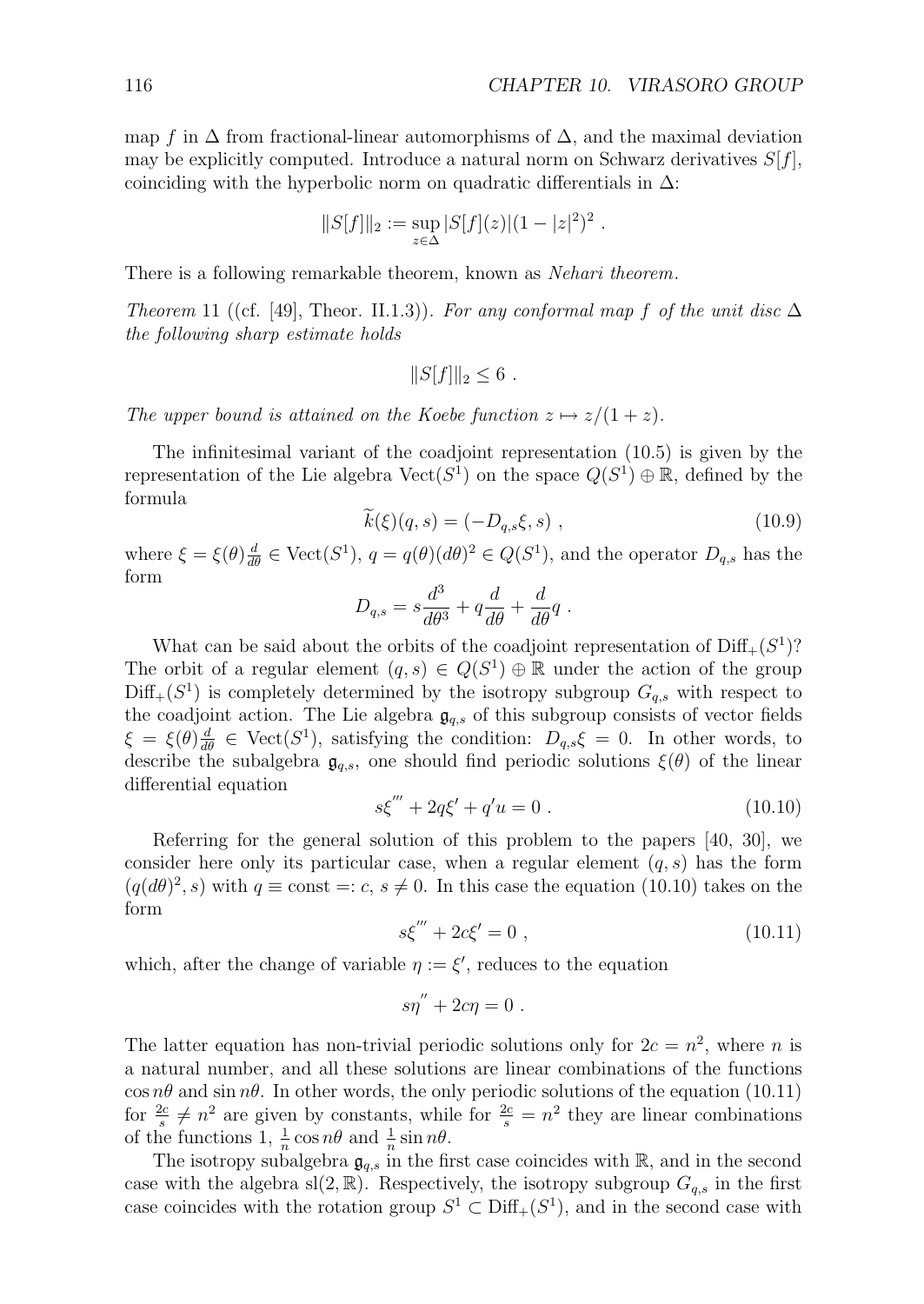the group  $PSL^{(n)}(2,\mathbb{R})$ , which is the *n*-fold covering of the Möbius group  $M\ddot{\text{o}}b(S^1)$  =  $PSL(2,\mathbb{R})$ . We have already encountered this group in Sec. 2.2. Recall that a diffeomorphism  $f \in \text{Diff}_+(S^1)$  belongs to the group  $\text{PSL}^{(n)}(2,\mathbb{R})$  if and only if there exists a transformation  $\varphi \in \mathrm{PSL}(2,\mathbb{R})$  such that

$$
\lambda_n \circ f = \varphi \circ \lambda_n
$$

where  $\lambda_n : z \mapsto z^n$  is the map, defining the *n*-fold covering of the circle  $S^1$ .

It follows from the description of isotropy subgroups that the coadjoint orbit of a constant element  $(q, s) = (c(d\theta)^2, s)$  coincides with the homogeneous space  $Diff_{+}(S^{1})/S^{1}$ , when  $2c/s$  is not a square of a natural number, and with the homogeneous space  $\text{Diff}_+(S^1)/\text{PSL}^{(n)}(2,\mathbb{R})$ , when  $2c/s = n^2$ .

As we have explained earlier in Subsec. 3.2.3, all coadjoint orbits have a natural symplectic structure, given by the Kirillov form. In the case, we are considering, the value of this form at a point  $(q, s) \in Q(S^1) \oplus \mathbb{R}$  of an orbit *O* of the group  $Diff_{+}(S^{1})$  may be computed in the following way. Let  $\delta \xi$  and  $\delta \eta$  be tangent vectors from  $T_{q,s}O$ , which are the images of tangent vectors  $\xi, \eta \in \text{Vect}(S^1)$  under the map  $k$  from  $(10.9)$ :

$$
\delta \xi = \widetilde{k}(\xi)(q, s) , \quad \delta \eta = \widetilde{k}(\eta)(q, s) .
$$

Then the value of the form  $\omega_O$  on these vectors is equal to

$$
\omega_O(\delta\xi,\delta\eta) = -\int_{S^1} (D_{q,s}\xi)(\theta)\eta(\theta)d\theta.
$$

Thus every coadjoint orbit of Vir has a symplectic structure. But not all of them can be provided with a compatible complex structure. In fact, among the coadjoint orbits of the group Vir, described above, only the orbits

$$
\text{Diff}_+(S^1)/S^1
$$
,  $\text{Diff}_+(S^1)/\text{M\"ob}(S^1) = \text{Diff}_+(S^1)/\text{PSL}(2,\mathbb{R})$ 

are Kähler (cf. [79]). In other words, only these orbits admit  $\text{Diff}_+(S^1)$ -invariant complex structures, compatible with the symplectic structure  $\omega_O$ . We shall concentrate our attention on these Kähler orbits.

**Example 29.** We give now an interesting interpretation of the coadjoint action of the Virasoro group in terms of Hill operators, due to Lazutkin and Pankratova [48].

Recall that a *Hill operator* is a differential operator of the 2nd order, having the form

$$
L = \frac{d^2}{d\theta^2} + u(\theta) ,
$$

where  $u = u(\theta)$  is a potential, given by a  $C^{\infty}$ -smooth  $2\pi$ -periodic function on R. The corresponding ordinary differential equation

$$
y'' + uy = 0
$$

is called the *Hill equation*. Its solutions form a two-dimensional vector space  $V$ , provided with a natural symplectic 2-form, given by the Wronskian of two solutions. The shift of a solution *y* of the Hill equation  $Ly = 0$  to the period  $2\pi$  transforms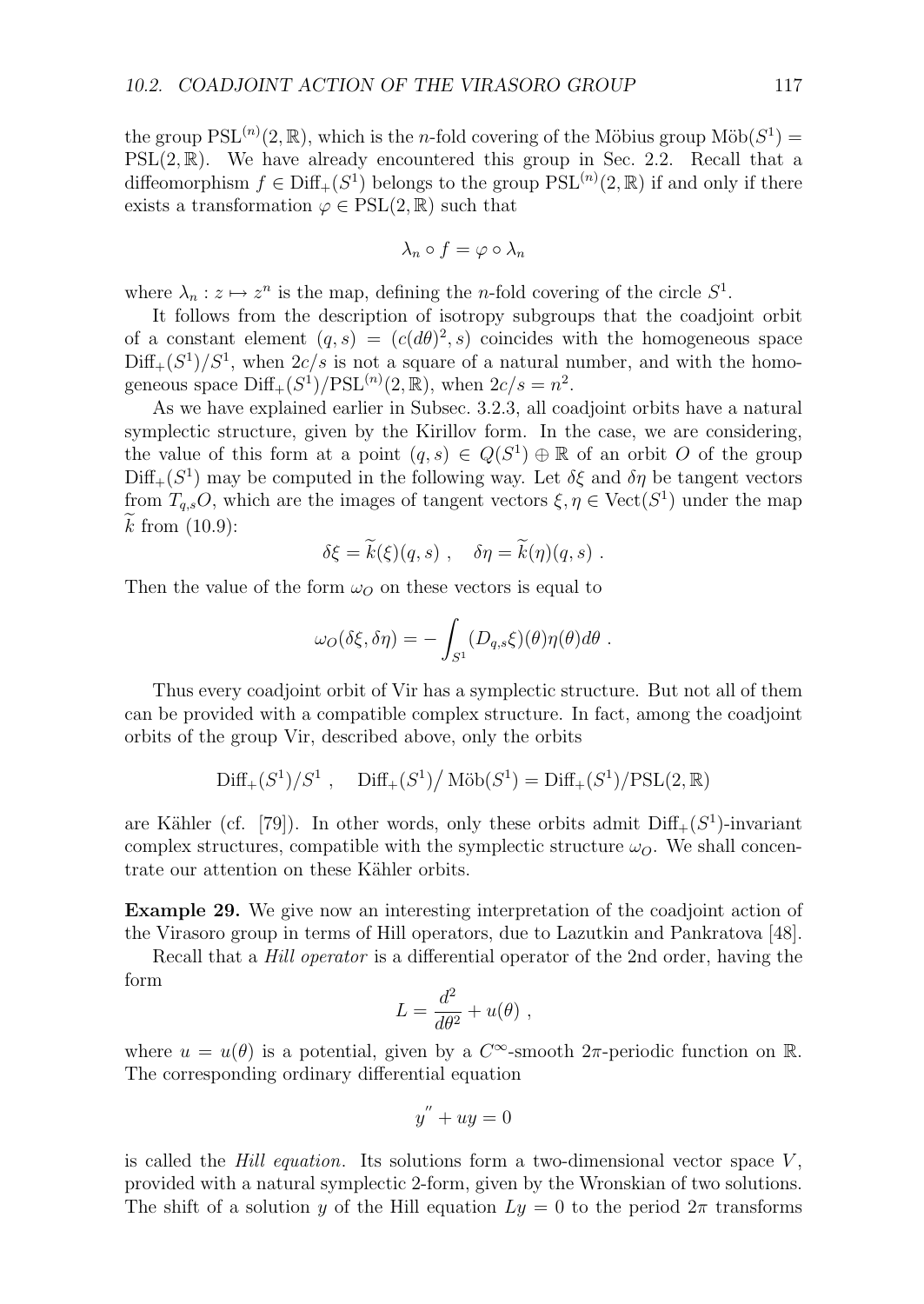it into another solution, obtained from *y* by the action of an operator  $M \in SL(V)$ , called the *monodromy matrix* of the operator *L*.

If  $\{y_1, y_2\}$  is a fundamental system of solutions, i.e. a basis in the space *V* of solutions of the Hill equation, then one can reconstruct the potential *u* from this system by the Schwarz formula:

$$
u(\theta) = \begin{cases} \frac{1}{2}S[y_1/y_2](\theta) , & \text{if } y_2(\theta) \neq 0 ,\\ \frac{1}{2}S[y_2/y_1](\theta) , & \text{if } y_1(\theta) \neq 0 , \end{cases}
$$

where  $S[y]$  is the Schwarzian of *y*.

The diffeomorphism group  $\text{Diff}_+(S^1)$  acts in a natural way on the space of Hill operators. Namely, we can associate with any diffeomorphism  $f \in \text{Diff}_+(S^1)$ , which lifts to a diffeomorphism  $\tilde{f}$  of the real line R, a transformation, which sends a given Hill operator  $L = \frac{d^2}{d\theta^2} + u(\theta)$  to another Hill operator  $f^*L = \frac{d^2}{d\theta^2} + f^*u(\theta)$  with

$$
f^*u(\theta) := u(\tilde{f}(\theta)) \cdot (\tilde{f}'(\theta))^2 + \frac{1}{2}S[\tilde{f}](\theta).
$$

Under this transformation a solution *y* of the Hill equation  $Ly = 0$  is transferred to a solution *z* of the Hill equation  $(f^*L)z = 0$  with

$$
z(\theta) := y(\tilde{f}(\theta)) \cdot (\tilde{f}'(\theta))^{-\frac{1}{2}}.
$$

Note that, due to the periodicity of the potential  $u$ , the action of  $f$  on potentials does not depend on the choice of the lift  $\hat{f}$  of the diffeomorphism  $f \in \text{Diff}_+(S^1)$  and so defines an action of the group  $\text{Diff}_+(S^1)$  on Hill operators. This action coincides with the coadjoint action of the group  $\text{Diff}_+(S^1)$  on elements  $(u, \frac{1}{2})$  of the space  $Q(S^1) \oplus \mathbb{R}$ , given by (10.5).

But the action of *f* on solutions of the Hill equation depends on the choice of the lift  $f$ , because of the monodromy. In accordance with the above formula, solutions of the Hill equation transform under the action of diffeomorphisms  $\tilde{f}$ , as densities of order *−*1*/*2 on the line R.

The constructed action of the group  $Diff_{+}(S^{1})$  on Hill operators was studied in the Lazutkin–Pankratova's paper [48]. The authors formulate, in particular, a conjecture that any Hill operator with the help of the above action can be brought to the *Matieu normal form* of the type:

$$
L = \frac{d^2}{d\theta^2} + a\cos(2\pi n\theta) + b.
$$

# 10.3 Kähler structure of the spaces  $\mathbf{Diff}_{+}(S^{1})\big/\,\mathbf{M\ddot{o}b}(S^{1})$  and  $\mathbf{Diff}_{+}(S^{1})\big/S^{1}$

As we have pointed out in the previous Section, among the coadjoint orbits of the Virasoro group Vir only two are Kähler, namely:

$$
\mathcal{R} := \mathrm{Diff}_+(S^1)/S^1 \quad \text{and} \quad \mathcal{S} := \mathrm{Diff}_+(S^1)/\,\mathrm{M\ddot{o}b}(S^1) \; .
$$

In this Section we study their Kähler structure in detail.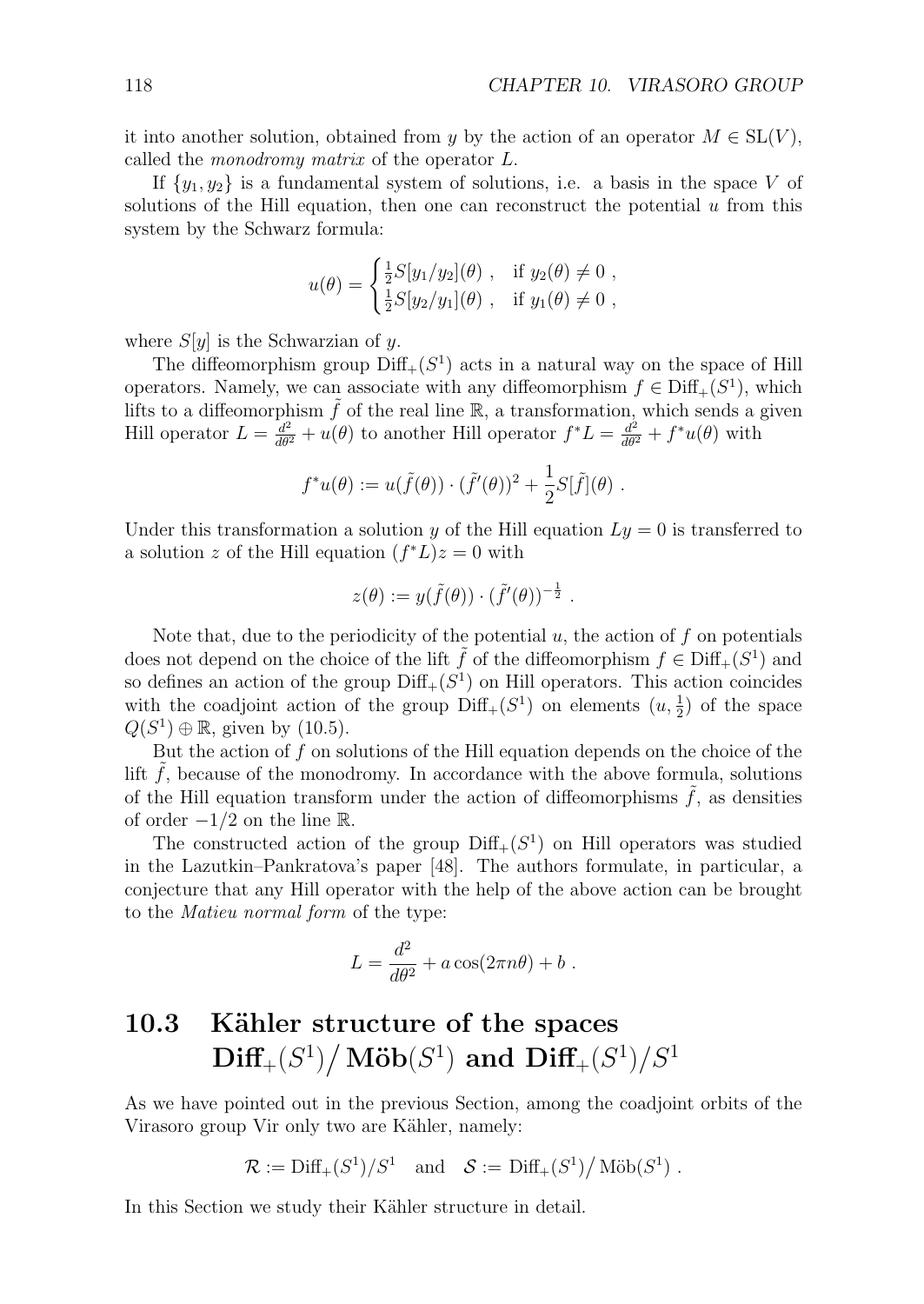As coadjoint orbits of the group Vir, these spaces have a natural symplectic structure  $\omega$ , given by the Kirillov form.

We introduce now a complex structure *J* on the space  $S = \text{Diff}_+(S^1)/\text{M\"ob}(S^1)$ , invariant under the action of the diffeomorphism group  $\text{Diff}_+(S^1)$  by left translations. Due to its invariance, it's sufficient to define this complex structure only at the origin *o ∈ S*.

The tangent space  $T_o \mathcal{S}$  may be identified with the quotient of the Lie algebra Vect( $S^1$ ) of tangent vector field on  $S^1$  modulo its subalgebra sl(2, R). In terms of Fourier decompositions vector fields  $v = v(\theta) \frac{d}{d\theta} \in T_o \mathcal{S}$  are given by series of the form

$$
v(\theta) = \sum_{n \neq -1,0,1} v_n e^{in\theta} , \quad v_n \in \mathbb{C} ,
$$

subject to the condition:  $v_{-n} = \bar{v}_n$ . In these terms the restriction of the Diff<sub>+</sub>( $S^1$ )invariant complex structure *J* to  $T_oS$  is given by the formula

$$
Jv(\theta) = -i \sum_{n>1} v_n e^{in\theta} + i \sum_{n<-1} v_n e^{in\theta}
$$

for  $v = v(\theta) \frac{d}{d\theta} \in T_o \mathcal{S}$ . It's easy to see that the constructed complex structure on  $\mathcal{S}$ is formally integrable (i.e. the bracket of two tangent vector fields of type (1*,* 0) with respect to this complex structure is again a vector field of type (1*,* 0)). Moreover, this complex structure is compatible with the symplectic structure  $\omega$  on  $\mathcal{S}$ , mentioned above.

The symplectic form  $\omega$  on *S* together with the complex structure *J* define a Kähler metric  $q$  on  $S$ . In terms of Fourier decompositions this metric can be defined in the following way. Suppose that tangent vectors  $u, v \in T_oS$  are given by the Fourier series

$$
u = \sum_{n \neq -1,0,1} u_n e_n \quad \text{and} \quad v = \sum_{n \neq -1,0,1} v_n e_n . \tag{10.12}
$$

Then the value of the metric *g* on these vectors is equal to

$$
g(u, v) = 2 \operatorname{Re} \left( \sum_{n=2}^{\infty} u_n \bar{v}_n (n^3 - n) \right) . \tag{10.13}
$$

The infinite series in the right hand side of (10.13) is absolutely converging, if the Fourier series (10.12) correspond to the vector fields  $u, v$  of the class  $C^{3/2+\epsilon}$  on  $S^1$ .

We turn now to the orbit  $\mathcal{R} := \text{Diff}_+(S^1)/S^1$ . It can be identified (as a homogeneous space) with a subgroup of Diff<sub>+</sub> $(S<sup>1</sup>)$ , consisting of diffeomorphisms  $f \in$  $Diff_{+}(S^{1})$ , fixing the point  $1 \in S^{1}$ :  $f(1) = 1$ .

The embedding of the rotation group of the circle  $S<sup>1</sup>$  into the Möbius group  $M\ddot{\mathrm{o}}\mathrm{b}(S^1)$  generates a homogeneous bundle

$$
\mathcal{R} = \mathrm{Diff}_+(S^1)/S^1 \longrightarrow \mathcal{S},
$$

having the unit disc  $\Delta$  as a fibre.

We describe explicitly the symplectic structure on  $R$ , given by the Kirillov form. This form, being invariant under the left translations of the group  $\text{Diff}_+(S^1)$ , is completely determined by its restriction to the tangent space at the origin  $T_o \mathcal{R}$ .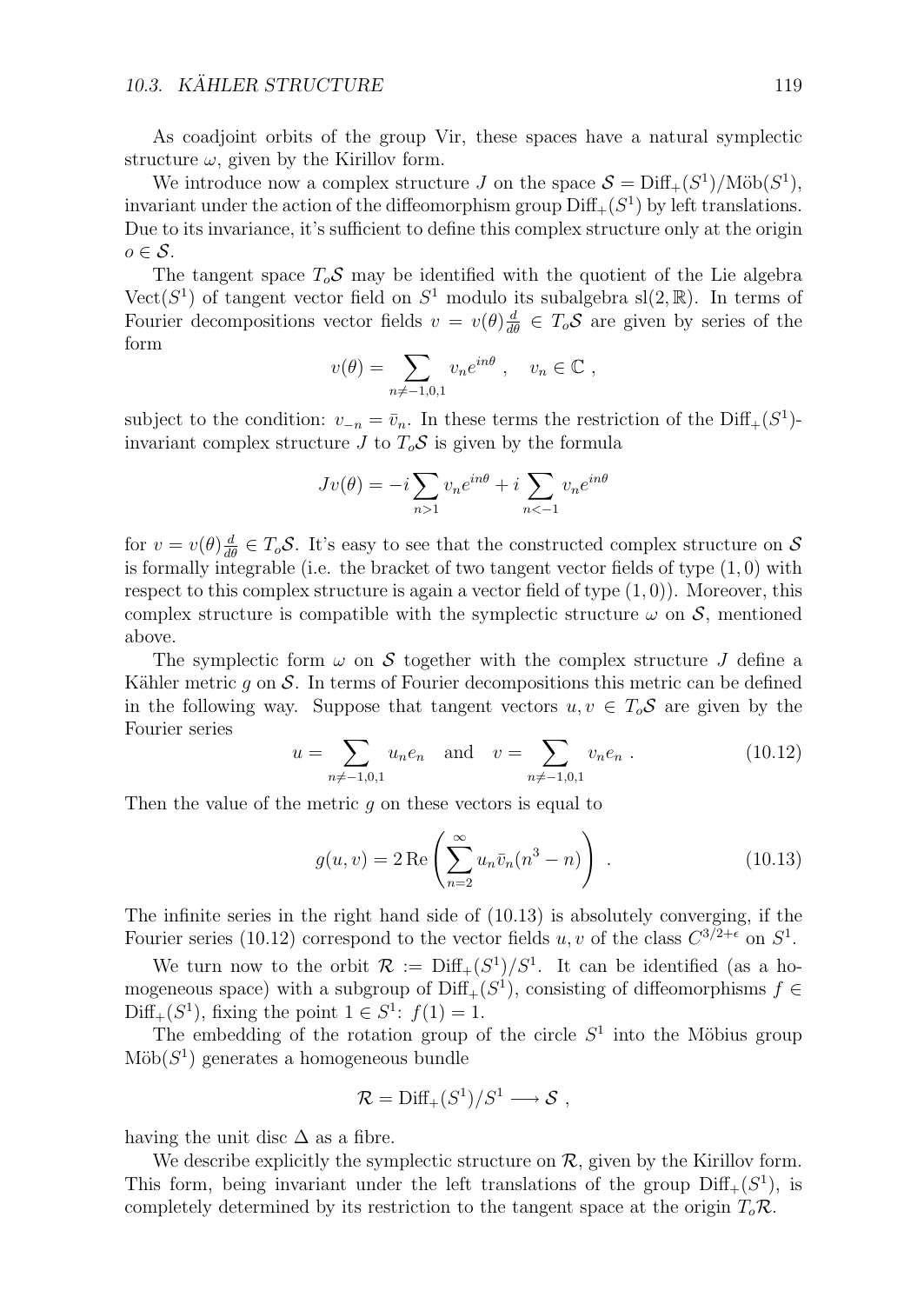The tangent space  $T_o \mathcal{R}$  is identified with the space  $Vect_0(S^1)$ , consisting of vector fields  $v = v(\theta) \frac{d}{d\theta}$ , whose coefficients  $v(\theta)$  are  $2\pi$ -periodic functions with zero average:

$$
\frac{1}{2\pi} \int_0^{2\pi} v(\theta) d\theta = 0.
$$

In terms of Fourier decompositions tangent vectors  $v \in T_o \mathcal{R}$  are given by the series of the form  $v = \sum_{n\neq 0} v_n e_n$ , subject to the condition:  $v_{-n} = \bar{v}_n$ .

An invariant symplectic structure on  $R$  is defined by a 2-cocycle  $w$  on the Lie algebra  $\text{Vect}^{\mathbb{C}}(S^1)$ , invariant under rotations. Such a cocycle is determined by its values  $w(e_m, e_n)$  on the basis elements  $\{e_m\}$ . These basis values necessarily have the form (cf. Prop. 19 in Sec. 10.1):

$$
w(e_m, e_n) = (\alpha m^3 + \beta m)\delta_{m, -n}
$$

for some real  $\alpha$ ,  $\beta$ . Denote the form, corresponding to the parameters  $\alpha$ ,  $\beta$ , by  $w_{\alpha,\beta}$ . It's easy to see that it is non-degenerate on  $Vect_0(S^1)$  if and only if

$$
\alpha m^3 + \beta m \neq 0 \quad \text{for all natural } m.
$$

The latter condition is satisfied, if either  $\alpha = 0$ ,  $\beta \neq 0$ , or  $-\beta/\alpha$  is not a square of a natural number. In the first case the form  $w_{\alpha,\beta}$  is exact (cf. Sec. 10.1), so we choose the second possibility.

The form  $w_{\alpha,\beta}$  defines a symplectic structure on  $Vect_0(S^1)$ , which can be written in a more invariant way as

$$
w_{\alpha,\beta}(u,v) = \frac{1}{2\pi} \int_0^{2\pi} u(\theta) \left( \beta v'(\theta) - \alpha v'''(\theta) \right) d\theta,
$$

where  $u, v \in \text{Vect}_0(S^1)$ . In terms of Fourier decompositions

$$
u=\sum_{n\neq 0}u_ne^{in\theta}\ ,\quad v=\sum_{n\neq 0}v_ne^{in\theta}\ ,
$$

we get

$$
w_{\alpha,\beta}(u,v) = 2\mathrm{Im}\left(\sum_{n\geq 1}(\alpha n^3 + \beta n)\xi_n\bar{\eta}_n\right)
$$

*.*

The constructed 2-parameter family of symplectic structures on  $R$  has a natural interpretation in terms of the coadjoint action of the group  $\text{Diff}_+(S^1)$ . Recall that the orbit of an element  $(c(d\theta)^2, s)$  coincides with *R*, if  $2c/s$  is not a square of a natural number. By identifying the homogeneous space  $\mathcal R$  with the orbit of an element  $(c(d\theta)^2, s)$  and providing it with the canonical symplectic structure, given by the Kirillov form, we shall obtain, for different choices of  $(c, s)$  with  $2c/s \neq n^2$ . the two-parameter family of symplectic structures on  $R$ , constructed above.

Introduce a  $Diff_{+}(S^{1})$ -invariant complex structure *J* on the space *R*. Its restriction to  $T_o \mathcal{R} = \text{Vect}_0(S^1)$  is given by the Hilbert transform, which assigns to a tangent vector  $v \in \text{Vect}_0(S^1)$  the vector

$$
(Jv)(\theta) = \frac{1}{2\pi} \int_0^{2\pi} \cot \frac{\theta - \psi}{2} v(\psi) d\psi, \quad 0 \le \theta \le 2\pi.
$$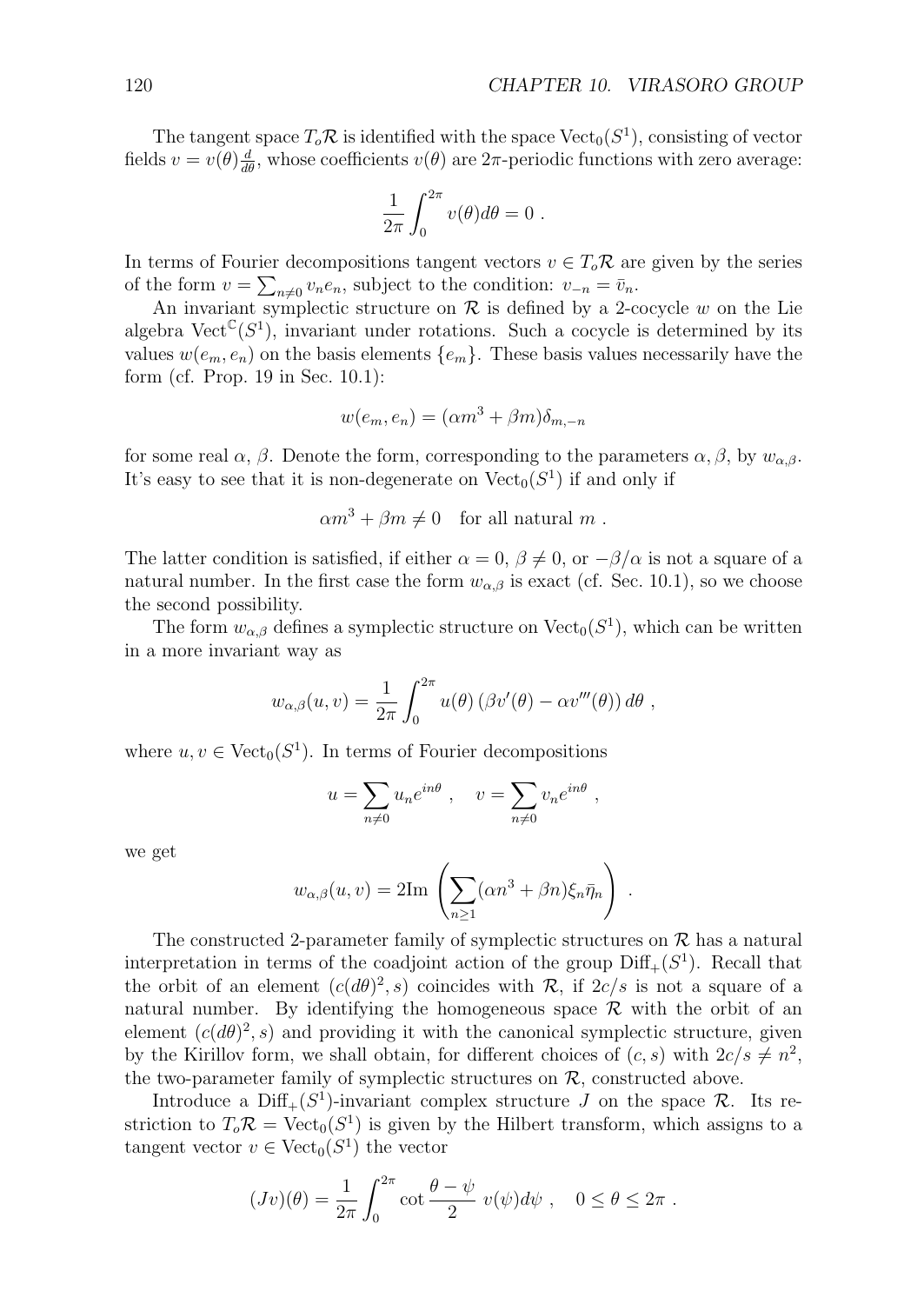In terms of the Fourier decomposition  $v = \sum_{n\neq 0} v_n e_n \in \text{Vect}_0(S^1)$  we get

$$
Jv = -i \sum_{n>0} v_n e_n + i \sum_{n<0} v_n e_n
$$
.

The complex structure *J* is formally integrable, i.e. the bracket of two tangent vector fields of type  $(1,0)$  with respect to this complex structure is again a vector field of type (1*,* 0). Moreover, it can be shown that this complex structure is a unique formally integrable  $\text{Diff}_+(S^1)$ -invariant complex structure on  $\mathcal{R}$ .

The constructed complex structure *J* is compatible with all symplectic structures  $w_{\alpha,\beta}$ , so it generates a 2-parameter family of Kähler metrics  $g_{\alpha,\beta}(u, v) := w_{\alpha,\beta}(u, Jv)$ on  $R$ , given at the origin by the formula:

$$
g_{\alpha,\beta}(u,v) = 2 \operatorname{Re} \left( \sum_{n \ge 1} (\alpha n^3 + \beta n) u_n \overline{v}_n \right) ,
$$

where  $u = \sum_{n\neq 0} u_n e_n$ ,  $v = \sum_{n\neq 0} v_n e_n \in T_o \mathcal{R}$ . Hence,  $\mathcal{R}$  is a Kähler Frechet manifold with a 2-parameter family of Kähler metrics  $g_{\alpha,\beta}$ .

As we know, the existence of a formally integrable complex structure on an infinite-dimensional manifold does not guarantee the existence of an atlas of local complex coordinates on it. We shall introduce local complex coordinates on  $R$ , following an idea, proposed by Kirillov and Yuriev [44]. Namely, we shall realize *R* as the space of holomorphic univalent functions in the unit disc  $\Delta$ .

Denote by *A* the complex Frechet space of all  $C^{\infty}$ -smooth complex-valued functions in the closure  $\overline{\Delta}$  of the unit disc  $\Delta$ , which are holomorphic inside  $\Delta$  and vanish at the origin. Let  $\mathcal{A}_0$  be a subset of  $\mathcal{A}$ , consisting of all  $f \in \mathcal{A}$ , which define a  $C^\infty$ smooth embedding of the closed disc  $\overline{\Delta}$  into  $\mathbb C$ . It is an open subset in  $\mathcal A$ , which inherits a complex Frechet manifold structure. Denote by  $\mathfrak S$  the set of functions  $f \in \mathcal{A}_0$ , such that  $f'(0) = 1$ , which is a smooth hypersurface in  $\mathcal{A}_0$ . The functions *f*  $\in \mathfrak{S}$  are holomorphic and univalent in  $\Delta$ , they define  $C^{\infty}$ -smooth embeddings  $\overline{\Delta} \to f(\Delta)$  and satisfy the normalizing conditions:  $f(0) = 0$ ,  $f'(0) = 1$ . They can be given by power series of the form

$$
f(z) = z + c_2 z^2 + c_3 z^3 + \dots,
$$

whose coefficients satisfy, according to de Branges theorem, the relations:  $|c_k| < k$ . The coefficients  ${c_k}$  may be chosen for local complex coordinates in a neighborhood of  $f(z) \equiv z$  in G.

We construct now a map from  $\mathfrak{S}$  to  $\mathcal{R}$ . For that we associate with a function *f* ∈ **S** the contour *K* := *f*(*S*<sup>1</sup>). The function *f* := *f<sub>K</sub>* maps conformally the unit disc  $\Delta := \Delta_+$  onto the domain  $D_K$ , bounded by the contour *K*. Denote by

$$
g_K:\Delta_-\longrightarrow \overline{\mathbb C}\setminus \overline{D}_K
$$

the conformal map of the complement  $\Delta_-\coloneqq \overline{\mathbb{C}}\setminus\overline{\Delta}_+$  of the closed unit disc  $\overline{\Delta}_+$  on the Riemann sphere  $\overline{\mathbb{C}}$  onto the domain  $\overline{\mathbb{C}} \setminus \overline{D}_K$ , normalized by the conditions:

$$
g_K(\infty) = \infty , \quad g'_K(\infty) > 0 .
$$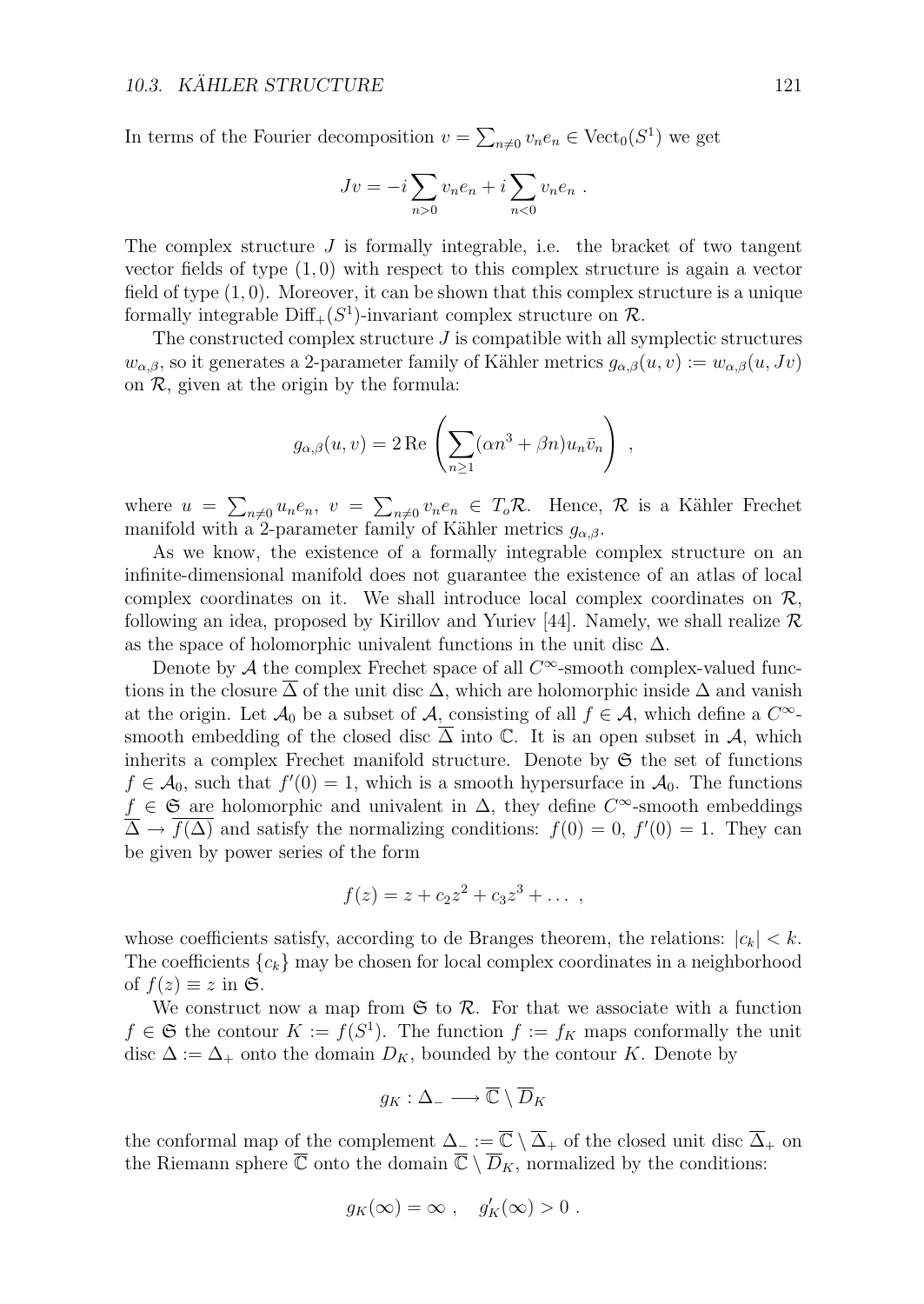The map  $g_K$  extends to a diffeomorphism of  $\partial \Delta_-\equiv S^1$  onto  $\partial D_K$ . We associate with  $f \in \mathfrak{S}$  the diffeomorphism

$$
\gamma_K := f_K^{-1} \circ g_K|_{S^1} .
$$

In order to construct an inverse map from  $R$  to  $\mathfrak{S}$ , note that, using an arbitrary diffeomorphism  $\gamma \in \mathcal{R}$ , we can construct a new complex structure on the Riemann sphere  $\overline{\mathbb{C}}$ . Indeed, denote by  $\overline{\mathbb{C}}_{\gamma}$  the smooth manifold, obtained by gluing  $\Delta_{+}$  with ∆*<sup>−</sup>* with the help of *γ*. In other words, C*<sup>γ</sup>* is obtained from the disconnected union  $\overline{\Delta}_+ \sqcup \overline{\Delta}_-$  by the identification of points from  $S^1 = \partial \Delta_+ = \partial \Delta_-$  via the rule:

$$
z \in S^1 = \partial \Delta_+ \longleftrightarrow \gamma^{-1}(z) \in S^1 = \partial \Delta_- .
$$

The complex manifold  $\overline{\mathbb{C}}_y$  is diffeomorphic to the Riemann sphere  $\overline{\mathbb{C}}$ . But, according to the theorem of Ahlfors, there exists a unique complex structure on the Riemann sphere C. So the two manifolds are biholomorphic to each other, i.e. there exists a biholomorphic map

$$
F:\overline{\mathbb{C}}_{\gamma}\longrightarrow\overline{\mathbb{C}}\ ,
$$

which is uniquely defined, being normalized by the following conditions:

$$
F(0) = 0
$$
,  $F(\infty) = \infty$ ,  $F'(0) = 1$ .

The biholomorphism  $F$  is given by a pair of functions  $(f, g)$ , where the function *f* is holomorphic in  $\Delta_+$  and  $C^{\infty}$ -smooth up to  $S^1 = \partial \Delta_+$ , and the function *g* is holomorphic in  $\Delta$ <sub>−</sub> and  $C^{\infty}$ -smooth up to  $S^1 = \partial \Delta$ <sub>−</sub>, while

$$
f = g \circ \gamma^{-1} \quad \text{on} \quad S^1 .
$$

Setting  $K := f(S^1)$ , we get that  $\gamma = \gamma_K \mod S^1$  (since the normalization of *F* does not fix arg  $q(\infty)$ ).

As it is pointed out by Lempert [50], one can construct the inverse map by using, instead of the Ahlfors theorem, the factorization theorem of Pflüger  $[62]$ , which asserts that any diffeomorphism  $\gamma \in \mathcal{R}$  may be represented in the form

$$
\gamma = f^{-1} \circ g ,
$$

where f and q have the same properties, as above.

The constructed one-to-one map from  $\mathfrak S$  to  $\mathcal R$  is smooth and defines a diffeomorphism

$$
\kappa:\mathcal{R}\longrightarrow\mathfrak{S}.
$$

It's easy to describe its tangent map

$$
d_0\kappa: T_0\mathcal{R} \longrightarrow T_1\mathfrak{S} .
$$

The tangent space  $T_1\mathfrak{S}$  is identified with the space  $\Phi$ , consisting of functions  $\varphi$ , which are holomorphic in  $\Delta$ ,  $C^{\infty}$ -smooth up to  $\partial\Delta$  and normalized by the conditions:  $\varphi(0) = 0, \varphi'(0) = 0.$  (Indeed, any such vector  $\varphi$  is tangent to the curve  $f_t(z) =$  $z + t\varphi(z)$ , which is contained in G for  $0 \le t \le \epsilon$ .) The map  $d_0\kappa$  associates with a vector  $v \in T_0 \mathcal{R}$  a function  $\varphi \in T_1 \mathfrak{S}$  by the formula

$$
2 \operatorname{Re} \varphi(e^{i\theta}) = (Jv)(\theta) ,
$$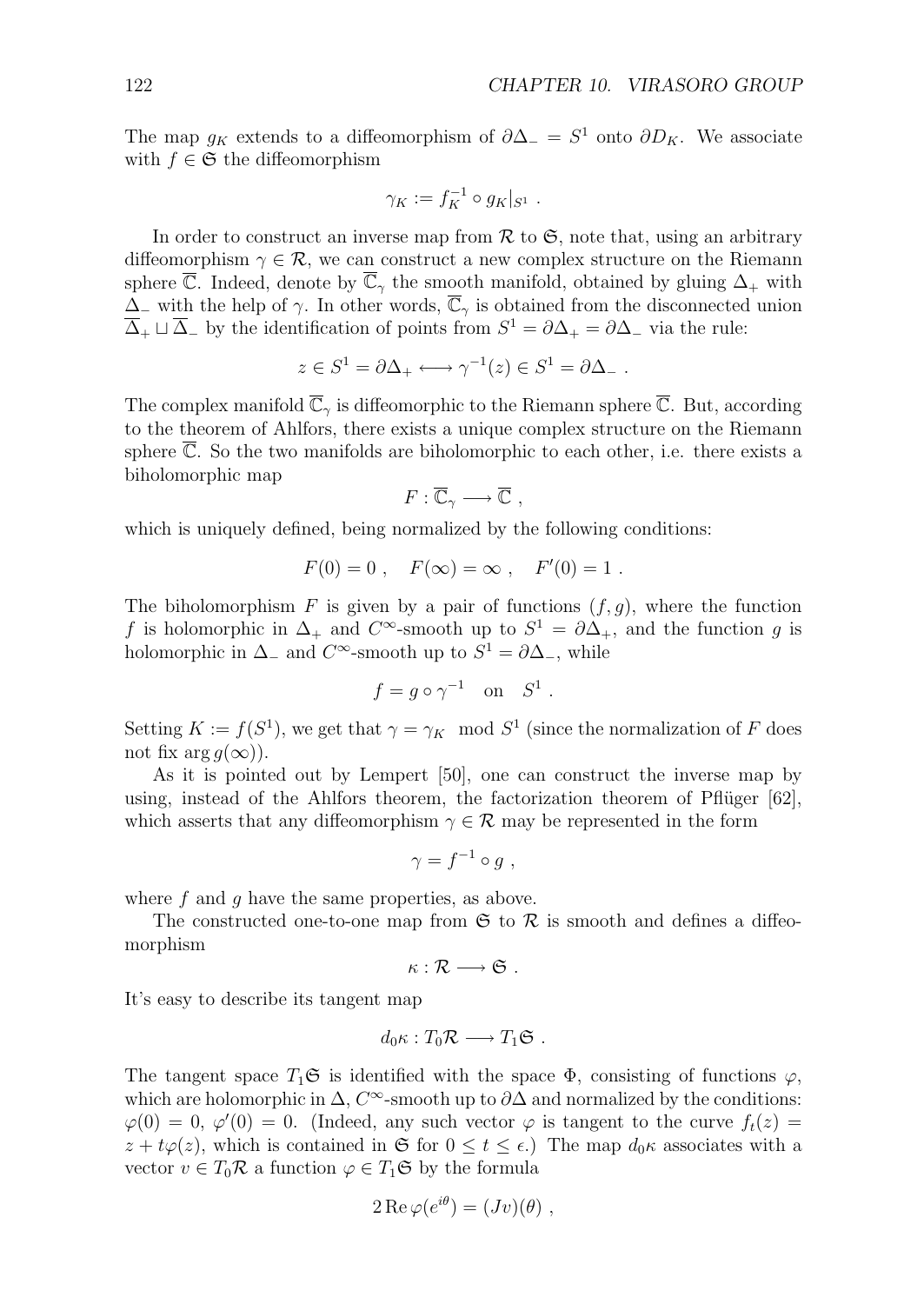where *J* is the Hilbert transform on  $T_0 \mathcal{R}$ . The Hilbert transform *J* on  $T_0 \mathcal{R}$  corresponds to the multiplication by *i* in the space  $T_1\mathfrak{S}$ , hence the map, inverse to  $d_0\kappa$ , is given by the formula:  $v(\theta) = -2 \operatorname{Im} \varphi(e^{i\theta}).$ 

It follows from the definition of complex structures on *R* and *S* that the homogeneous disc bundle  $\mathcal{R} \rightarrow \mathcal{S}$  is, in fact, holomorphic.

We note also that on the Virasoro group Vir itself there exists a complex structure, induced by the complex structure on  $R$ , such that the natural projection

$$
\pi: \mathrm{Vir} \longrightarrow \mathcal{R}
$$

is a holomorphic C*<sup>∗</sup>*-bundle with respect to this complex structure (cf. [50]).

### **Bibliographic comments**

The Virasoro group and Virasoro algebra are considered in different books, dealing with infinite-dimensional groups and algebras. Apart from the Pressley-Segal book [65], see also [38, 22]. The coadjoint representation of the Virasoro group and its orbits are studied in [40, 30]. The study of the Kähler structure of the space  $\mathcal R$  was initiated by Bowick–Rajeev [14] and Kirillov [41]. A relation between this space and the space of holomorphic univalent functions in the unit disc was established in the Kirillov–Yuriev paper [44].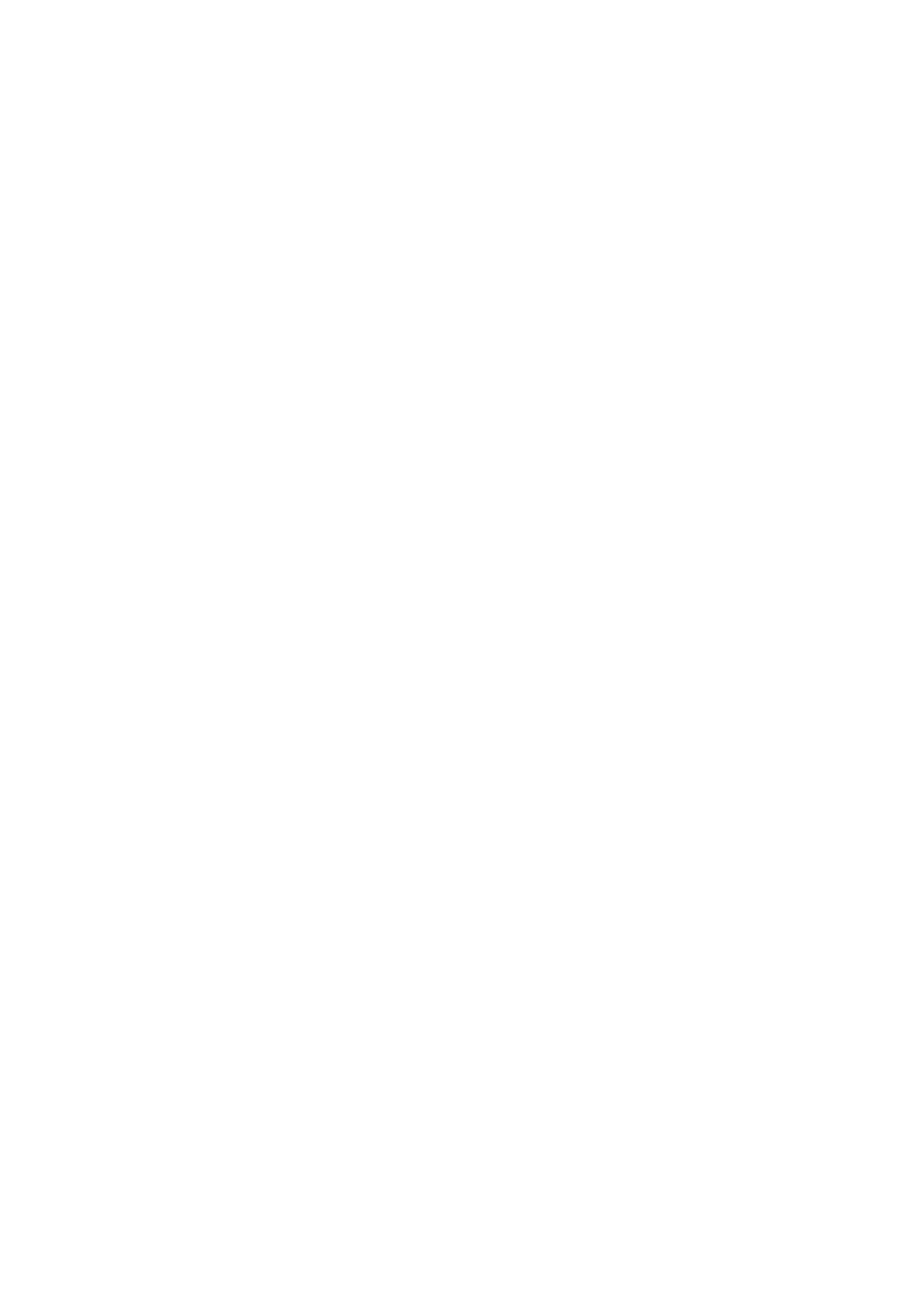# **Chapter 11 Universal Techmüller space**

In this Chapter we study the Kähler geometry of the universal Teichmüller space  $\mathcal{T}$ , which can be defined as the space of normalized homeomorphisms of  $S<sup>1</sup>$ , extending to quasiconformal maps of the unit disc  $\Delta$ . It may be also realized as an open subset in the complex Banach space of holomorphic quadratic differentials in a disc. All classical Teichmüller spaces  $T(G)$ , where *G* is a Fuchsian group, are contained in  $T$ as complex Kähler submanifolds. The homogeneous space  $S = \text{Diff}_{+}(S^1)/\text{M\"ob}(S^1)$ , introduced in the previous Chapter 10, may be considered as a "regular" part of *T* .

### **11.1 Definition of the universal Techmüller space**

**Definition 37.** A homeomorphism  $f: S^1 \to S^1$  is called *quasisymmetric*, if it can be extended to a quasiconformal homeomorphism of the unit disc  $\Delta$ .

This definition agrees with the definition of a quasisymmetric homeomorphism as an orientation-preserving homeomorphism of  $S<sup>1</sup>$ , satisfying the Beurling–Ahlfors condition (6.5), given in Sec. 6.1. The equivalence of two definitions is established in the Beurling–Ahlfors theorem in Sec. 6.1.

We denote by  $QS(S^1)$  the set of all orientation-preserving quasisymmetric homeomorphisms of  $S<sup>1</sup>$ . This is a group with respect to the composition of homeomorphisms.

Any diffeomorphism  $f \in \text{Diff}_+(S^1)$  extends to a diffeomorphism of the closed unit disc  $\overline{\Delta}$ , and so to a quasiconformal homeomorphism  $\tilde{f}$  (recall that the Jacobian of a diffeomorphism *f* is equal to  $|f_z|^2 - |f_{\bar{z}}|^2$ . Hence,  $\text{Diff}_+(S^1) \subset \text{QS}(S^1)$ . Since the Möbius group  $M\ddot{\upphi}$  of fractional-linear automorphisms of the disc is contained in  $Diff_{+}(S^{1})$ , we obtain the following chain of embeddings

$$
\text{M\"ob}(S^1) \subset \text{Diff}_+(S^1) \subset \text{QS}(S^1) \subset \text{Homeo}(S^1) .
$$

**Definition 38.** The quotient space

$$
\mathcal{T} := \mathrm{QS}(S^1)/\mathrm{M\ddot{o}b}(S^1)
$$

is called the *universal Teichmüller space*. It can be identified with the space of *normalized* quasisymmetric homeomorphisms of  $S^1$ , fixing the points  $\pm 1$  and  $-i$ .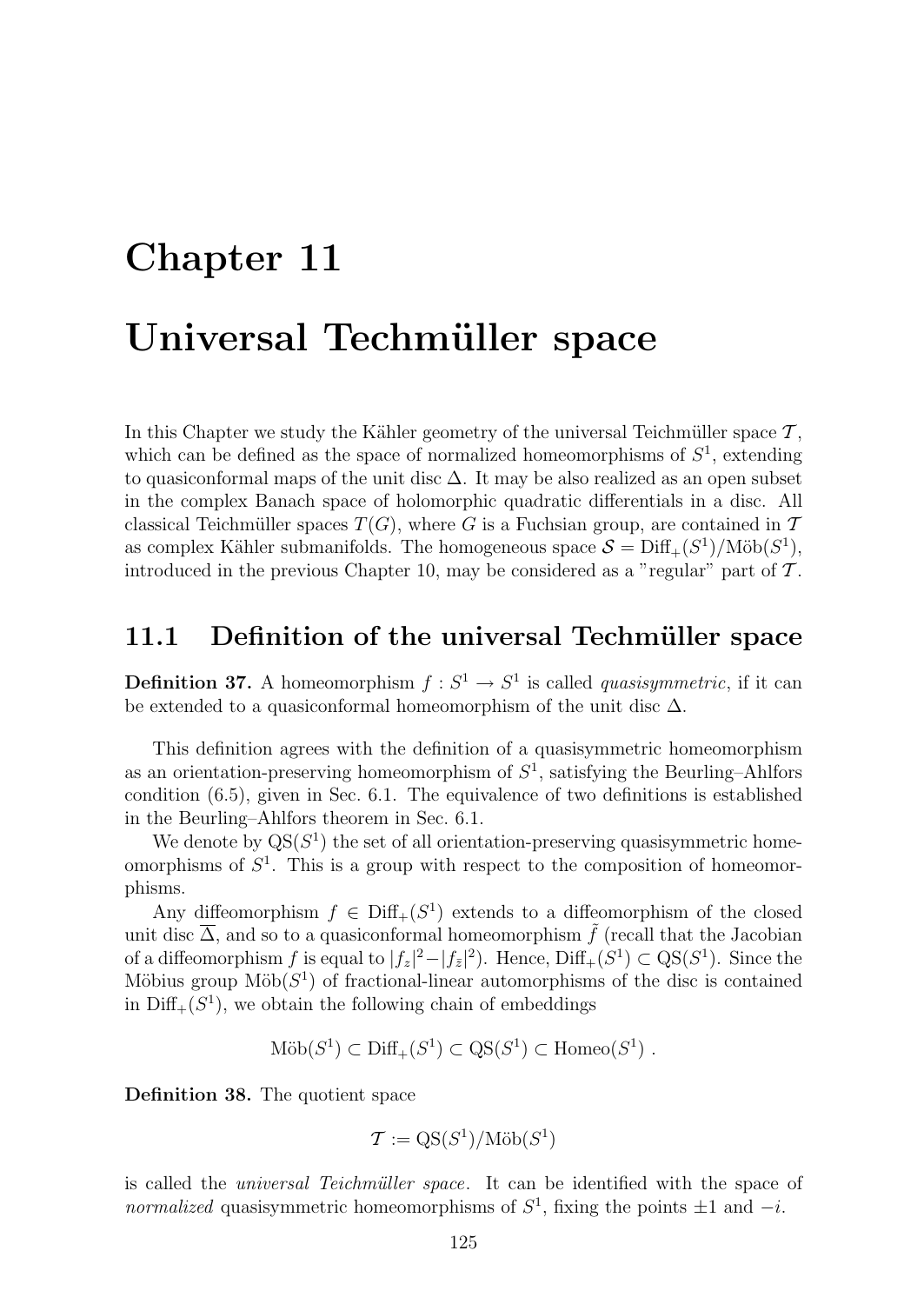The reasons for choosing the name "universal Teichmüller space" for the introduced object will become clear later.

As we have just pointed out, we have an inclusion

$$
S = \text{Diff}_+(S^1)/\text{M\"ob}(S^1) \hookrightarrow \mathcal{T} = \text{QS}(S^1)/\text{M\"ob}(S^1) .
$$

Using the existence theorem for quasiconformal maps (Theor. 5 from Sec. 6.2), we can describe the universal Teichmüller space in terms of Beltrami differentials. Denote by  $B(\Delta)$  the set of Beltrami differentials in the unit disc  $\Delta$ . It can be identified, as we have pointed out in Sec. 6.1, with the unit ball in the complex Banach space  $L^{\infty}(\Delta)$ .

Given a Beltrami differential  $\mu \in B(\Delta)$ , we can extend it by symmetry (cf. Sec. 6.2) to the Beltrami differential  $\hat{\mu}$  on the whole plane. Theor. 5 from Sec. 6.2 implies the existence of a unique normalized quasiconformal homeomorphism  $w<sub>\mu</sub>$  on the extended complex plane  $\overline{\mathbb{C}}$  with complex dilatation  $\hat{\mu}$ . Moreover, this homeomorphism preserves the unit disc  $\Delta$ , so we can associate with  $\mu$  the quasisymmetric homeomorphism  $w_{\mu}|_{S^1}$  of the unit circle  $S^1$ . Introduce an equivalence relation between Beltrami differentials in  $\Delta$ :  $\mu \sim \nu$  *if and only if* 

$$
w_{\mu} = w_{\nu} \quad \text{on } S^1 .
$$

Then *the universal Teichm¨uller space T will be identified with the quotient of the space*  $B(\Delta)$  *of Beltrami differentials modulo this equivalence relation:* 

$$
\mathcal{T}=B(\Delta)/\sim .
$$

Or, to put it in another words, *T coincides with the space of normalized quasiconformal self-homeomorphisms of the unit disc* ∆.

We can give still another definition of the universal Teichmüller space  $\mathcal{T}$ , using the extension of a given Beltrami differential  $\mu$  by zero outside the unit disc  $\Delta$  (cf. Sec. 6.2). In more detail, we denote by  $\check{\mu}$  the Beltrami differential on the complex plane, obtained by the extension of  $\mu$  by zero outside  $\Delta$ . Then by Theor. 5 from Sec. 6.2 we obtain a normalized quasiconformal homeomorphism  $w^{\mu}$  of the extended complex plane C, which is conformal on the exterior ∆*<sup>−</sup>* of the closed unit disc  $\overline{\Delta} \subset \overline{\mathbb{C}}$  and fixes the points  $\pm 1, -i$ . Recall that the image  $\Delta^{\mu} := w^{\mu}(\Delta)$  of the unit disc  $\Delta$  under the quasiconformal map  $w^{\mu}$  is called the quasidisc. We associate with the Beltrami differential  $\mu \in B(\Delta)$  the normalized quasidisc  $\Delta^{\mu}$ .

Introduce now another equivalence relation between Beltrami differentials in ∆ by saying that two Beltrami differentials  $\mu$  and  $\nu$  are equivalent, if  $w^{\mu}|_{\Delta_{-}} = w^{\nu}|_{\Delta_{-}}$ . We claim that this new equivalence relation between Beltrami differentials coincides with the previous one. More precisely, we have the following

#### **Lemma 4.** *Two Beltrami differentials*  $μ, ν ∈ B(Δ)$  *are equivalent if and only if*

$$
w_{\mu}|_{S^1} = w_{\nu}|_{S^1} \Longleftrightarrow w^{\mu}|_{\Delta_-} = w^{\nu}|_{\Delta_-}.
$$

The proof of Lemma will be given below. Note that it implies that *the universal Teichmüller space*  $\mathcal T$  *can be identified with the space of normalized quasidiscs in*  $\mathbb C$ .

This last definition of *T* allows us to consider the elements of *T* as univalent holomorphic functions in ∆*<sup>−</sup>* (which extend to quasiconformal homeomorphisms of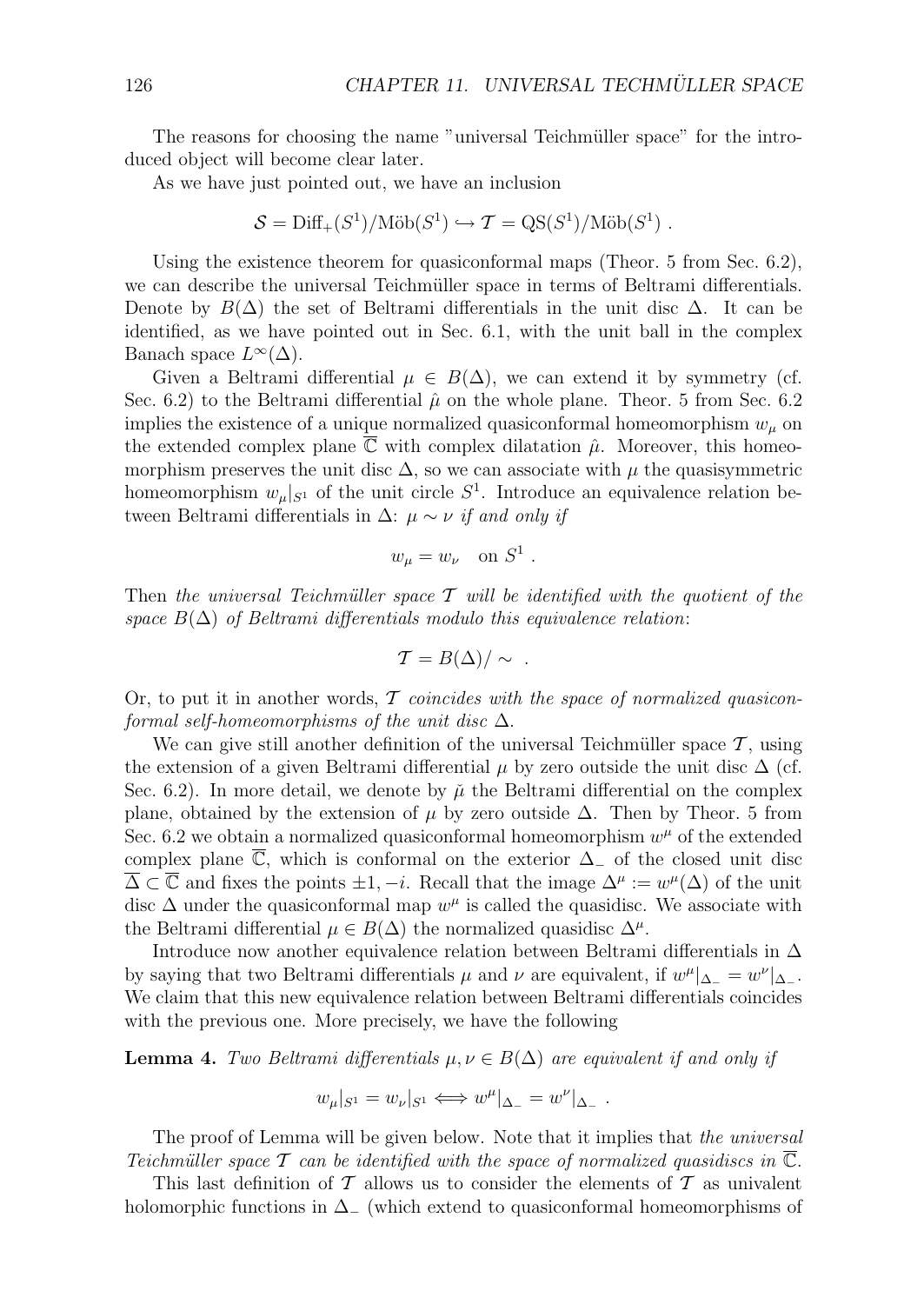the extended complex plane  $\overline{C}$  and fix the points  $\pm 1$  and  $-i$ ). For such functions it is standard to use an alternative normalization by fixing their Laurent decompositions at *∞* in the form

$$
f(z) = z + \frac{b_1}{z} + \frac{b_2}{z^2} + \dots
$$

The complex numbers  $b_1, b_2, \ldots$  play the role of complex coordinates on  $\mathcal T$ . According to the classical *area theorem*, they satisfy the inequality

$$
\sum_{n=1}^{\infty} n|b_n|^2 \le 1.
$$

A relation between two different interpretations of Teichmüller space  $\mathcal{T}$ , namely, as the space of normalized quasisymmetric homeomorphisms of *S*<sup>1</sup> and the space of normalized quasidiscs in  $\overline{\mathbb{C}}$ , can be established in the following way.

If  $f$  is a given quasisymmetric homeomorphism of  $S<sup>1</sup>$ , then it can be extended to a quasiconformal homeomorphism of the unit disc ∆, associated with some Beltrami differential  $\mu$ . Then the corresponding quasidisc

$$
\Delta^{\mu} = w^{\mu}(\Delta)
$$

will not depend on the choice of the quasiconformal extension of  $f$  to  $\Delta$ .

Conversely, let  $\Delta^{\mu}$  be the quasidisc, corresponding to a quasiconformal map with the complex dilatation  $\mu$ . Since both maps  $w^{\mu} : \Delta \to \Delta^{\mu}$  and  $w_{\mu} : \Delta \to \Delta$  are quasiconformal and have the same Beltrami potential  $\mu$  in  $\Delta$ , the map  $\rho := w^{\mu} \circ w_{\mu}^{-1}$ defines a conformal transform of the unit disc ∆ onto the quasidisc ∆*<sup>µ</sup>*. Denote this map by  $\rho_+$ , and by  $\rho_-$  :  $\Delta_-\to\Delta_+^{\mu}$  a conformal map of  $\Delta_-$  onto the exterior  $\Delta^{\mu}_{-}$  of the closed quasidisc  $\overline{\Delta^{\mu}}$ , provided by the Riemann mapping theorem. We associate with the quasidisc  $\Delta^{\mu}$  the quasisymmetric homeomorphism of  $S^1$ , given by the formula

$$
f := \rho_+^{-1} \circ \rho_- |_{S^1} .
$$

The constructed correspondences preserve the normalizations and so establish a relation between two different interpretations of the universal Teichmüller space  $\mathcal T$ .

We give now the proof of the Lemma, formulated above.

*Proof of Lemma.* Suppose first that  $w^{\mu}|_{\Delta_{-}} = w^{\nu}|_{\Delta_{-}}$ . Then the maps  $w^{\mu} \circ w_{\mu}^{-1}$  and  $w^{\nu} \circ w_{\nu}^{-1}$  are both conformal in  $\Delta_{+}$ , which they map onto the same quasidisc. Being normalized, they should agree on  $S^1$ . But  $w^{\mu}|_{S^1} = w^{\nu}|_{S^1}$ , so we should also have  $w_{\mu}|_{S^1} = w_{\nu}|_{S^1}.$ 

Conversely, suppose that  $w_{\mu}|_{S^1} = w_{\nu}|_{S^1}$ . Consider a map *w* of the extended complex plane  $\overline{\mathbb{C}}$ , given by

$$
w = \begin{cases} w^{\mu} \circ (w^{\nu})^{-1} & \text{on } w^{\nu}(\overline{\Delta}_{-}) , \\ [w^{\mu} \circ (w_{\mu})^{-1}] \circ [w_{\nu} \circ (w^{\nu})^{-1}] & \text{on } w^{\nu}(\Delta_{+}) . \end{cases}
$$

It follows from the assumption  $w_{\mu}|_{S^1} = w_{\nu}|_{S^1}$  that *w* is a homeomorphism of  $\mathbb{C}$ . Moreover, *w* is conformal on  $w^{\nu}(\Delta_{-})$  by construction and *w* is conformal on  $w^{\nu}(\Delta_{+})$ , since both maps  $w^{\mu} \circ (w_{\mu})^{-1}$  and  $w_{\nu} \circ (w^{\nu})^{-1}$  are conformal there. It follows from the quasiconformal extension property (cf. [49], Lemma I.6.1) that *w* extends to a conformal map of  $\overline{\mathbb{C}}$ , i.e. to a fractional-linear automorphism of  $\overline{\mathbb{C}}$ . Since it is normalized, it should be equal to identity, so  $w^{\mu}|_{\Delta_{-}} = w^{\nu}|_{\Delta_{-}}$ .  $\Box$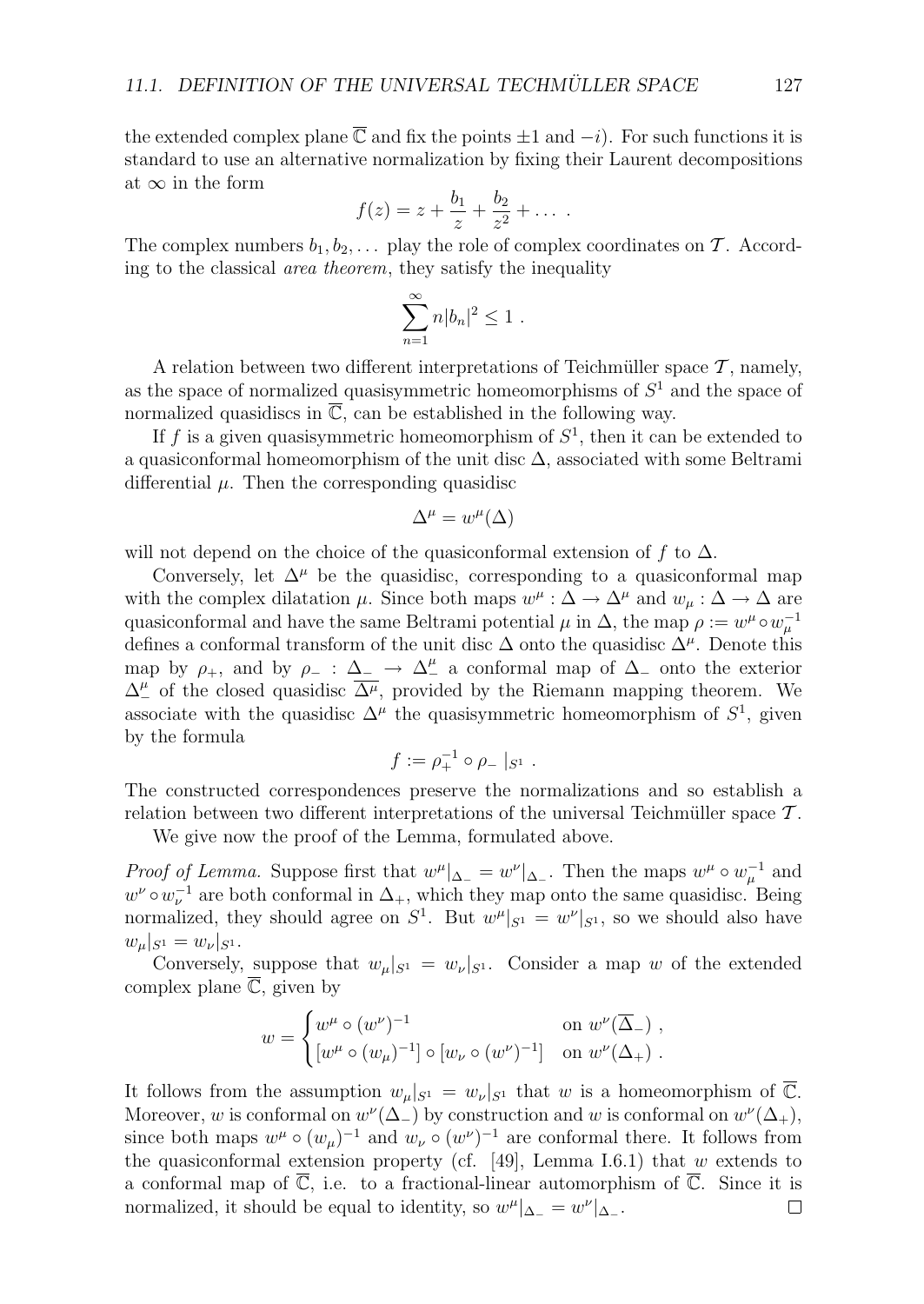The universal Teichmüller space  $\mathcal T$  can be provided with a natural metric, called the *Teichmüller distance*, which can be defined as follows. Representing the points of *T* as normalized quasiconformal self-homeomorphisms of ∆, fixing the points *±*1 and  $-i$ , we can define the distance between two points  $[w_1]$ ,  $[w_2]$  of  $\mathcal T$  as

$$
\tau([w_1], [w_2]) := \frac{1}{2} \inf \{ \log K_{w_2 \circ w_1^{-1}} : w_1 \in [w_1], w_2 \in [w_2] \},
$$

where  $K_w$  is the maximal dilatation of a quasiconformal map  $w$  (cf. Sec. 6.1). This metric converts  $\mathcal T$  into a complete metric space (cf. [49], Sec. III.3.2). Moreover, it can be shown that  $\mathcal T$  is contractible (cf. [49], Theor. III.3.2).

## **11.2** Kähler structure of the universal Techmüller **space**

We shall study the Kähler geometry of the universal Teichmüller space  $\mathcal{T}$ , using an embedding of  $\mathcal T$  into the space of quadratic differentials, proposed by L.Bers. This embedding will allow us to introduce complex coordinates on *T* . It is convenient to use for its definition the model of  $\mathcal T$  as the space of normalized quasidiscs  $\Delta^{\mu}$  =  $w^{\mu}(\Delta_{+})$  or, which is the same, the space of normalized conformal maps  $w^{\mu}$  of  $\Delta_{-}$ . By using a suitable Möbius transform, we can substitute here the disc  $\Delta_+$  by the upper halfplane  $H_+$  and represent  $\mathcal T$  as the space of normalized quasidiscs  $w^{\mu}(H_+)$ , i.e. the images of the upper halfplane  $H_{+}$  under quasiconformal homeomorphisms  $w^{\mu}$  of the extended complex plane  $\overline{\mathbb{C}}$ , which are conformal on *H*<sub>−</sub> and fix the points  $0, 1, \infty$ .

Suppose that  $[\mu]$  is an arbitrary point of  $\mathcal T$ , represented by a normalized quasidisc  $w^{\mu}(H_{+})$ , and define a map

$$
\Psi : [\mu] \longmapsto \psi[\mu] := S[w^{\mu}|_{H_{-}}] \tag{11.1}
$$

where *S* denotes the Schwarzian (cf. Sec. 10.2). Due to the invariance of the Schwarzian under the Möbius transformations, the image of this map  $\psi[\mu]$  depends only on the class  $[\mu]$  of the Beltrami differential  $\mu$  in  $\mathcal T$  and is a holomorphic function in *H*<sub>−</sub>. The converse is also true: *if*  $\psi[\mu] = \psi[\nu]$ *, then*  $[\mu] = [\nu]$  *in T*. Indeed, consider the conformal map  $h := w^{\mu} \circ (w^{\nu})^{-1}$  from  $w^{\nu}(H_{-})$  to  $w^{\mu}(H_{-})$ . Then, applying the transformation rule (10.8) for the Schwarzian on *H−*, we shall have

$$
S[w^{\mu}] = S[h \circ w^{\nu}] = (S[h] \circ w^{\nu}) (w^{\nu})^2 + S[w^{\nu}].
$$

Since  $S[w^{\mu}] = S[w^{\nu}]$  in  $H_{-}$ , it follows that  $S[h] = 0$  in  $H_{-}$ . So *h* is a fractional-linear transformation (cf. Sec. 10.2), which is normalized (i.e. fixes the points  $0, 1, \infty$ ). Hence, *h* is the identity, which implies that  $[\mu] = [\nu]$  in  $\mathcal{T}$ .

The transformation rule for the Schwarzian (10.8) suggests that the image  $\psi[\mu]$ of a Beltrami differential  $\mu \in B(H_{-})$  is a holomorphic quadratic differential in  $H_{-}$ . So the map  $(11.1)$  defines an embedding of the universal Teichmüller space  $\mathcal T$  into the space of holomorphic quadratic differentials in *H−*, called the *Bers embedding*.

We have already considered in Sec. 10.2 a natural hyperbolic norm on the space of quadratic differentials. In the case of *H<sup>−</sup>* it is equal to

$$
\|\psi\|_2 := \sup_{z \in H_-} 4y^2 |\psi(z)|
$$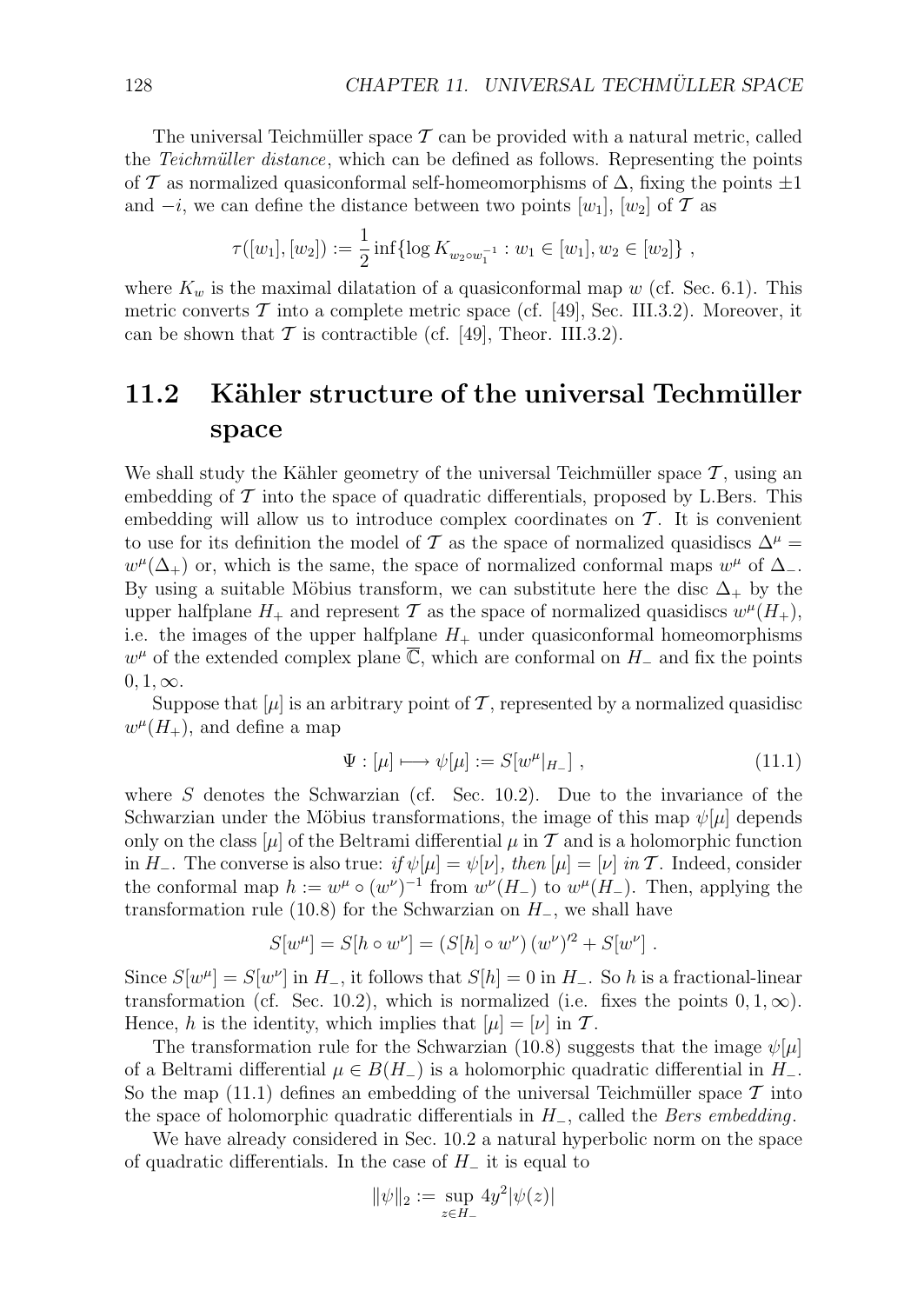for a quadratic differential  $\psi$ . It follows from Theor. 11 in Sec. 10.2 that

$$
\|\psi[\mu]\|_2 \leq 6
$$

for any Beltrami differential  $\mu \in B(H_{-})$ . Denote by  $B_2(H_{-})$  the space of holomorphic quadratic differentials in *H<sup>−</sup>* with a finite norm:

 $B_2(H_-) = \{h \text{olomorphic quadratic differentials } \psi \text{ on } H_- : ||\psi||_2 < \infty \}$ .

So we have an embedding

$$
\Psi: \mathcal{T} \longrightarrow B_2(H_-)
$$

of *T* into a bounded subset in  $B_2(H_-)$ . It can be shown that it is a homeomorphism (with respect to the topology on  $\mathcal T$ , determined by the Teichmüller distance) onto the image of  $\Psi$  (cf. [49], Theor. III.4.1). The image  $\Psi(\mathcal{T})$  is an open subset in  $B_2(H_-,)$ , which contains the ball of radius 1/2 centered at zero (cf. [1]). Moreover, it is known (cf. [20]) that it is a connected contractible set.

Using Bers embedding, we can introduce a complex structure and complex coordinates on the universal Teichmüller space  $\mathcal T$  by pulling them back from the complex Banach space  $B_2(H_-)$ . It provides  $\mathcal T$  with the structure of a complex Banach manifold. Consider now the natural projection of the space of Beltrami differentials to the universal Teichm¨uller space, defined in the beginning of Sec. 11.1. In our realization of *T* this map is given by

$$
\Phi: B(H_+) \longrightarrow T = B(H_+)/\sim .
$$

It is holomorphic with respect to the introduced complex structure on  $\mathcal T$  (cf. [56], Ch. 3.4). So the composition map

$$
F := \Psi \circ \Phi : B(H_+) \longrightarrow B_2(H_-)
$$

is also holomorphic.

We study next the tangent structure of this map, i.e. the differential of *F*. We describe the tangent bundle  $TT$ , using the definition of  $T$  in terms of Beltrami differentials

$$
\mathcal{T}=B(H_+)/\sim .
$$

Due to the homogeneity of *T* with respect to the right action of quasisymmetric homeomorphisms, it's sufficient to determine the tangent space  $T_0\mathcal{T}$  at the origin, corresponding to the identity homeomorphism, associated with  $\mu = 0$ .

Let  $\mu \in L^{\infty}(H_{+})$  represents an arbitrary tangent vector from  $T_0B(H_{+})$ . Then for the corresponding quasiconformal map  $w^{t\mu}$  we'll have an expansion

$$
w^{t\mu}(z) = z + tw_1(z) + o(t)
$$

for  $t \to 0$ , where  $o(t) := t\delta(z, t)$  and  $\delta(z, t) \to 0$  uniformly in *z*, when *z* belongs to a compact subset in C. The term

$$
w_1(z) \equiv \dot{w}[\mu](z)
$$

represents the first variation of the quasiconformal map  $w^{t\mu}$  with respect to  $\mu$ . We substitute  $w^{t\mu}$  into the Beltrami equation and differentiate it with respect to  $t$  at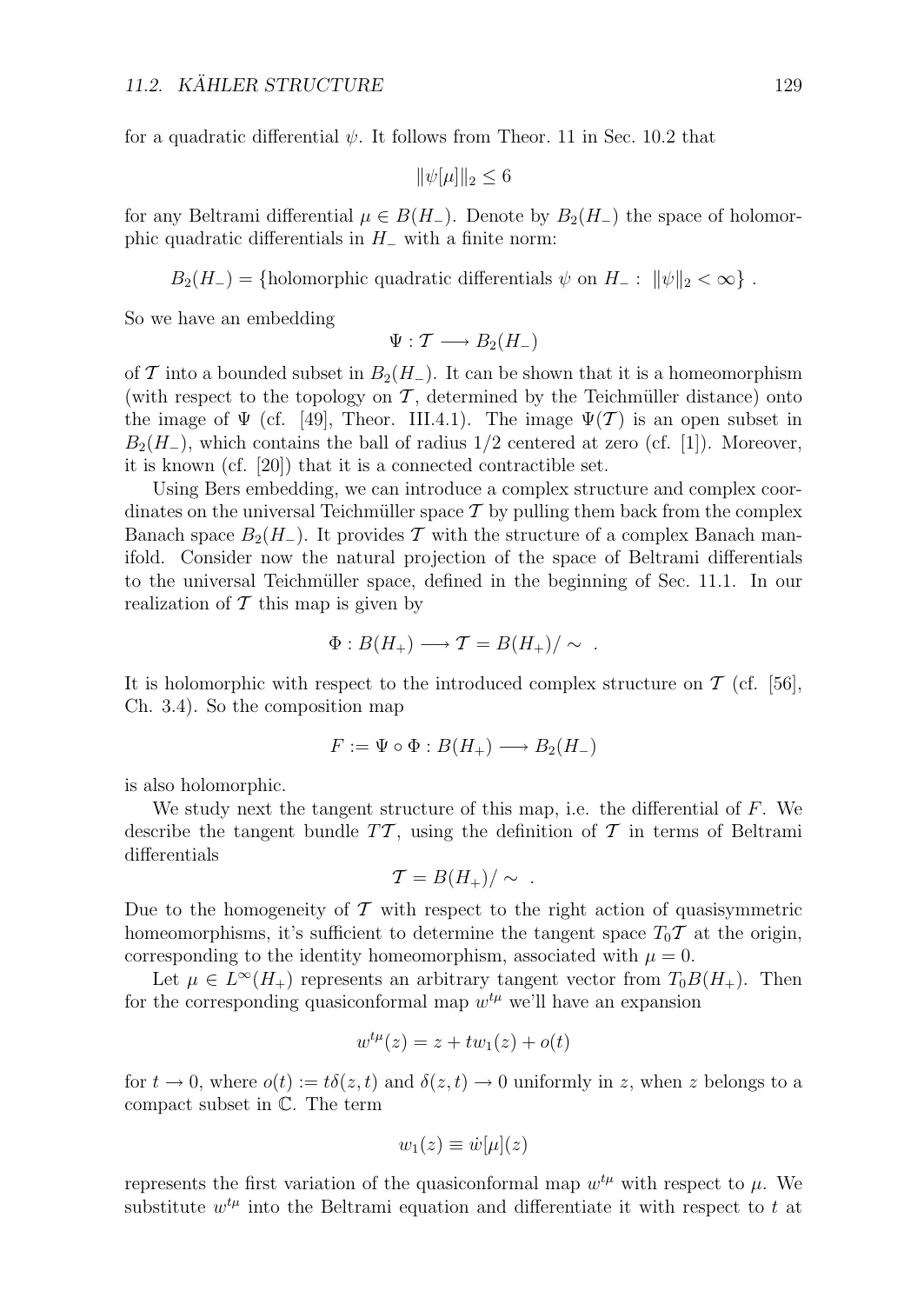$t = 0$ . Since  $\partial/\partial t$  commutes with  $\partial/\partial z$  and  $\partial/\partial \overline{z}$  for almost all *z*, being applied to  $w^{t\mu}(z)$  (cf. [2]), we obtain that

$$
\frac{\partial}{\partial \bar{z}}\left(\dot{w}[\mu](z)\right) = \mu(z)
$$

for almost all *z*, i.e.  $\dot{w}[\mu](z)$  satisfies the  $\bar{\partial}$ -equation. Hence it can be represented by the Cauchy-Green integral: if  $\mu$  has a compact support in  $\mathbb C$  it has the form

$$
-\frac{1}{\pi} \int_{\mathbb{C}} \frac{\mu(\zeta)}{\zeta - z} d\xi d\eta \quad \text{for } \zeta = \xi + i\eta
$$

plus an arbitrary entire function, which in our case can be only a linear function of the form (cf. [1])

$$
A + Bz = (z - 1) \int_{\mathbb{C}} \frac{\mu(\zeta)}{\zeta} d\xi d\eta - z \int_{\mathbb{C}} \frac{\mu(\zeta)}{\zeta - 1} d\xi d\eta.
$$

Altogether it gives the following formula for  $\dot{w}[\mu](z)$ 

$$
w_1(z) = \dot{w}[\mu](z) = -\frac{z(z-1)}{\pi} \int_{\mathbb{C}} \frac{\mu(\zeta)}{\zeta(\zeta-1)(\zeta-z)} d\xi d\eta , \qquad (11.2)
$$

which holds for <u>all</u>  $\mu \in L^{\infty}(H_{+})$  (the restriction on the support of  $\mu$  being compact is removed by a standard approximation argument, cf. [1]).

We are now able to prove the following

**Proposition 20** ([1, 56])**.** *The differential of the map*

$$
F = \Psi \circ \Phi : B(H_+) \longrightarrow B_2(H_-)
$$

*at zero is given by the formula*

$$
d_0 \left( \Psi \circ \Phi \right) [\mu](z) = -\frac{6}{\pi} \int_{H_+} \frac{\mu(\zeta)}{(\zeta - z)^4} d\xi d\eta \ , \quad z \in H_- \ , \tag{11.3}
$$

*for*  $\mu \in B(H_+).$ 

*Proof.* Fix  $z_0 \in H_-\$ . We want to find the derivative of the function

$$
\varphi(t,z) := S[w^{t\mu}](z) = F[t\mu](z)
$$

at  $t = 0$ . By denoting  $w := w^{t\mu}$ , the derivative with respect to t by "dot", and derivative with respect to *z* by "prime", we get

$$
\dot{\varphi} = \left(\frac{w'''}{w'} - \frac{3}{2}\left(\frac{w''}{w'}\right)^2\right) = \frac{(w')^3\dot{w}''' - \dot{w}'(w')^2w''' - 3\dot{w}''(w')^2w'' + 3\dot{w}'w'(w'')^2}{(w')^4}.
$$

For  $t = 0$  we have  $w(z) \equiv z$ , so  $w' \equiv 1$ ,  $w'' = w''' \equiv 0$ . Hence, the above formula reduces to

$$
\left. \frac{\partial \varphi}{\partial t} \right|_{t=0} = \frac{(w')^3 \dot{w}'''}{(w')^4} = \dot{w}'''.
$$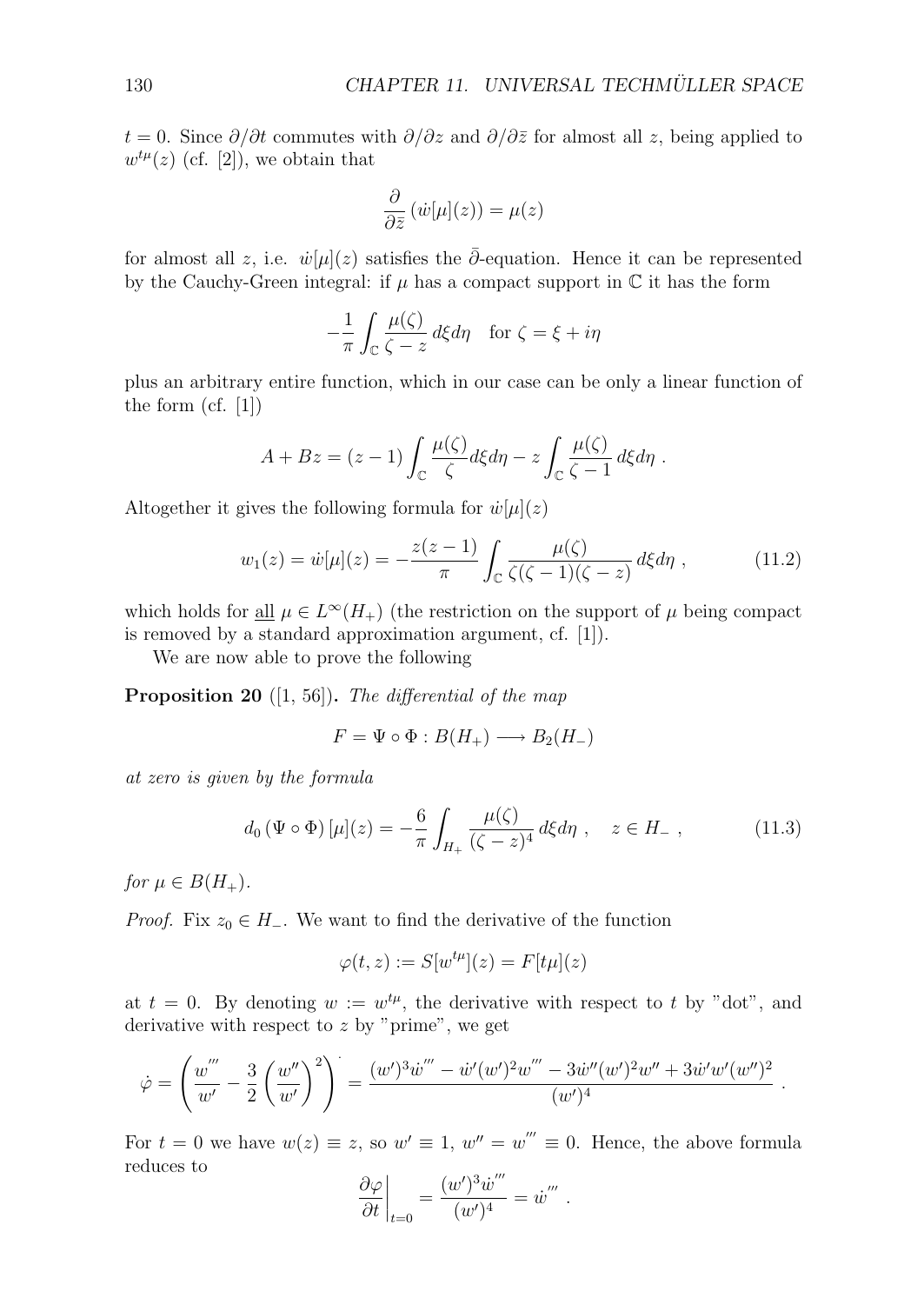But the formula (11.2) implies that

$$
\dot{w}(z) = -\frac{z(z-1)}{\pi} \int_{H_+} \frac{\mu(\zeta)}{\zeta(\zeta-1)(\zeta-z)} d\xi d\eta
$$

(note that  $\mu \equiv 0$  on  $H$ <sub>−</sub>). Differentiating this formula three times over *z*, we obtain the desired formula (11.3).  $\Box$ 

In addition to formula  $(11.3)$ , it may be proved  $(cf. [56]$ , Theor. 3.4.5) that the operator  $d_0F$  is a bounded linear operator and estimate its norm by an absolute constant.

We describe the kernel of the differential  $d_0F$ . We note that there is a natural pairing between the space  $A_2(H_+)$  of  $L^1$ -integrable holomorphic quadratic differentials in  $H_+$  and the space  $B(H_+)$  of Beltrami (-1,1)-differentials in  $H_+$ , denoted by

$$
\langle \mu, \psi \rangle := \int_{H_+} \mu \psi \ . \tag{11.4}
$$

In terms of this pairing, the kernel of  $d_0F$  can be identified as follows.

**Theorem 12** (Teichm¨uller lemma)**.** *The kernel of d*0*F coincides with the subspace*

$$
N \equiv A_2(H_+)^\perp = \{ \mu \in L^\infty(H_+) : \langle \mu, \psi \rangle = 0 \text{ for all } \psi \in A_2(H_+) \} .
$$

The proof of this Lemma may be found in ([1], Sec.IV(D); [56], Sec.3.7).

It will be useful to summarize the previous results also in the case of the unit disc  $\Delta = \Delta_+$ . The Bers embedding for this case coincides with the map

$$
F: B(\Delta_+) \longrightarrow B_2(\Delta_-) ,
$$

associating with a Beltrami differential  $\mu \in B(\Delta_+)$  in the unit disc  $\Delta_+$  the restriction *S*[*w<sup>µ</sup>*] $\Delta$ <sup>*-*</sup> of the Schwarzian *S*[*w*<sup>µ</sup>] to the exterior  $\Delta$ <sup>*-*</sup> = {|*z*| > 1} ∪ ∞ of the closed unit disc  $\overline{\Delta}_+$  on the Riemann sphere  $\overline{\mathbb{C}}$ . The image of this map is contained in the space of holomorphic quadratic differentials in ∆*<sup>−</sup>* with a finite norm

$$
\|\psi\|_2 := \sup_{z \in \Delta_-} (1 - |z|^2)^2 |\psi(z)| < \infty \; .
$$

The formula for the differential  $d_0F$  is given by

$$
d_0 F[\mu](z) = -\frac{6}{\pi} \int_{\Delta_+} \frac{\mu(\zeta)}{(\zeta - z)^4} d\xi d\eta \ , \quad z \in \Delta_- \ , \tag{11.5}
$$

for  $\mu \in L^{\infty}(\Delta_+)$ . The kernel of  $d_0F$  is equal to

$$
N \equiv A_2(\Delta_+)^\perp = \{ \mu \in L^\infty(\Delta_+) : \langle \mu, \psi \rangle = 0 \text{ for all } \psi \in A_2(\Delta_+) \} .
$$

This definition is equivalent to the following (cf. [56], Sec. 3.7.2)

$$
N = \{ \mu \in L^{\infty}(\Delta) : \int_{\Delta} \frac{\mu(\zeta)}{(\zeta - z)^4} d\xi d\eta = 0 \text{ for all } z \in \Delta_- \} .
$$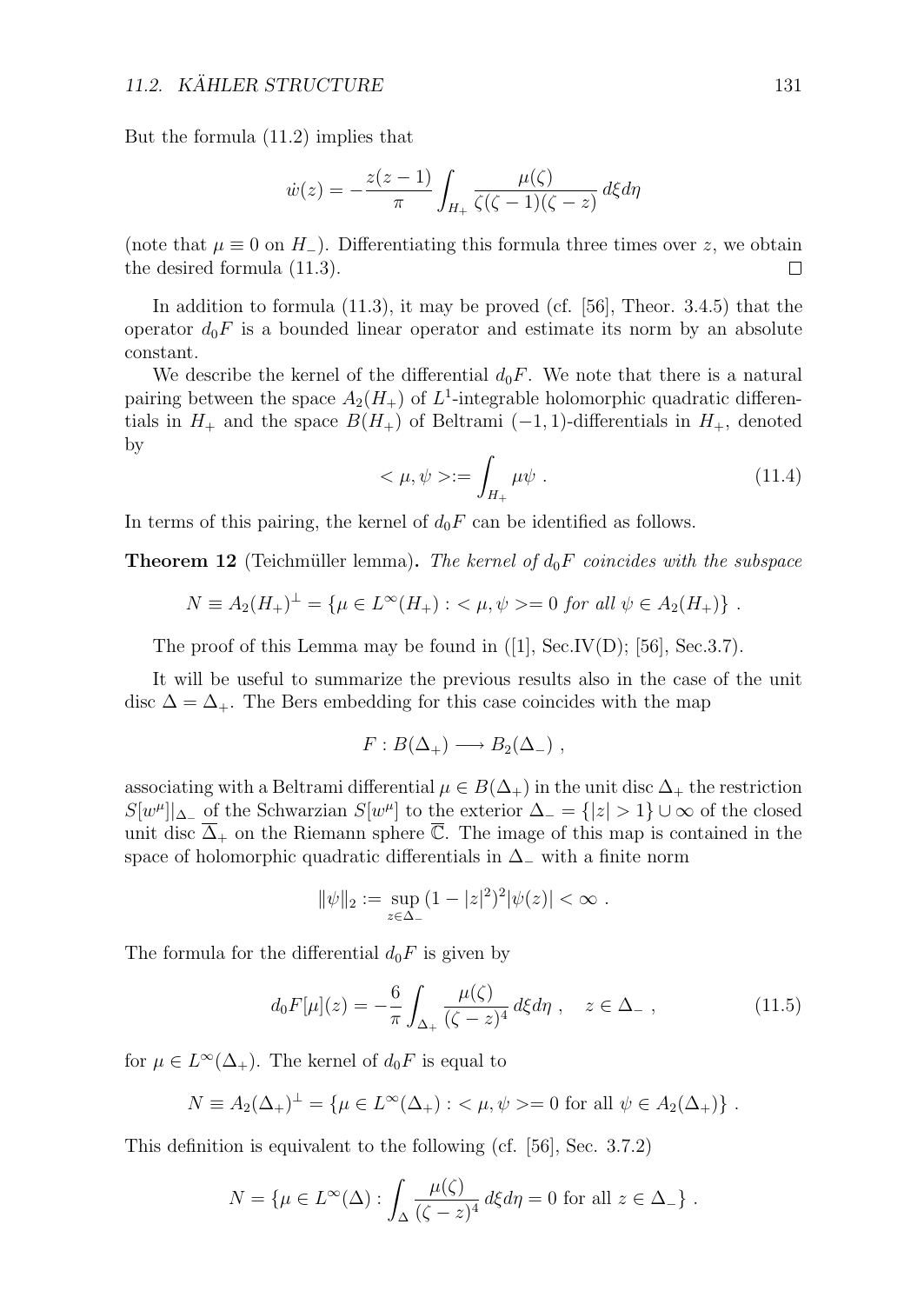The formulas  $(11.3),(11.5)$  suggest how a Kähler metric on  $\mathcal T$  can be defined. Namely, we employ the *Ahlfors map* (cf. [3]):  $L^{\infty}(\Delta) \longrightarrow B_2(\Delta)$ , given by

$$
L^{\infty}(\Delta) \ni \mu \longmapsto \varphi[\mu](z) = \int_{\Delta} \frac{\overline{\mu(\zeta)}}{(1 - z\overline{\zeta})^4} d\xi d\eta.
$$

It associates with any  $\mu \in L^{\infty}(\Delta)$  a holomorphic quadratic differential  $\varphi[\mu]$  with a finite norm  $\|\varphi\|_2 = \sup_{z \in \Delta} (1 - |z|^2)^2 |\varphi(z)| < \infty$ . The kernel of this map coincides with  $N = A_2(\Delta_+)^\perp$ . Now we can define formally a Hermitian metric on  $\mathcal T$  by setting for two tangent vectors  $\mu$ ,  $\nu$  in  $T_0 \mathcal{T} = L^{\infty}(\Delta)/N$ :

$$
(\mu, \nu) := \langle \mu, \varphi[\nu] \rangle = \int_{\Delta} \int_{\Delta} \frac{\mu(z)\overline{\nu(\zeta)}}{(1 - z\overline{\zeta})^4} d\xi d\eta \, dx dy \,. \tag{11.6}
$$

However, this metric is only densely defined. More precisely (cf. [59]), for a general  $\mu \in L^{\infty}(\Delta)$  its image  $\varphi[\mu]$  in  $B_2(\Delta)$  may be not integrable, i.e. it does not belong, in general, to  $A_2(\Delta)$ , in which case the integral in (11.6) will diverge. In fact, the formula (11.6) is correctly defined, if the tangent vectors  $\mu, \nu$  in  $T_0 \mathcal{T}$  are sufficiently smooth. To formulate this smoothness condition more precisely, we realize  $\mathcal T$  as the space of normalized quasisymmetric homeomorphisms of *S*<sup>1</sup>. Then a tangent vector  $\mu \in L^{\infty}(\Delta) = T_0 B(\Delta)$  will correspond under the differential  $d_0\Phi$  to the vector field *v* = *v*( $\theta$ ) $\partial/\partial \theta$  on  $S^1$  of the form

$$
v(\theta)\frac{\partial}{\partial \theta} = \dot{w}[\mu](z)\frac{\partial}{\partial z}, \quad z = e^{i\theta},
$$

where  $\dot{w}[\mu]$  is the derivative with respect to *t* of the one-parameter flow  $w_{t\mu}$  of quasisymmetric homeomorphisms:

$$
w_{t\mu}(z) = z + t\dot{w}[\mu](z) + o(t) \quad \text{for } t \to 0.
$$

Then it may be proved (cf.  $[59]$ ) that the integral in  $(11.6)$  converges, if the tangent vectors  $\mu, \nu$  in  $T_0 \mathcal{T}$  correspond to  $C^{3/2+\epsilon}$ -smooth vector fields on  $S^1$ . Whenever the metric  $(11.6)$  is well-defined, it determines a Kähler metric, in particular, it defines a Kähler metric on the "regular" part of  $\mathcal T$ .

### **11.3** Teichmüller spaces  $T(G)$  and  $\text{Diff}_{+}(S^1)/\text{M\"ob}(S^1)$

The universal Teichmüller space  $\mathcal T$  contains, as its complex submanifolds, all classical Teichmüller spaces  $T(G)$ , where *G* is a *Fuchsian group* (cf. [49, 56]). In particular, it is true for all Teichmüller spaces of compact Riemann surfaces. This property of  $\mathcal T$  motivates the use of the term "universal" in the name of  $\mathcal T$ .

With an arbitrary Fuchsian group  $G$  we associate the Riemann surface  $X :=$  $\Delta/G$ , uniformized by the unit disc  $\Delta$ . By definition,  $T(G)$  consists of quasisymmetric homeomorphisms  $f \in \text{QS}(S^1)$ , which are *G-invariant* in the following sense:

$$
f \circ g \circ f^{-1}
$$
 belongs to  $\text{M\"ob}(S^1)$  for all  $g \in G$ ,

modulo fractional-linear automorphisms of the disc  $\Delta$ . If we denote by  $\text{QS}(S^1)^G$  the subset of *G*-invariant quasisymmetric homeomorphisms in  $QS(S^1)$ , then

$$
T(G) = \mathrm{QS}(S^1)^G / \mathrm{M\ddot{o}b}(S^1) .
$$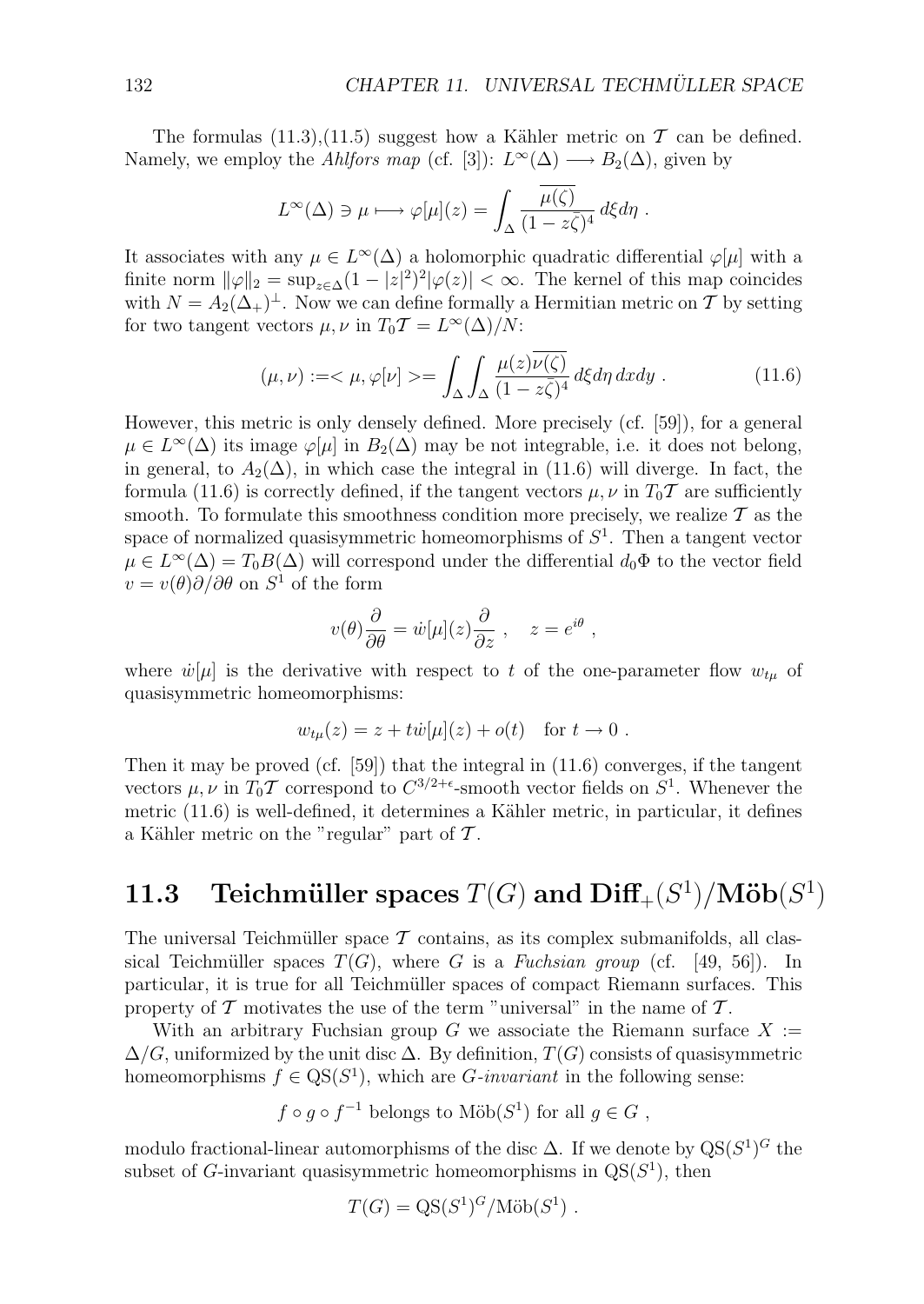The universal Teichmüller space T itself corresponds to the Fuchsian group  $G = \{1\}$ .

The various interpretations of the universal Teichmüller space  $\mathcal{T}$ , given in Sec. 11.1, are compatible with the notion of *G*-invariance. In particular, the Teichmüller spaces *T*(*G*) admit a description in terms of *G*-invariant Beltrami differentials. More precisely, denote by  $B(\Delta)^G$  the subspace of  $B(\Delta)$ , consisting of Beltrami differentials  $\mu$ , satisfying the relation

$$
\mu(gz)\overline{\frac{g'(z)}{g'(z)}} = \mu(z) \quad \text{almost everywhere on } \Delta \text{ for all } g \in G.
$$

Then we'll have, as in Sec. 11.1:

$$
T(G) = B(\Delta)^G / \sim ,
$$

where  $\mu \sim \nu$  iff  $w_{\mu} = w_{\nu}$  on  $S^1$  or, equivalently,  $w^{\mu}|_{\Delta_{-}} = w^{\nu}|_{\Delta_{-}}$ .

We can associate with a *G*-invariant Beltrami differential  $\mu$  a Fuchsian group *Gµ*, conjugate to *G*:

$$
G_\mu := w_\mu G w_\mu^{-1} ,
$$

where  $w_\mu$  is the quasiconformal homeomorphism of  $\overline{\mathbb{C}}$ , leaving  $\Delta_{\pm}$  invariant (cf. Sec. 11.1).

We have a natural quasiconformal map of the Riemann surface  $X := \Delta/G$  onto another Riemann surface  $X_\mu := \Delta/G_\mu$ . This map is a homeomorphism which is biholomorphic precisely, when  $\mu \in M\ddot{\text{ob}}(S^1)$ . Hence, one can say that the space *T*(*G*) parametrizes, with the help of the map  $\mu \mapsto G_{\mu}$ , different complex structures on the Riemann surface  $X := \Delta/G$ , which can be obtained from the original one by quasiconformal deformations.

On the other hand, we can associate with a *G*-invariant Beltrami differential  $\mu \in B(\Delta)^G$  another conjugated group

$$
G^{\mu} := w^{\mu} G(w^{\mu})^{-1} ,
$$

operating properly discontinuously on the quasidisc  $\Delta^{\mu} := w^{\mu}(\Delta)$ . Here,  $w^{\mu}$  is the quasiconformal homeomorphism of C, which is conformal on ∆*<sup>−</sup>* (cf. Sec. 11.1). The group  $G^{\mu}$  is a Kleinian group, called otherwise a *quasi-Fuchsian group* (cf. [49, 56]). The Riemann surface  $X_\mu$  is biholomorphic to  $\Delta^\mu/G^\mu$  (cf. [56], Theor. 1.3.5). We note also that the Riemann surface  $\Delta_{-}^{\mu}/G^{\mu}$  is biholomorphic to the Riemann surface  $\Delta$ <sup>*−*</sup>/*G*, due to the conformality of  $w^{\mu}$  on  $\Delta$ <sup>−</sup>.

The definition and main properties of the Bers embedding, given in Sec. 11.2, extend to the Teichmüller spaces  $T(G)$ . For the case of the unit disc  $\Delta \equiv \Delta_+$  the Bers embedding is the map

$$
F: B(\Delta_+)^G \longrightarrow B_2(\Delta_-)^G ,
$$

associating with a Beltrami differential  $\mu \in B(\Delta_+)^G$  the quadratic differential  $S[w^{\mu}]_{\Delta-}$  on  $\Delta$ <sub>−</sub>. The image of this map is contained in the space  $B_2(\Delta_-)^G$  of *G*-invariant holomorphic quadratic differentials in ∆*<sup>−</sup>* with a finite norm

$$
\|\psi\|_2 := \sup_{z \in \Delta_-} (1 - |z|^2)^2 |\psi(z)| < \infty \; .
$$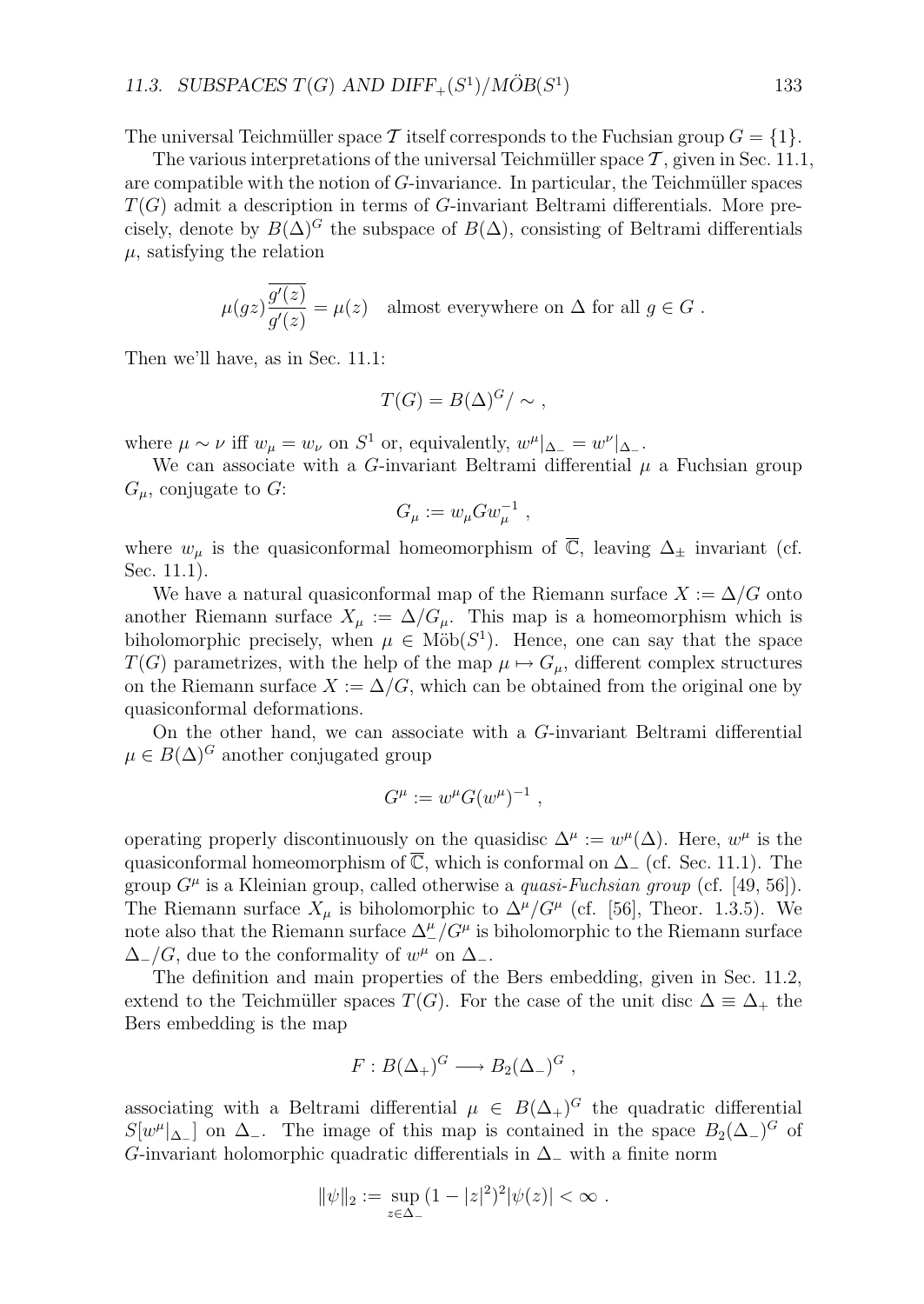The formula for the differential  $d_0F$  has the form

$$
d_0 F[\mu](z) = -\frac{6}{\pi} \int_{\Delta_+} \frac{\mu(\zeta)}{(\zeta - z)^4} d\xi d\eta \ , \quad z \in \Delta_- ,
$$

for  $\mu \in L^{\infty}(\Delta_+)^G$ . The kernel of  $d_0F$  is given by

$$
N^G \equiv (A_2(\Delta_+)^G)^{\perp} = {\mu \in L^{\infty}(\Delta_+)^G : \langle \mu, \psi \rangle = 0 \text{ for all } \psi \in A_2(\Delta_+)}.
$$

This definition is equivalent to

$$
N^G = \{ \mu \in L^{\infty}(\Delta)^G : \int_{\Delta} \frac{\mu(\zeta)}{(\zeta - z)^4} d\xi d\eta = 0 \text{ for all } z \in \Delta_-\} .
$$

So the tangent space of *T*(*G*) at the origin coincides with the space  $L^{\infty}(\Delta)^{G}/N^{G}$ .

As in Sec. 11.2, there is the Ahlfors map  $L^{\infty}(\Delta)^{G}/N^{G} \longrightarrow B_{2}(\Delta)^{G}$ , given by

$$
L^{\infty}(\Delta)^{G} \ni \mu \longmapsto \varphi[\mu](z) = \int_{\Delta} \frac{\overline{\mu(\zeta)}}{(1 - z\overline{\zeta})^{4}} d\xi d\eta.
$$

Using this map, we can define the *Weil–Petersson metric* on  $T(G)$ , as in Sec. 11.2, by setting for two tangent vectors  $\mu, \nu$  in  $T_0T(G) = L^{\infty}(\Delta)^G/N^G$ .

$$
g_G(\mu, \nu) := \int_{\Delta/G} \int_{\Delta} \frac{\mu(z)\overline{\nu(\zeta)}}{(1 - z\overline{\zeta})^4} d\xi d\eta \, dxdy \; . \tag{11.7}
$$

As was pointed out in Sec. 11.2, the image  $\varphi[\mu] \in B_2(\Delta)^G$  of the Ahlfors map for a general Fuchsian group *G* may not belong to the space  $A_2(\Delta)^G$  of integrable holomorphic quadratic differentials, so the formula (11.7) for the metric  $q_G(\mu, \nu)$ is ill-defined for general Fuchsian groups. But in the case of finite-dimensional Teichmüller spaces  $T(G)$  this difficulty does not show up, since in this situation  $B_2(\Delta)^G = A_2(\Delta)^G$  (cf. [56]), and the introduced metric coincides with the standard Weil–Petersson metric on the finite-dimensional Teichmüller spaces  $T(G)$ . Moreover, S. Nag has proved (cf. [59]) that the metric  $q_G(\mu, \nu)$  on  $T(G)$  can be obtained from the metric  $(\mu, \nu)$  on T by a certain reduction procedure. This procedure involves a regularization of the integral

$$
(\mu, \nu) = \int_{\Delta} \int_{\Delta} \frac{\mu(z)\overline{\nu(\zeta)}}{(1 - z\overline{\zeta})^4} d\xi d\eta \, dx dy = \int_{\Delta} \mu \cdot \varphi[\nu] . \tag{11.8}
$$

To define the regularization, we rewrite the integral (11.8) in the form

$$
(\mu, \nu) = \lim_{r \to 1-0} g_r(\mu, \nu)
$$

where

$$
g_r(\mu, \nu) = \int_{\Delta_r} \mu \cdot \varphi[\nu], \qquad (11.9)
$$

and  $\Delta_r := \{z \in \Delta : |z| < r\}, 0 < r < 1.$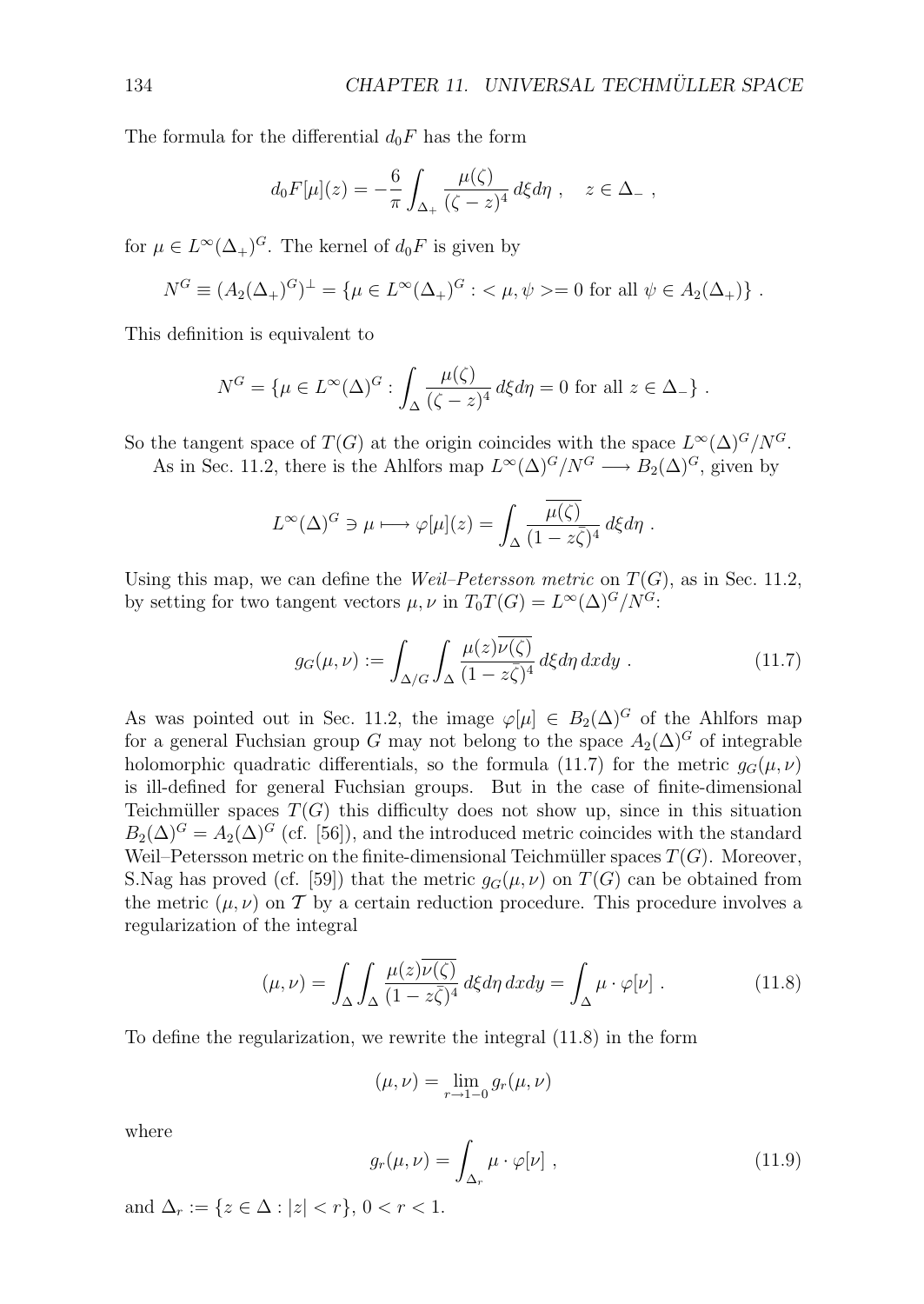In the case when  $\mu, \nu$  are *G*-invariant, i.e. belong to  $L^{\infty}(\Delta)^{G}/N^{G}$ , the integral (11.8) coincides with

$$
n \int_{\Delta/G} \mu \cdot \varphi[\nu] = n g_G(\mu, \nu) ,
$$

where *n* is the number of copies of the fundamental domain  $\Delta/G$ , contained in  $\Delta$ . Hence, this integral must diverge, if the group *G* has infinitely many elements. The integral (11.9) by the same argument is proportional to  $n_r g_G(\mu, \nu)$ , where  $n_r$  is the number of copies of the fundamental domain  $\Delta/G$ , contained in  $\Delta_r$ . It follows that the integral (11.9) may be regularized by dividing it by a quantity, proportional to *nr*. More precisely, the following assertion is true .

**Proposition 21** ([59]). For any finite-dimensional Teichmüller space  $T(G)$  its Weil– *Petersson metric*  $g_G(\mu, \nu)$  *may be computed by the formula* 

$$
\frac{g_G(\mu, \nu)}{g_G(\mu_0, \mu_0)} = \lim_{r \to 1-0} \frac{g_r(\mu, \nu)}{g_r(\mu_0, \mu_0)},
$$

*where*  $\mu, \nu \in L^{\infty}(\Delta)^{G}$ , and  $\mu_0 \in L^{\infty}(\Delta)^{G}/N^{G}$  *is an arbitrary nonzero tangent vector from*  $T_0T(G)$ *.* 

As we have remarked at the beginning of Sec.  $11.1$ , the universal Teichmüller space *T* contains the homogeneous space  $S = \text{Diff}_{+}(S^1)/\text{M\"ob}(S^1)$  as its "regular" part:

$$
S = \text{Diff}_{+}(S^1)/\text{M\"ob}(S^1) \hookrightarrow \mathcal{T} = \text{QS}(S^1)/\text{M\"ob}(S^1) .
$$

In Sec. 10.3 we have defined the structure of a Kähler–Frechet manifold on  $S$ . We recall the definition of the Kähler metric  $g$  on this space in terms of Fourier decompositions. For given tangent vectors  $u, v \in T_oS$  with Fourier decompositions

$$
u = \sum_{n \neq -1,0,1} u_n e_n
$$
 and  $v = \sum_{n \neq -1,0,1} v_n e_n$ ,

the value of *g* on these vectors is equal to

$$
g(u,v) = 2 \operatorname{Re} \left( \sum_{n=2}^{\infty} u_n \bar{v}_n (n^3 - n) \right) . \tag{11.10}
$$

As we have noted before, the series on the right hand side is absolutely converging, if the vector fields *u, v* are of the class  $C^{3/2+\epsilon}$  on  $S^1$ .

It was pointed out in [59] that the Kähler metric  $q$  on  $S$  coincides (up to a constant factor) with the Weil–Petersson metric  $(11.6)$  on  $S$ , induced by the embedding  $\mathcal{S} \hookrightarrow \mathcal{T}$ . (Note that the metric (11.6) on the smooth part  $\mathcal{S}$  of  $\mathcal{T}$  is correctly defined, as we have remarked in Sec. 11.2.) Using the interpretation of tangent vectors from  $T_0 \mathcal{T}$ , given at the end of Sec. 11.2, we can express the equality of these metrics on *S* as follows. Given two tangent vectors  $u, v \in T_0S$ , written in the form  $u = \dot{w}[\mu]\partial/\partial z$ ,  $v = \dot{w}[\nu]\partial/\partial z$ , we have

$$
g(\mu, \nu) = \lambda \int_{\Delta} \int_{\Delta} \frac{\mu(z)\overline{\nu(\zeta)}}{(1 - z\overline{\zeta})^4} d\xi d\eta \, dxdy
$$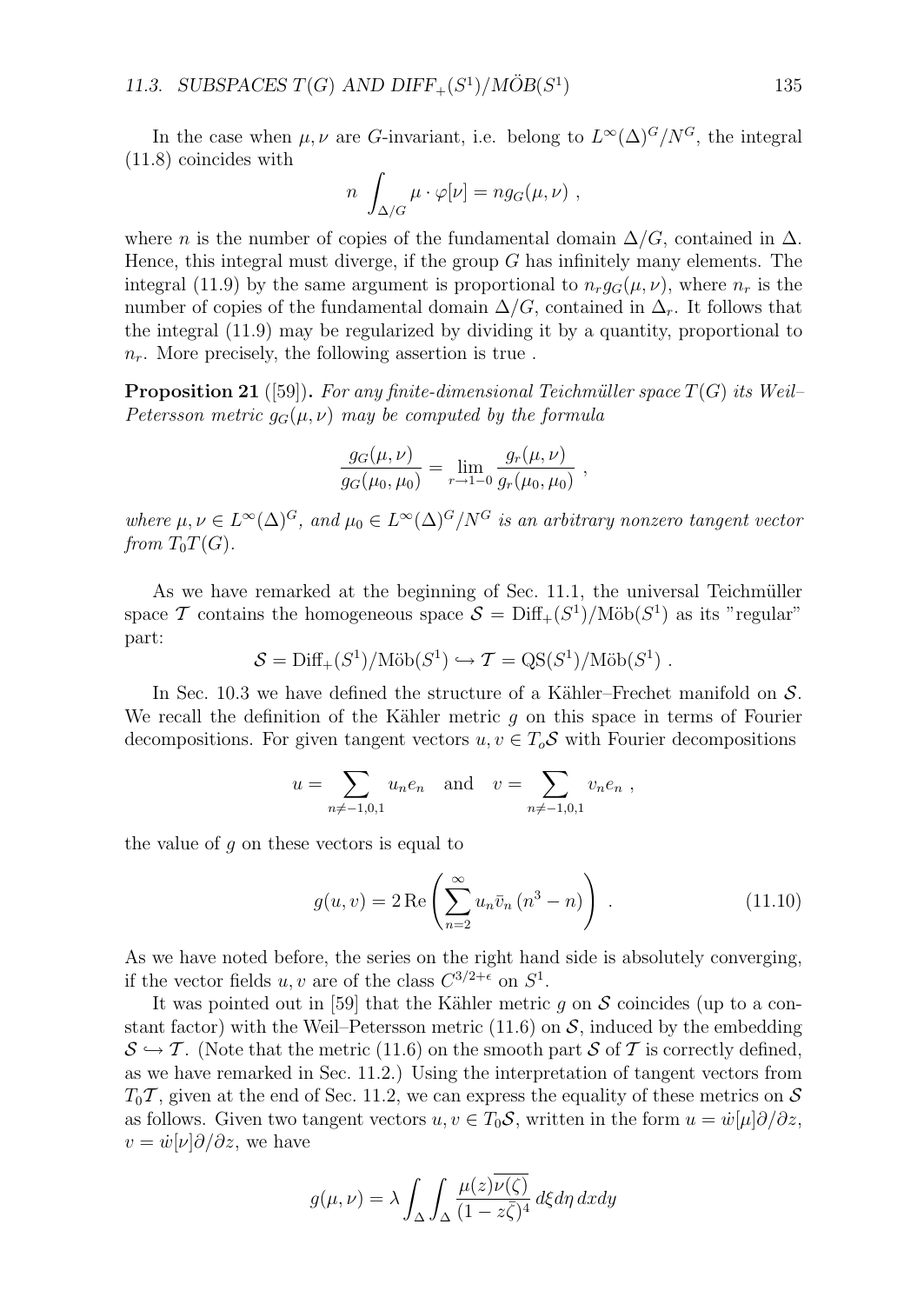for a suitable choice of the constant  $\lambda$ . By introducing this constant into the definition of the Kähler metric on *S*, we can make the embedding  $S \hookrightarrow T$  an isometry.

It is an interesting question, how the smooth part *S* is placed inside the universal Teichmüller space  $\mathcal T$  with respect to the classical Teichmüller spaces  $T(G)$ . It can be shown (cf. [12]) that the quasidiscs, corresponding to all points of  $T(G)$ , except the origin, have fractal boundaries (i.e. boundaries of Hausdorff dimension*>* 1) in contrast with the quasidiscs, corresponding to points of  $S$ , which have  $C^{\infty}$ -smooth boundaries.

## **11.4 Grassmann realization of the universal Teichm¨uller space**

The Grassmann realization of the universal Teichmüller space  $\mathcal T$  is based on the fact that the group  $QS(S^1)$  of quasisymmetric homeomorphisms of the circle acts on the Sobolev space *V* of half-differentiable functions on  $S^1$  (cf. Sec. 9.2).

Suppose that  $f: S^1 \to S^1$  is a homeomorphism of  $S^1$ , preserving its orientation. We define an operator  $T_f$  by the formula

$$
T_f(\xi) := \xi \circ f - \frac{1}{2\pi} \int_0^{2\pi} \xi \left(f(\theta)\right) d\theta
$$

for  $\xi \in V$ . This operator has the following remarkable property.

**Proposition 22** ([58]). The operator  $T_f$  acts on V (i.e.  $T_f(\xi)$  belongs to V for any  $\xi \in V$  *if and only if*  $f \in QS(S^1)$ *. Moreover, if*  $f$  *extends to a*  $K$ *-quasiconformal homeomorphism of the disc*  $\Delta$ *, then the operator norm of*  $T_f$  *does not exceed*  $\sqrt{K + K^{-1}}$ .

The proof of this assertion, given in [58], uses the interpretation of the space *V* in terms of harmonic functions in the disc, given at the end of Sec. 9.1.

Transformations of the form  $T_f$  with  $f \in \text{QS}(S^1)$  preserve the symplectic form  $\omega$ , i.e. they are symplectic transformations of *V*.

**Proposition 23** ([58]). *If*  $f \in QS(S^1)$ , then

$$
\omega(f^*(\xi), f^*(\eta)) = \omega(\xi, \eta)
$$

*for any*  $\xi, \eta \in V$ *. Moreover, the complex-linear extension of the QS(S<sup>1</sup>)<i>-action on V* to the complexification  $V^{\mathbb{C}}$  preserves the subspace  $W_{+}$  (cf. Sec. 9.1) if and only *if f is a Möbius transformation, i.e.*  $f \in M \ddot{o} b(S^1)$ *. In the latter case,*  $T_f$  *acts as a unitary operator on*  $W_+$ *.* 

*Proof.* For homeomorphisms *f* of the class *C*<sup>1</sup> the first assertion is a corollary of the change of variables formula. For a general quasisymmetric homeomorphism  $f \in \text{QS}(S^1)$  the assertion follows from the fact (cf. [49]) that *f* may be uniformly approximated by real analytic quasisymmetric homeomorphisms of *S*<sup>1</sup>, having the same quasiconformal constant *K* as *f*.

If the action of *f* on  $V^{\mathbb{C}}$  preserves  $W_+$ , then it should extend to a map  $\Delta \to \Delta$ . This map must be a biholomorphism, since *f* is a homeomorphism, hence, it is a Möbius transformation. It is clear from the definition of the inner product on  $V^{\mathbb{C}}$ (cf. Sec. 9.1) that such a transformation acts unitarily on  $W_{\pm}$ .  $\Box$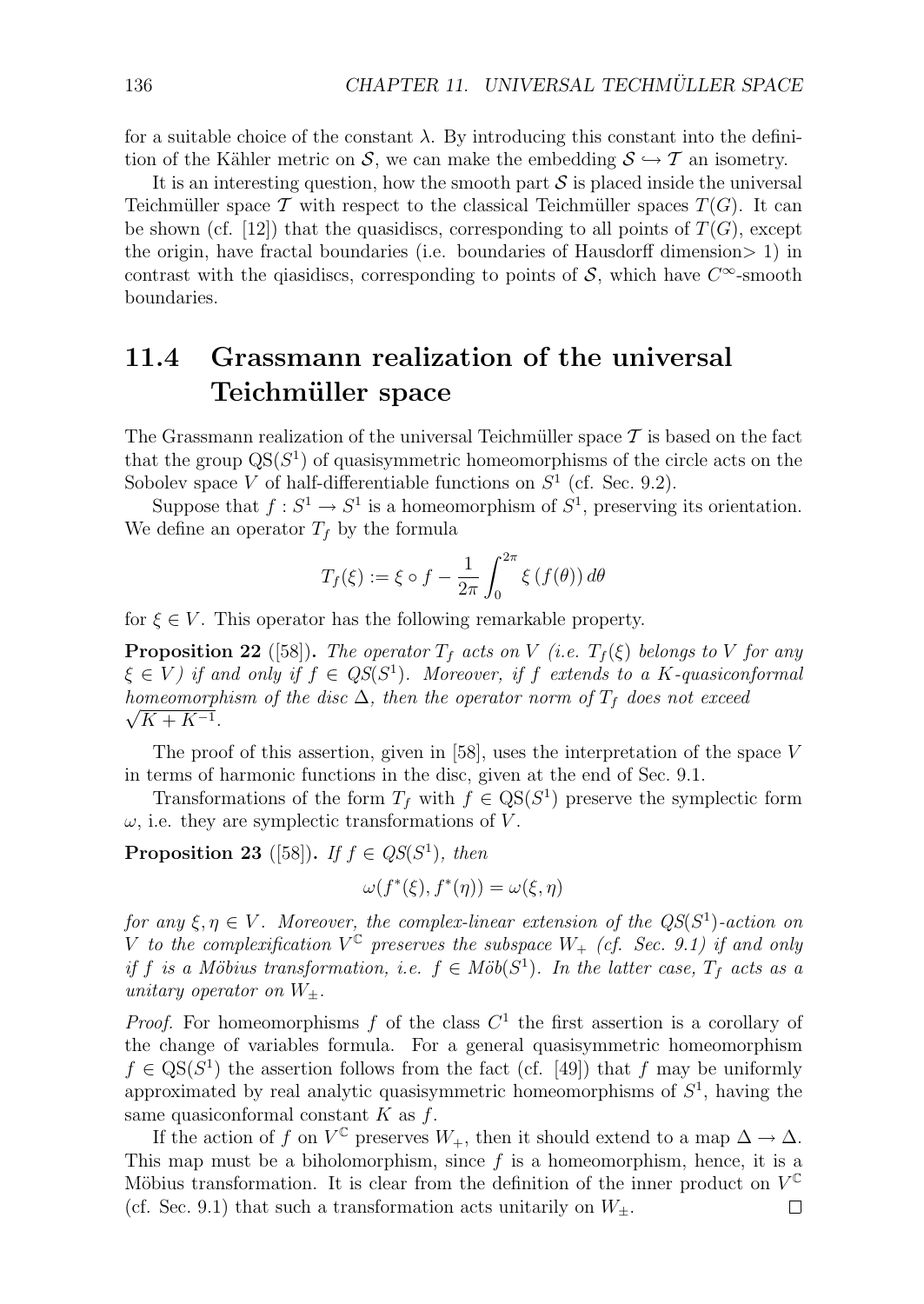The symplectic form  $\omega$  on V is uniquely determined by the invariance property, stated in the above Proposition. In fact, a much stronger assertion is true.

**Proposition 24** ([58]). *Suppose that*  $\omega_1$  *is a real-valued continuous bilinear skewsymmetric form on V such that*

$$
\omega_1(f^*(\xi), f^*(\eta)) = \omega_1(\xi, \eta)
$$

*for any*  $f \in M\ddot{o}b(S^1)$  *and arbitrary*  $\xi, \eta \in V$ . Then  $\omega_1$  *is a real multiple of*  $\omega$ *, in particular, any form*  $\omega_1$ *, satisfying the hypothesis of the Proposition, coincides necessarily with a symplectic form, invariant under quasisymmetric homeomorphisms*  $of S<sup>1</sup>$ .

*Proof.* Note that both forms  $\omega$  and  $\omega_1$  define the duality maps

$$
\Sigma: V \longrightarrow V^* \quad \text{and} \quad \Sigma_1: V \longrightarrow V^* \ ,
$$

given by

$$
\Sigma(\xi) := \omega(\cdot, \xi) , \quad \Sigma_1(\xi) := \omega_1(\cdot, \xi)
$$

for  $\xi \in V$ . In the case of  $\omega$  the duality operator  $\Sigma$  coincides, in fact, with the (minus of)  $J^0$ . In particular,  $\Sigma$  is a bounded invertible operator, defining an isomorphism between *V* and its dual.

We consider an intertwining operator

 $M := \Sigma^{-1} \circ \Sigma_1 : V \longrightarrow V$ .

It is a bounded linear operator on *V* , defined by the equality

$$
\omega(\xi, M\eta) = \omega_1(\xi, \eta) .
$$

Note that *M* commutes with any invertible bounded linear operator on *V* , preserving the forms  $\omega$  and  $\omega_1$ . Indeed, if T is such an operator, then

$$
\omega(T\xi, TM\eta) = \omega(\xi, M\eta) = \omega_1(\xi, \eta) = \omega_1(T\xi, T\eta) = \omega(T\xi, MT\eta) .
$$

Since *T* is invertible, it implies that

$$
\omega(\xi, TM\eta) = \omega(\xi, MT\eta)
$$

for any *ξ, η ∈ V* . Since the duality operator Σ, determined by *ω*, is an isomorphism, the last equality implies that  $TM = MT$ , as asserted.

We have to show that the intertwining operator *M* coincides with the scalar operator const  $\cdot$  *I*. We prove it by considering the complex-linear extension of  $M$  to the complexification  $V^{\mathbb{C}}$ .

Consider the complexified action  $f \mapsto T_f$  of the Möbius group Möb( $S^1$ ) on  $V^{\mathbb{C}}$ . Then its restriction to  $W_+$  can be identified with the standard unitary representation of the group  $SL(2,\mathbb{R})$  on the space of  $L^2$ -holomorphic functions in the disc  $\Delta$  (cf. [58], lemma 4.6), hence, it is irreducible. The same is true for the restriction of *f 7→ T<sup>f</sup>* to *W−*. Moreover, *W<sup>±</sup>* are the only irreducible invariant subspaces of the representation  $f \mapsto T_f$  of Möb( $S^1$ ) on  $V^{\mathbb{C}}$ .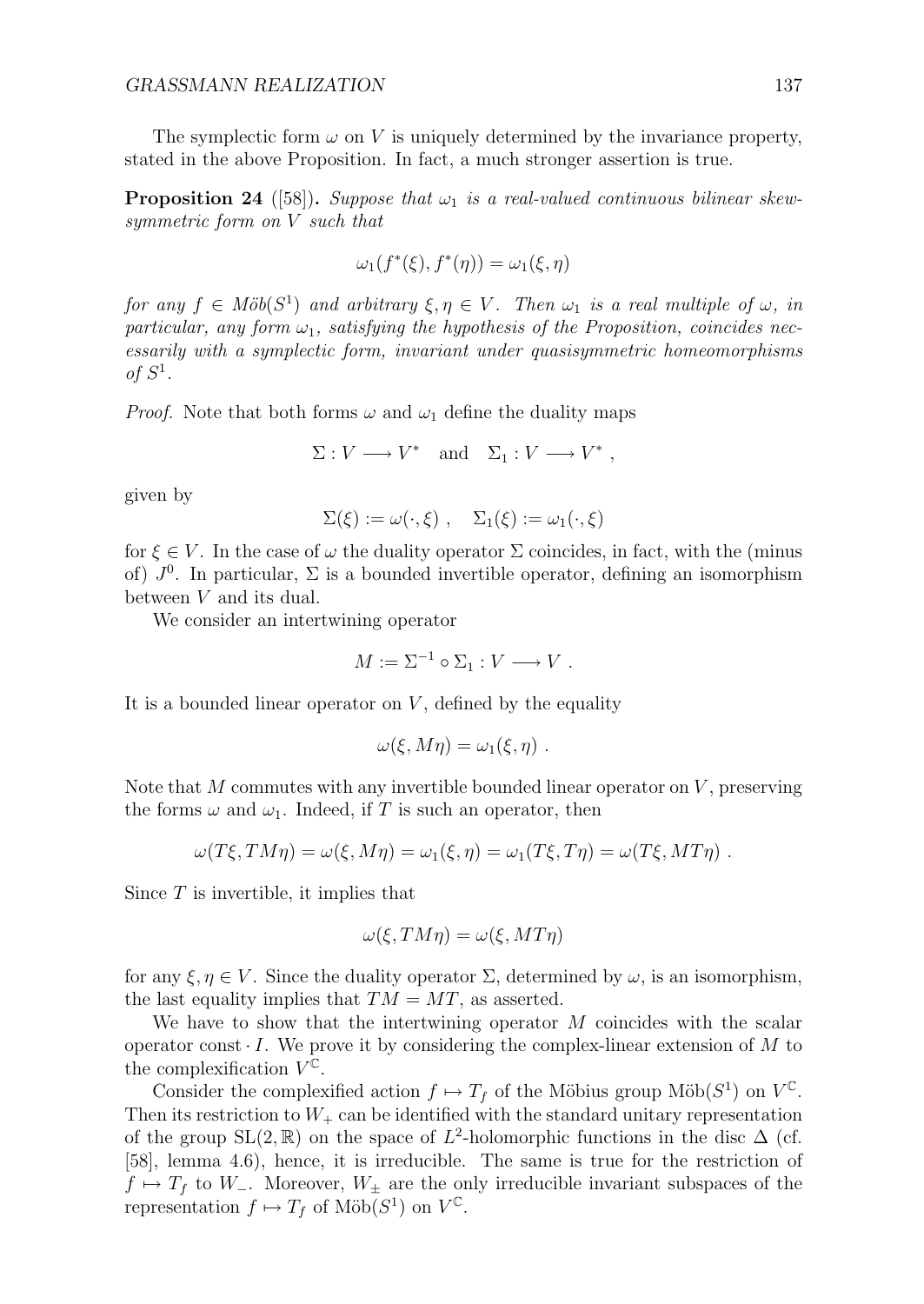As we have just proved, the intertwining operator *M* commutes with all operators  $T_f: V^{\mathbb{C}} \to V^{\mathbb{C}}$  with  $f \in M\ddot{\text{o}}b(S^1)$ . Since  $W_{\pm}$  are the only invariant subspaces for all such  $T_f$ , the operator  $M$  should map  $W_+$  either to  $W_+$  or  $W_-$ . If  $M$  maps  $W_+$  into  $W_{+}$ , then by Schur's lemma it should be a scalar, which is real, since the operator *M* was real.

If the other possibility (when *M* maps *W*<sup>+</sup> into *W−*) would realize, we would substitute  $M$  by the operator  $M$ , given by the composition of  $M$  with the complex conjugation. The operator  $\tilde{M}$  would map  $W_+$  into  $W_+$  and commute with all operators  $T_f$ . As we have just proved, such an operator M should be a real scalar and so coincide with *M*. But in this case *M* cannot map *W*<sup>+</sup> into *W−*, so the second possibility is not realized.  $\Box$ 

The Propositions 22 and 23 imply that the quasisymmetric homeomorphisms from  $\mathrm{QS}(S^1)$  act on the Hilbert space *V* by bounded symplectic operators. Hence, we have a map

$$
\mathcal{T} = \mathcal{Q}S(S^1)/\text{M\"ob}(S^1) \longrightarrow \text{Sp}(V)/\text{U}(W_+) . \tag{11.11}
$$

Here, by  $Sp(V)$  we denote the symplectic group of  $V$ , consisting of linear bounded symplectic operators on  $V$ , and by  $U(W<sub>+</sub>)$  its subgroup, consisting of unitary operators, i.e. operators, whose complex-linear extensions to  $V^{\mathbb{C}}$  preserve the subspace  $W_{+}$ . We describe these groups in more detail.

Recall that the complexified Hilbert space  $V^{\mathbb{C}}$  is decomposed into the direct sum

$$
V^{\mathbb{C}} = W_+ \oplus W_-
$$

of subspaces

$$
W_+ = \{ f \in V^{\mathbb{C}} : f(z) = \sum_{k>0} x_k z^k \}, \quad W_- = \overline{W}_+ = \{ f \in V^{\mathbb{C}} : f(z) = \sum_{k<0} x_k z^k \}.
$$

In terms of this decomposition any linear operator  $A: V^{\mathbb{C}} \to V^{\mathbb{C}}$  can be written in the block form

$$
A = \begin{pmatrix} a & b \\ c & d \end{pmatrix} ,
$$

where

$$
a: W_+ \to W_+
$$
,  $b: W_- \to W_+$ ,  $c: W_- \to W_-$ ,  $d: W_+ \to W_-$ .

In particular, the linear operators on  $V^{\mathbb{C}}$ , obtained by the complex-linear extensions of operators  $A: V \to V$ , have the block form

$$
A = \begin{pmatrix} a & b \\ \bar{b} & \bar{a} \end{pmatrix} ,
$$

where we identify  $W_-\$  with the complex conjugate  $\overline{W}_+$ .

An operator  $A: V \to V$  belongs to the symplectic group  $Sp(V)$ , if it preserves the symplectic form  $\omega$ . This condition is equivalent to the following relation:

$$
A^t J^0 A = J^0 ,
$$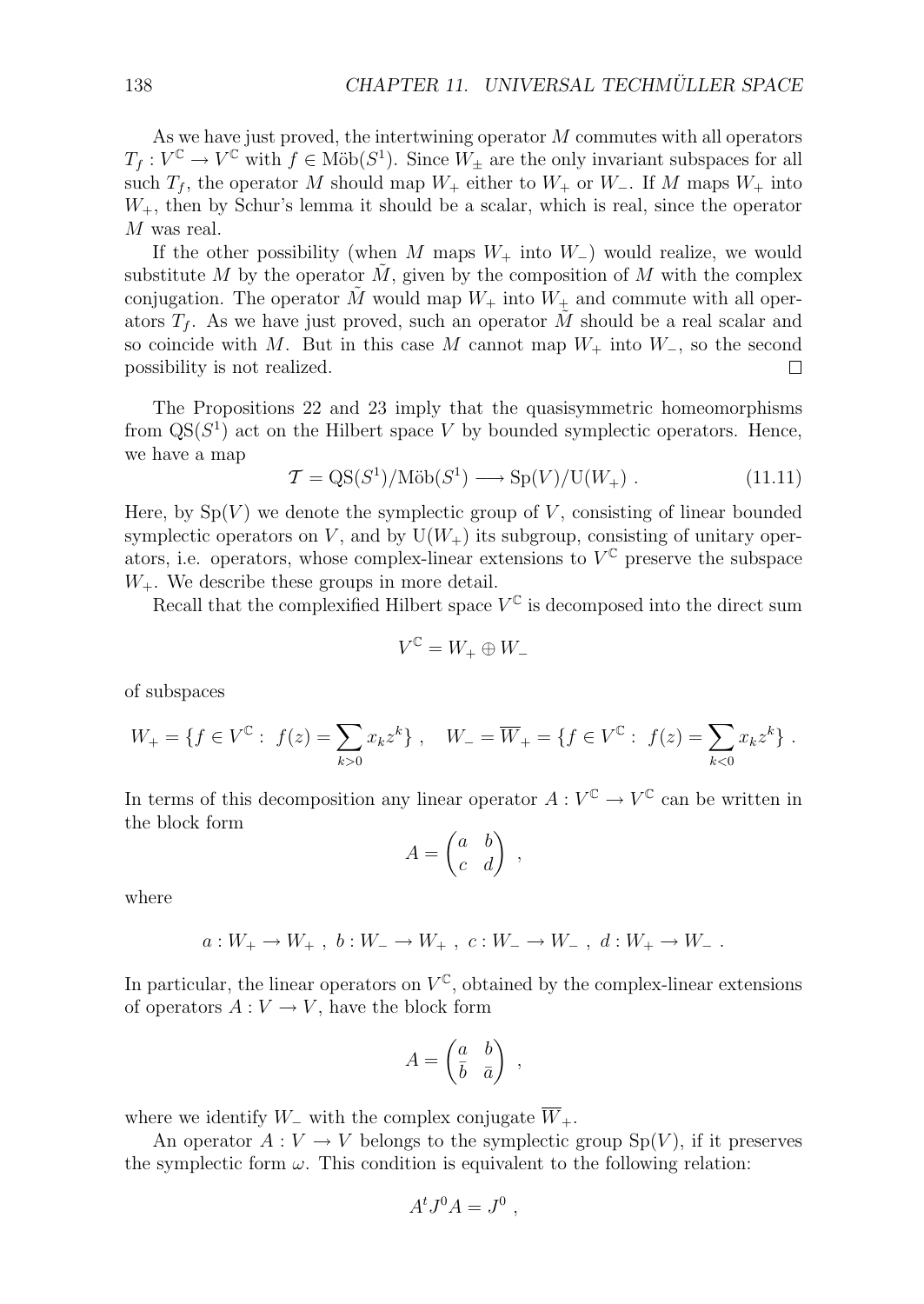where

$$
J^0 = \begin{pmatrix} -i & 0 \\ 0 & i \end{pmatrix}
$$

In other words, the condition  $A \in Sp(V)$  can be written in the form:

$$
A = \begin{pmatrix} a & b \\ \bar{b} & \bar{a} \end{pmatrix} \in \text{Sp}(V) \Longleftrightarrow \bar{a}^t a - b^t \bar{b} = 1 \ , \ \bar{a}^t b = b^t \bar{a} \ . \tag{11.12}
$$

*.*

Here  $a^t$ ,  $b^t$  denote the transposed operators

$$
a^t: W'_+ \to W'_+ \iff a^t: W_- \to W_-\ ,\quad b^t: W'_+ \to W'_- \iff b^t: W_- \to W_+\ ,
$$

where the space *W′* <sup>+</sup>, dual to *W*+, is identified with *W<sup>−</sup>* with the help of the inner product  $\langle \cdot, \cdot \rangle$  (cf. Sec. 9.1).

The unitary group  $U(W_+)$  is embedded into  $Sp(V)$  as a subgroup, consisting of block matrices

$$
A = \begin{pmatrix} a & 0 \\ 0 & \bar{a} \end{pmatrix} .
$$

We return to the map (11.11). The space

$$
Sp(V)/U(W_+)
$$
,

standing on the right hand side of the formula (11.11), can be considered as an infinite-dimensional Siegel disc. To justify this assertion, we should study the action of  $QS(S^1)$  on compatible complex structures on the space *V*.

As we have proved above, Möbius transformations  $f \in M\ddot{o}b(S^1)$  define, via the representation  $f \mapsto T_f$ , unitary operators in  $U(W_+)$ , in particular such transformations preserve the complex structure  $J_0$  on  $V$ . If a quasisymmetric homeomorphism f does not belong to  $M\ddot{\text{o}}b(S^1)$ , it does not preserve the original complex structure  $J^0$ , transforming it into another complex structure  $J_f$ , which is also compatible with the symplectic form  $\omega$ . We explain this assertion in more detail.

Any complex structure  $J$  on  $V$ , compatible with  $\omega$ , determines a decomposition

$$
V^{\mathbb{C}} = W \oplus \overline{W} \tag{11.13}
$$

into the direct sum of subspaces, isotropic with respect to  $\omega$ . This decomposition is orthogonal with respect to the Kähler metric  $g_J$  on  $V^{\mathbb{C}}$ , determined by *J* and  $\omega$ . The subspaces *W* and  $\overline{W}$  are identified with, respectively, the  $(-i)$ - and  $(+i)$ -eigenspaces of the operator *J* on  $V^{\mathbb{C}}$ . Conversely, any decomposition (11.13) of the space  $V^{\mathbb{C}}$ into the direct sum of isotropic subspaces determines a complex structure *J* on  $V^{\mathbb{C}}$ , which is equal to  $-i \cdot I$  on W and  $+i \cdot I$  on  $\overline{W}$  and is compatible with  $\omega$ .

This argument shows that the symplectic group  $Sp(V)$  acts transitively on the space  $\mathcal{J}(V)$  of complex structures *J*, compatible with  $\omega$ . It follows that the space  $Sp(V)/U(W_+)$  can be identified with the space  $\mathcal{J}(V)$ . Otherwise, it may be considered as the space of the so called *positive polarizations* of *V* , i.e. decompositions (11.13) of  $V^{\mathbb{C}}$  into the direct sum  $V^{\mathbb{C}} = W \oplus \overline{W}$  of isotropic subspaces of  $V^{\mathbb{C}}$ , orthogonal with respect to the Kähler metric  $q_J$  on  $V^{\mathbb{C}}$ .

We are ready to give a Siegel disc interpretation of the space  $Sp(V)/U(W_{+})$ . By definition, the *Siegel disc* is the set of bounded linear operators *Z* of the form

 $\mathcal{D} = \{Z : W_+ \to W_-\}$  is a symmetric bounded linear operator with  $\bar{Z}Z < I\}$ .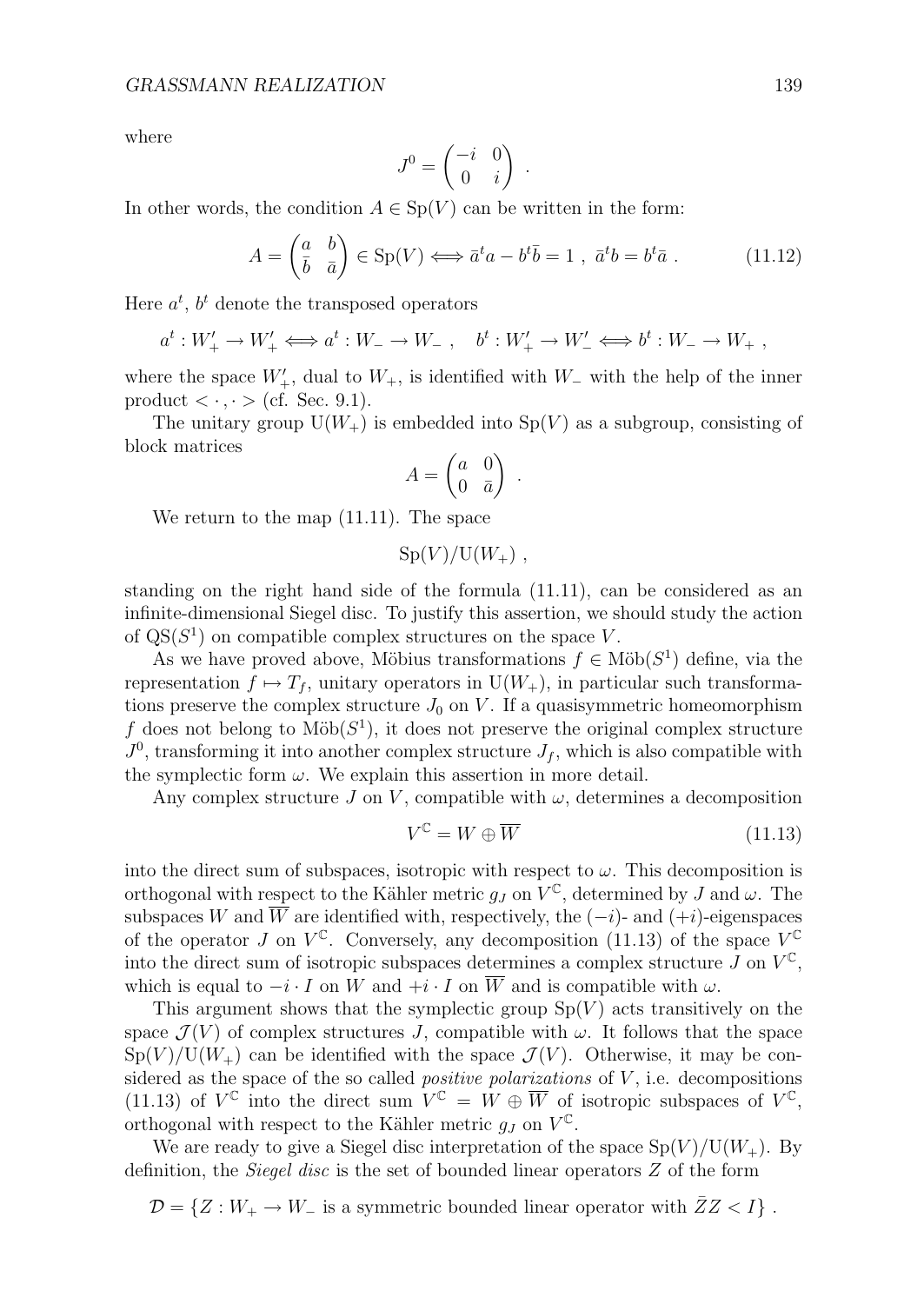The symmetricity of *Z* means, as above, that  $Z^t = Z$  and the condition  $\bar{Z}Z < I$ means that the symmetric operator  $I - \overline{Z}Z$  is positive definite. In order to identify  $\mathcal{J}(V)$  with  $\mathcal{D}$ , consider the action of the group Sp(*V*) on  $\mathcal{D}$ , given by fractional-linear transformations  $A : \mathcal{D} \to \mathcal{D}$  of the form

$$
Z \longmapsto (\bar{a}Z + \bar{b})(bZ + a)^{-1} ,
$$

where  $A = \begin{pmatrix} a & b \\ \frac{b}{b} & \frac{b}{a} \end{pmatrix}$  $\bar{b}$   $\bar{a}$  $\Big) \in \text{Sp}(V)$ . The invertibility of the operator  $bZ + a$  follows from the invertibility of the operator  $a$  (cf.  $(11.12)$ ) and the inequality (cf.  $(11.12)$ )

$$
bZ\bar{Z}\bar{b}^t < b\bar{b}^t < a\bar{a}^t .
$$

It's evident that  $A : \mathbb{D} \to \mathbb{D}$ . The isotropy subgroup of the point  $Z = 0$  consists of the operators  $A \in Sp(V)$ , for which  $\bar{b}a^{-1} = 0$ , i.e.  $b = 0$ . This subgroup coincides with  $U(W_+)$ . It remains to check that the action of  $Sp(V)$  on  $\mathbb D$  is transitive, i.e. to construct for a given  $Z \in \mathbb{D}$  an operator A, sending  $Z = 0$  to this Z. Such an operator may be given by

$$
A = \begin{pmatrix} a & b \\ \bar{b} & \bar{a} \end{pmatrix} \tag{11.14}
$$

with  $b = \bar{a}\bar{Z}$  and

$$
\bar{a}^t (1 - \bar{Z}Z)a = 1 \Rightarrow (\bar{a}^t)^{-1} a^{-1} = 1 - \bar{Z}Z \Rightarrow a = (1 - \bar{Z}Z)^{-1/2} .
$$

This proves that the space

$$
\mathcal{J}(V) = \mathrm{Sp}(V)/\mathrm{U}(W_+)
$$

may be identified with the Siegel disc *D*.

In Sec. 5.1 we have introduced the Grassmanian  $\text{Gr}_b(V^{\mathbb{C}})$ , consisting of the images of bounded linear operators  $W_+ \to W$ . It is clear from the given description of  $D$ that it is embedded in  $\mathrm{Gr}_b(V^{\mathbb{C}})$  as a complex submanifold.

Summarizing the argument above, we have the following

**Proposition 25** ([58])**.** *The map*

$$
\mathcal{T} = \frac{QS(S^1)}{M\ddot{o}b(S^1)} \hookrightarrow \frac{Sp(V)}{U(W_+)} = \mathcal{D} \hookrightarrow \frac{Gr_b(V^{\mathbb{C}})}{U(V)}
$$

*is an equivariant holomorphic embedding of Banach manifolds.*

## **11.5** Grassmann realization of  $\text{Diff}_{+}(S^1)/\text{M\"ob}(S^1)$ and  $\text{Diff}_{+}(S^{1})/(S^{1})$

We have constructed in the previous Sec. 11.4 the natural embedding

$$
\mathcal{T}={\rm QS}(S^1)/{\rm M\ddot{o}b}(S^1)\hookrightarrow {\rm Sp}(V)/{\rm U}(W_+) = \mathcal{D}\hookrightarrow {\rm Gr}_b(V^\mathbb{C})\ .
$$

Recall now that in Sec. 10.3 we have identified the space  $S$  with the "regular" part of the universal Teichmüller space  $\mathcal T$ . Combining the above embedding

$$
\mathcal{T} \hookrightarrow \mathrm{Sp}(V)/\mathrm{U}(W_+)
$$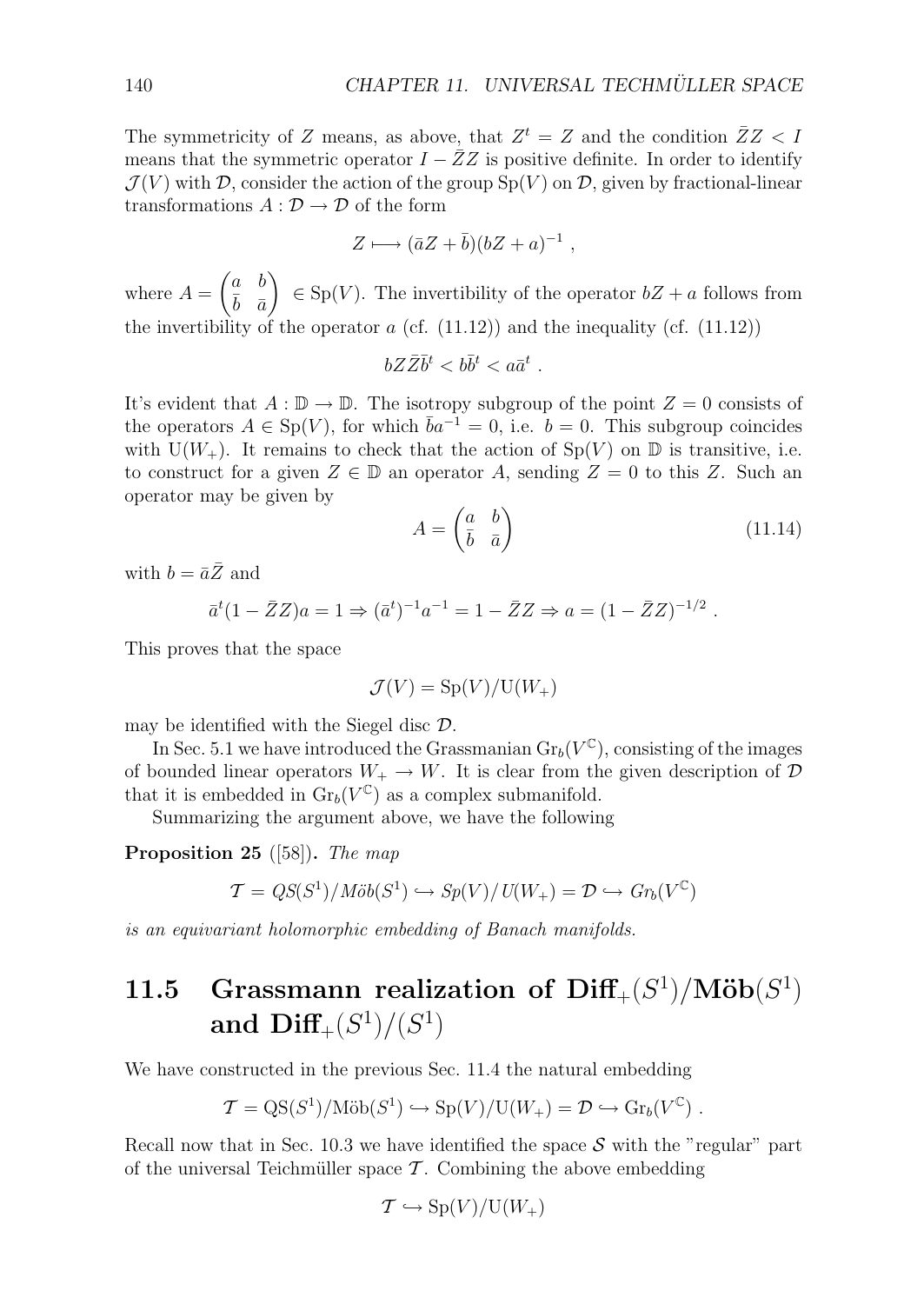with the embedding  $S \hookrightarrow T$ , we obtain a map

$$
S \hookrightarrow Sp(V)/U(W_+)
$$
,

yielding an embedding of S in the Grassmann manifold  $\text{Gr}_b(V^{\mathbb{C}})$ .

However, this result may be significantly strengthened by replacing the Grassmann manifold  $\text{Gr}_b(V^{\mathbb{C}})$  with its "regular" part, namely, the Hilbert–Schmidt Grassmanian  $Gr_{HS}(V)$ , introduced in Sec. 5.2.

We recall that this Grassmanian  $\text{Gr}_{\text{HS}}(V)$  consists of closed subspaces  $W \subset V$ such that the orthogonal projection  $pr_+ : W \to W_+$  is a Fredholm operator, while the orthogonal projection pr*<sup>−</sup>* : *W → W<sup>−</sup>* is a Hilbert–Schmidt operator. It was shown in Sec. 5.2 that  $G_{HSS}(V)$  is a Kähler Hilbert manifold, having as its local model the Hilbert space HS(*W*+*, W−*) of Hilbert–Schmidt operators. Recall (cf. Sec. 5.2) that  $G_{\text{HSS}}(V)$  is a homogeneous space of the Hilbert–Schmidt unitary group  $U_{\text{HS}}(V)$ , more precisely

$$
Gr_{HS}(V) = U_{HS}(V)/ U(W_+) \times U(W_-) .
$$

We introduce now, by analogy with the group  $U_{HS}(V)$ , the *Hilbert–Schmidt symplectic group*  $Sp_{HS}(V)$ . Recall that the symplectic group  $Sp(V)$  consists of bounded linear operators  $A: V^{\mathbb{C}} \to V^{\mathbb{C}}$ , having the block representations of the form

$$
A = \begin{pmatrix} a & b \\ \bar{b} & \bar{a} \end{pmatrix} ,
$$

where

$$
\bar{a}^t a - b^t \bar{b} = 1 \ , \ \bar{a}^t b = b^t \bar{a} \ .
$$

By definition, the group  $Sp_{HS}(V) \subset Sp(V)$  consists of transformations  $A \in Sp(V)$ , for which the operator *b* is Hilbert–Schmidt. The unitary group  $U(W_+)$  is contained in  $Sp_{HS}(V)$  as a subgroup

$$
U(W_+) \ni a \longmapsto A = \begin{pmatrix} a & 0 \\ 0 & \bar{a} \end{pmatrix} .
$$

The diffeomorphism group  $\text{Diff}_+(S^1)$  acts on the space *V* by symplectic transformations, given by the same formula, as in Sec. 11.4:

$$
T_f(\xi) := \xi \circ f - \frac{1}{2\pi} \int_0^{2\pi} \xi \left(f(\theta)\right) d\theta.
$$

As before, the transformation  $T_f$  preserves the subspace  $W_+ \subset V$  if and only if  $f \in M\ddot{\text{o}}b(S^1)$ , and in this case  $T_f \in U(W_+)$ . The correspondence  $f \mapsto T_f$  defines an embedding

$$
S \hookrightarrow \mathrm{Sp}_{\mathrm{HS}}(V)/\mathrm{U}(W_+).
$$

Moreover, the following result is true.

**Proposition 26** ([57])**.** *The map*

$$
S \hookrightarrow Sp_{HS}(V)/U(W_+) = Gr_{HS}(V)
$$

*is an equivariant holomorphic embedding.*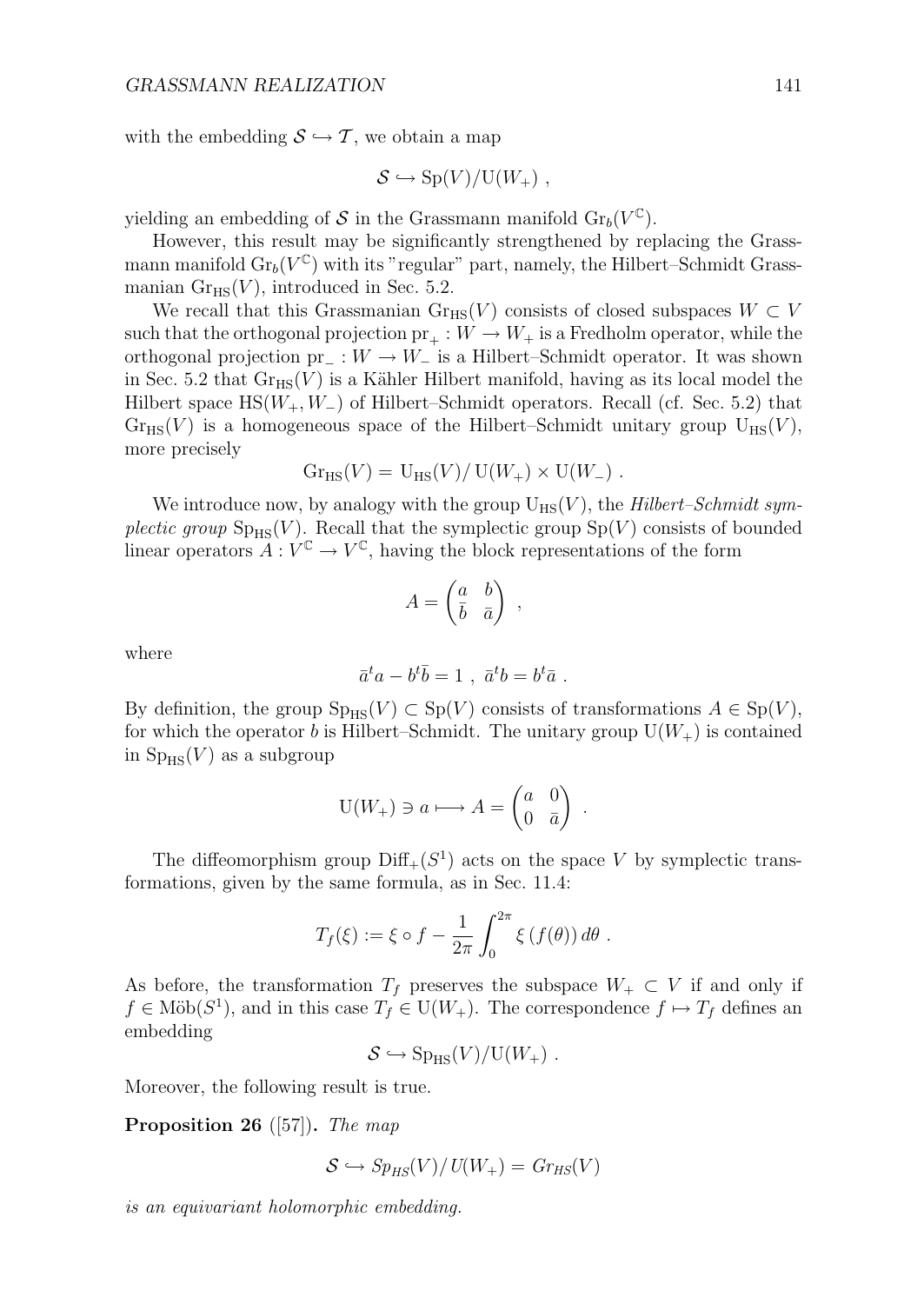By analogy with Sec. 11.4, we identify the space  $Sp_{HS}(V)/U(W_{+})$  with the space  $\mathcal{J}_{\text{HS}}(V)$  of admissible complex structures on *V*, compatible with the symplectic form *ω*. As in the previous Section, it has a natural realization as a *Hilbert–Schmidt Siegel disc*

 $\mathcal{D}_{\text{HS}} = \{Z : W_+ \to W_-\$  is a symmetric Hilbert–Schmidt operator with  $\bar{Z}Z < I\}$ .

So, the above Proposition yields a holomorphic embedding

$$
S \hookrightarrow Sp_{HS}(V)/U(W_+) = \mathcal{D}_{HS} .
$$

There is another interpretation of the space  $S$  as the space of complex structures, namely, as the space of admissible complex structures on the loop space  $\Omega G$ .

There is a natural action of the diffeomorphism group of the circle  $\text{Diff}_+(S^1)$  on the loop group *LG* by the reparametrization of loops. It is given by the formula

$$
f_*\gamma(\theta) := \gamma(f(\theta)) - \frac{1}{2\pi} \int_0^{2\pi} \gamma(f(\theta)) d\theta
$$

for *γ*  $∈$  *LG*, *f*  $∈$  Diff<sub>+</sub>(*S*<sup>1</sup>). By identifying  $ΩG$  with the subgroup  $L_1(G)$ , it's evident that this action can be pushed down to the action of  $\text{Diff}_+(S^1)$  on the loop space  $\Omega G$ .

From the definition of the symplectic structure  $\omega$  on  $\Omega G$ , generated by the form

$$
\omega_0(\xi, \eta) = \frac{1}{2\pi} \int_0^{2\pi} \langle \xi(e^{i\theta}), \eta'(e^{i\theta}) \rangle d\theta,
$$

on *L*g, it's clear (by the change of variables in the integral) that diffeomorphisms from  $Diff_{+}(S^{1})$  preserve *ω*, i.e. generate symplectomorphisms of the manifold  $\Omega G$ .

The complex structure  $J^0$  on  $\Omega G$  is given at the origin  $o \in \Omega G$  by the formula

$$
\xi = \sum_{k \neq 0} \xi_k z^k \in \Omega \mathfrak{g}^{\mathbb{C}} \Longrightarrow J_o^0 \xi = -i \sum_{k > 0} \xi_k z^k + i \sum_{k < 0} \xi_k z^k ,
$$

so the tangent subspaces, consisting of vectors of the type (1*,* 0) and (0*,* 1), have the form

$$
T_o^{1,0}(\Omega G) = \{ \xi = \sum_{k < 0} \xi_k z^k \in \Omega \mathfrak{g}^{\mathbb{C}} \}, \quad T_o^{0,1}(\Omega G) = \{ \xi = \sum_{k > 0} \xi_k z^k \in \Omega \mathfrak{g}^{\mathbb{C}} \} .
$$

A diffeomorphism  $f \in \text{Diff}_+(S^1)$  transforms the complex structure  $J^0$  into the complex structure

$$
J_f := f_*^{-1} \circ J^0 \circ f_* ,
$$

where  $f_*$  is the tangent map to  $f$ .

**Proposition 27.** The complex structure  $J_f$  with  $f \in Diff_{+}(S^1)$  coincides with the *original complex structure*  $J_0$  *if and only if*  $f \in M \ddot{o}b(S^1)$ *.* 

*Proof.* If the diffeomorphism  $f \in \text{Diff}_+(S^1)$  does not change the original complex structure, i.e. defines a biholomorphism of  $\Omega G$ , provided with the complex structure *J*<sub>0</sub>, it means, in particular, that it preserves the tangent space  $T_o^{0,1}(\Omega G)$ . Hence, such a diffeomorphism should preserve the subspace  $L^+G^{\mathbb{C}}$ , implying that it extends to a biholomorphism of the unit disc  $\Delta$ . So,  $f \in M\ddot{o}b(S^1)$ . The converse assertion is obvious. $\Box$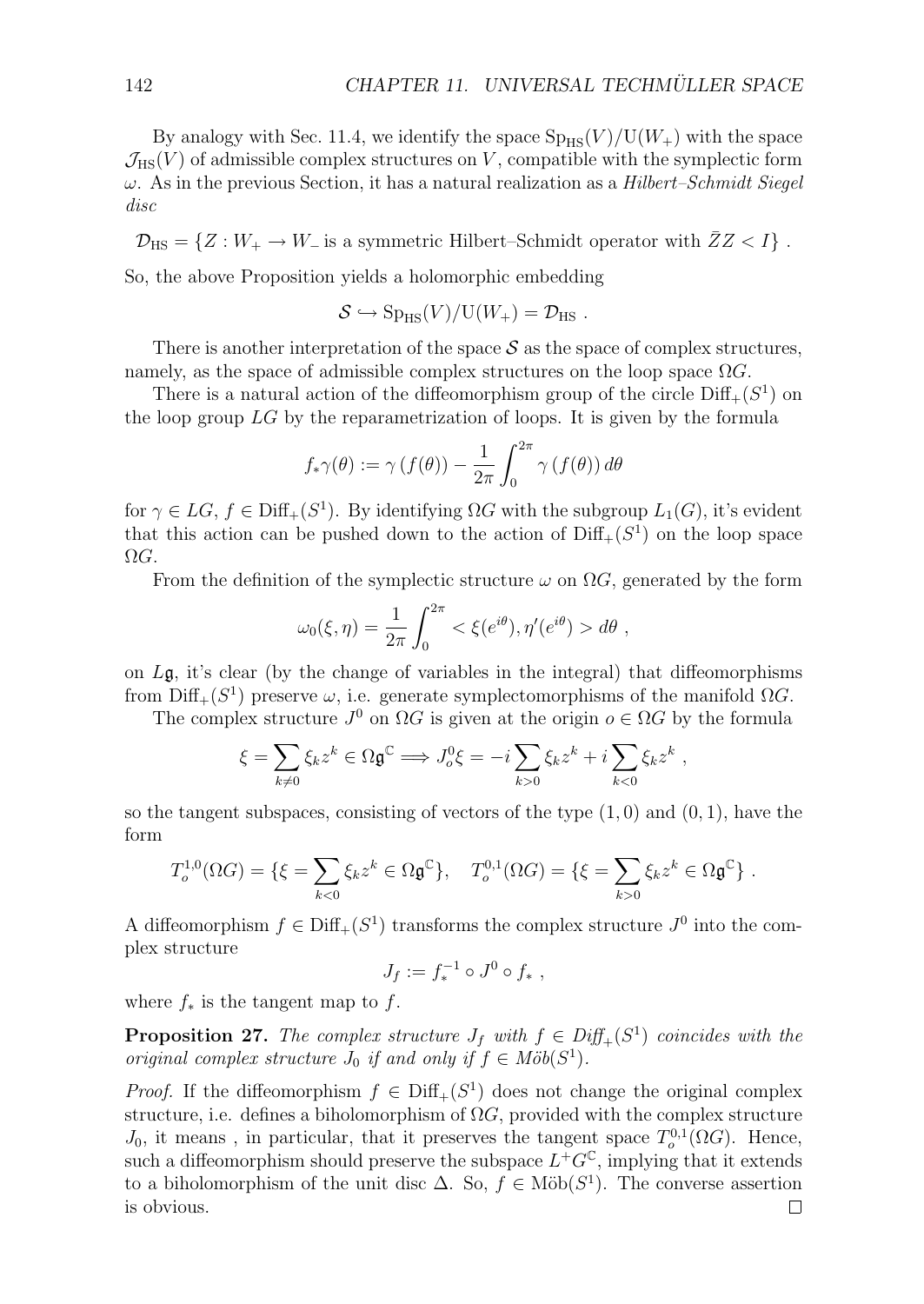We shall call the complex structures  $J_f$  on  $\Omega G$ :

$$
J_f := f_*^{-1} \circ J^0 \circ f_* ,
$$

obtained from *J*<sup>0</sup> by the action of the diffeomorphism group, the *admissible* complex structures on  $\Omega G$ . The Proposition 27 implies that the space of admissible complex structures on Ω*G* can be identified with the manifold *S*.

Recall that the complex structure  $J^0$  on  $\Omega G$  is invariant under the left  $LG$ translations on the space  $\Omega G$  and compatible with the symplectic structure  $\omega$  (in the sense of Def. 17 from Sec. 1.2.5). Due to the invariance of  $\omega$  with respect to the action of the group  $\text{Diff}_+(S^1)$ , the complex structures  $J_f$  are also invariant under the left *LG*-translations and compatible with  $\omega$ . In particular, any such complex structure  $J_f$  defines a *K*ähler metric  $g_f$  on  $\Omega G$  by the formula

$$
g_f(\xi,\eta):=\omega(\xi,J_f\eta)
$$

for any  $\xi, \eta \in T_\gamma(\Omega G), \gamma \in \Omega G$ .

Consider now the space  $\mathcal{R} = \text{Diff}_+(S^1)/(S^1)$ . Combining the above embedding

$$
S \hookrightarrow Sp_{HS}(V)/U(W_+) = \mathcal{D}_{HS}
$$

with the holomorphic map

$$
\mathcal{R} = \mathrm{Diff}_+(S^1)/(S^1) \longrightarrow \mathcal{S} ,
$$

we obtain the Grassmann realization of the space  $\mathcal{R} = \text{Diff}_+(S^1)/(S^1)$ :

$$
\mathcal{R} \longrightarrow \mathrm{Sp}_{\mathrm{HS}}(V)/\mathrm{U}(W_+) = \mathcal{D}_{\mathrm{HS}}.
$$

As in the case of  $S$ , the space  $R$  can be also considered as a space of complex structures on the loop space  $\Omega G$ . Recall that the loop space  $\Omega G$ , provided with the complex structure  $J_0$ , admits the following complex homogeneous representation

$$
\Omega G = LG^{\mathbb{C}} / L_{+} G^{\mathbb{C}}.
$$

According to Birkhoff theorem (cf. Sec. 7.3), we can identify a neighborhood of the origin in  $\Omega G$  with a neighborhood of the identity in the loop subgroup  $L_1^- G^{\mathbb{C}}$ . If a diffeomorphism  $f \in \text{Diff}_+(S^1)$  fixes the origin in  $\Omega G$  and generates a biholomorphism of

$$
(\Omega G, J_0) = LG^{\mathbb{C}} / L_+ G^{\mathbb{C}} ,
$$

it generates also a biholomorphism of  $L_1^- G^{\mathbb{C}}$ . In this case we shall say that the complex structure  $J_f$ , associated with  $f \in \text{Diff}_+(S^1)$ , is *equivalent* to the original complex structure *J*0.

**Proposition 28.** *The complex structure*  $J_f$  *with*  $f \in Diff_+(S^1)$  *is equivalent to the original complex structure*  $J_0$  *in the above sense if and only if*  $f$  *is a rotation, i.e.*  $f \in S^1$ .

*Proof.* If the diffeomorphism  $f \in \text{Diff}_+(S^1)$  generates a biholomorphism of

$$
(\Omega G, J_0) = LG^{\mathbb{C}}/L_+G^{\mathbb{C}} ,
$$

fixing the origin, then it leaves the subspace  $L_+G^{\mathbb{C}}$  invariant and generates a biholomorphism of  $L_1^- G^{\mathbb{C}}$ . The first property implies that *f* extends to a biholomorphism of the unit disc ∆, while the second one implies that *f* extends to a biholomorphism of its exterior ∆*−*, fixing the infinity. Then, by Liouville theorem, *f ∈ S*<sup>1</sup>. $\Box$